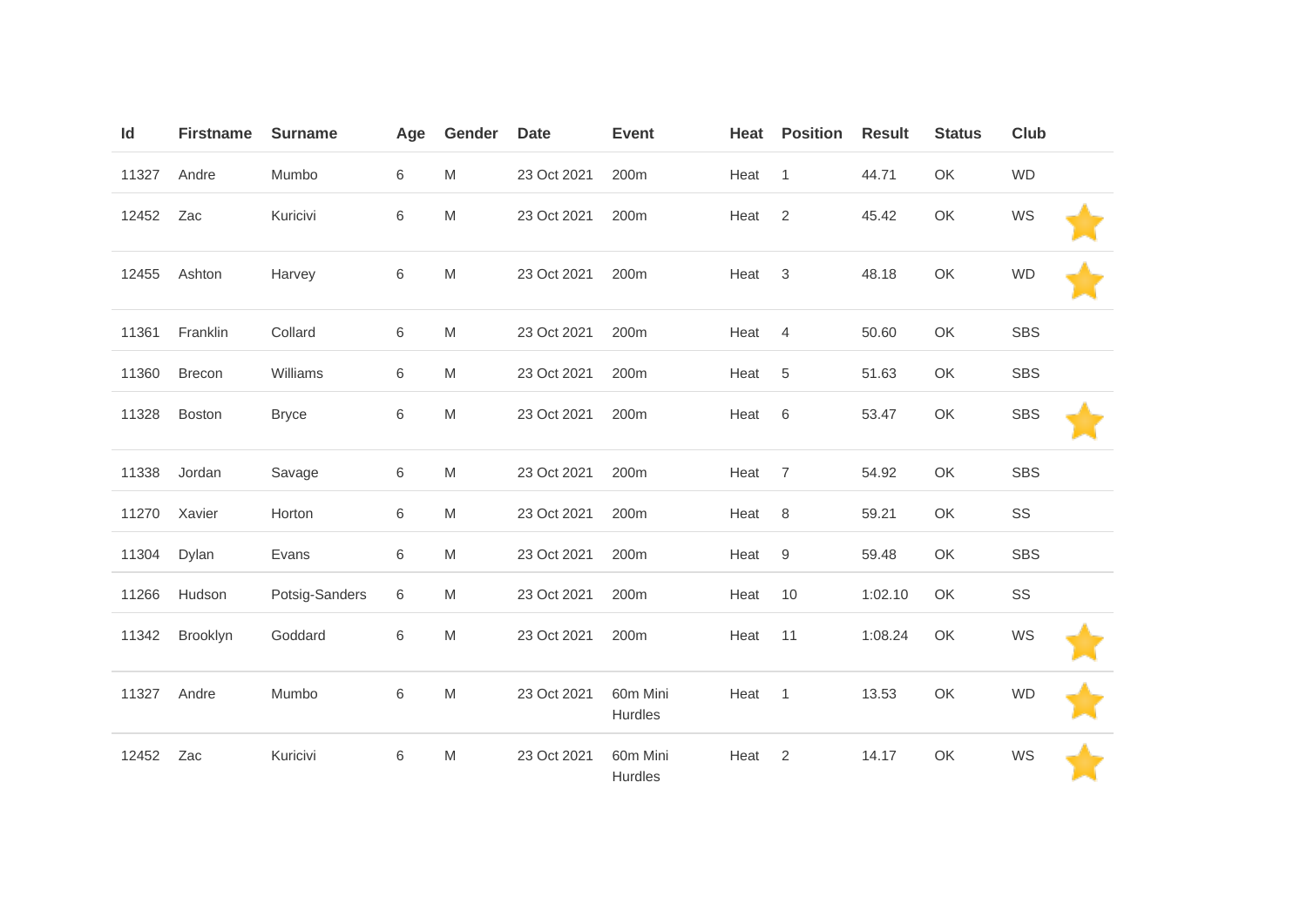| Id    | <b>Firstname</b> | <b>Surname</b> | Age         | Gender                                                                                                     | <b>Date</b> | <b>Event</b>        | Heat | <b>Position</b> | <b>Result</b> | <b>Status</b> | <b>Club</b> |  |
|-------|------------------|----------------|-------------|------------------------------------------------------------------------------------------------------------|-------------|---------------------|------|-----------------|---------------|---------------|-------------|--|
| 12455 | Ashton           | Harvey         | 6           | M                                                                                                          | 23 Oct 2021 | 60m Mini<br>Hurdles | Heat | 3               | 14.73         | OK            | <b>WD</b>   |  |
| 11328 | <b>Boston</b>    | <b>Bryce</b>   | $\,$ 6 $\,$ | M                                                                                                          | 23 Oct 2021 | 60m Mini<br>Hurdles | Heat | $\overline{4}$  | 15.25         | OK            | <b>SBS</b>  |  |
| 11361 | Franklin         | Collard        | 6           | M                                                                                                          | 23 Oct 2021 | 60m Mini<br>Hurdles | Heat | 5               | 15.56         | OK            | <b>SBS</b>  |  |
| 11360 | <b>Brecon</b>    | Williams       | 6           | M                                                                                                          | 23 Oct 2021 | 60m Mini<br>Hurdles | Heat | 6               | 15.63         | OK            | <b>SBS</b>  |  |
| 11270 | Xavier           | Horton         | 6           | M                                                                                                          | 23 Oct 2021 | 60m Mini<br>Hurdles | Heat | $\overline{7}$  | 15.68         | OK            | SS          |  |
| 11304 | Dylan            | Evans          | $\,$ 6 $\,$ | M                                                                                                          | 23 Oct 2021 | 60m Mini<br>Hurdles | Heat | 8               | 15.71         | OK            | <b>SBS</b>  |  |
| 11338 | Jordan           | Savage         | 6           | M                                                                                                          | 23 Oct 2021 | 60m Mini<br>Hurdles | Heat | 9               | 16.19         | OK            | <b>SBS</b>  |  |
| 11272 | Ari              | Mcvea          | 6           | $\mathsf{M}% _{T}=\mathsf{M}_{T}\!\left( a,b\right) ,\ \mathsf{M}_{T}=\mathsf{M}_{T}\!\left( a,b\right) ,$ | 23 Oct 2021 | 60m Mini<br>Hurdles | Heat | 10              | 16.43         | OK            | SS          |  |
| 11266 | Hudson           | Potsig-Sanders | 6           | $\mathsf{M}% _{T}=\mathsf{M}_{T}\!\left( a,b\right) ,\ \mathsf{M}_{T}=\mathsf{M}_{T}\!\left( a,b\right) ,$ | 23 Oct 2021 | 60m Mini<br>Hurdles | Heat | 11              | 18.45         | OK            | SS          |  |
| 11342 | Brooklyn         | Goddard        | 6           | M                                                                                                          | 23 Oct 2021 | 60m Mini<br>Hurdles | Heat | 12              | 19.49         | OK            | WS          |  |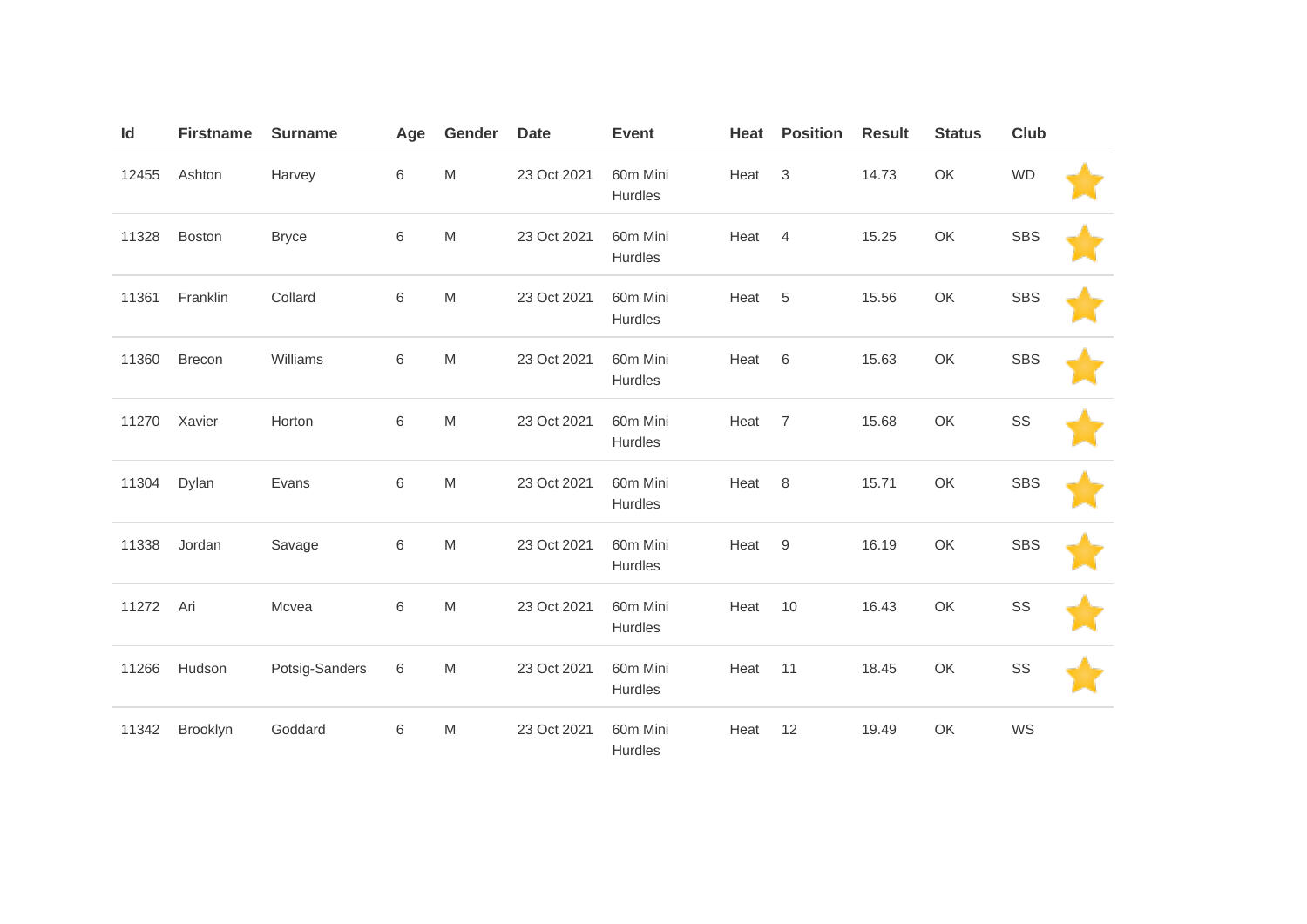| Id    | <b>Firstname</b> | <b>Surname</b> | Age     | Gender                                                                                                     | <b>Date</b> | <b>Event</b> | Heat | <b>Position</b>  | <b>Result</b> | <b>Status</b>          | Club       |  |
|-------|------------------|----------------|---------|------------------------------------------------------------------------------------------------------------|-------------|--------------|------|------------------|---------------|------------------------|------------|--|
| 11328 | Boston           | <b>Bryce</b>   | 6       | $\mathsf{M}% _{T}=\mathsf{M}_{T}\!\left( a,b\right) ,\ \mathsf{M}_{T}=\mathsf{M}_{T}\!\left( a,b\right) ,$ | 23 Oct 2021 | Shot 1kg     | Heat | $\mathbf{1}$     | 3.49          | OK                     | <b>SBS</b> |  |
| 12452 | Zac              | Kuricivi       | $\,6$   | $\mathsf{M}% _{T}=\mathsf{M}_{T}\!\left( a,b\right) ,\ \mathsf{M}_{T}=\mathsf{M}_{T}\!\left( a,b\right) ,$ | 23 Oct 2021 | Shot 1kg     | Heat | $\overline{2}$   | 3.16          | OK                     | WS         |  |
| 11304 | Dylan            | Evans          | 6       | M                                                                                                          | 23 Oct 2021 | Shot 1kg     | Heat | $\sqrt{3}$       | 3.15          | OK                     | <b>SBS</b> |  |
| 11361 | Franklin         | Collard        | $\,6$   | M                                                                                                          | 23 Oct 2021 | Shot 1kg     | Heat | $\overline{4}$   | 2.89          | OK                     | <b>SBS</b> |  |
| 11342 | Brooklyn         | Goddard        | $\,6$   | ${\sf M}$                                                                                                  | 23 Oct 2021 | Shot 1kg     | Heat | 5                | 2.77          | OK                     | WS         |  |
| 11270 | Xavier           | Horton         | 6       | M                                                                                                          | 23 Oct 2021 | Shot 1kg     | Heat | 6                | 2.68          | OK                     | SS         |  |
| 11266 | Hudson           | Potsig-Sanders | 6       | M                                                                                                          | 23 Oct 2021 | Shot 1kg     | Heat | 6                | 2.68          | OK                     | SS         |  |
| 11272 | Ari              | Mcvea          | $\,6$   | ${\sf M}$                                                                                                  | 23 Oct 2021 | Shot 1kg     | Heat | 8                | 2.20          | OK                     | SS         |  |
| 11360 | Brecon           | Williams       | 6       | M                                                                                                          | 23 Oct 2021 | Shot 1kg     | Heat | $\boldsymbol{9}$ | 1.87          | OK                     | <b>SBS</b> |  |
| 11327 | Andre            | Mumbo          | $\,6\,$ | ${\sf M}$                                                                                                  | 23 Oct 2021 | Shot 1kg     | Heat | 10               | <b>NA</b>     | $\mathsf{No}$<br>Throw | <b>WD</b>  |  |
| 12455 | Ashton           | Harvey         | $\,6$   | M                                                                                                          | 23 Oct 2021 | Shot 1kg     | Heat | 10               | <b>NA</b>     | No<br>Throw            | <b>WD</b>  |  |
| 11338 | Jordan           | Savage         | $\,6\,$ | M                                                                                                          | 23 Oct 2021 | Shot 1kg     | Heat | 10               | <b>NA</b>     | No<br>Throw            | <b>SBS</b> |  |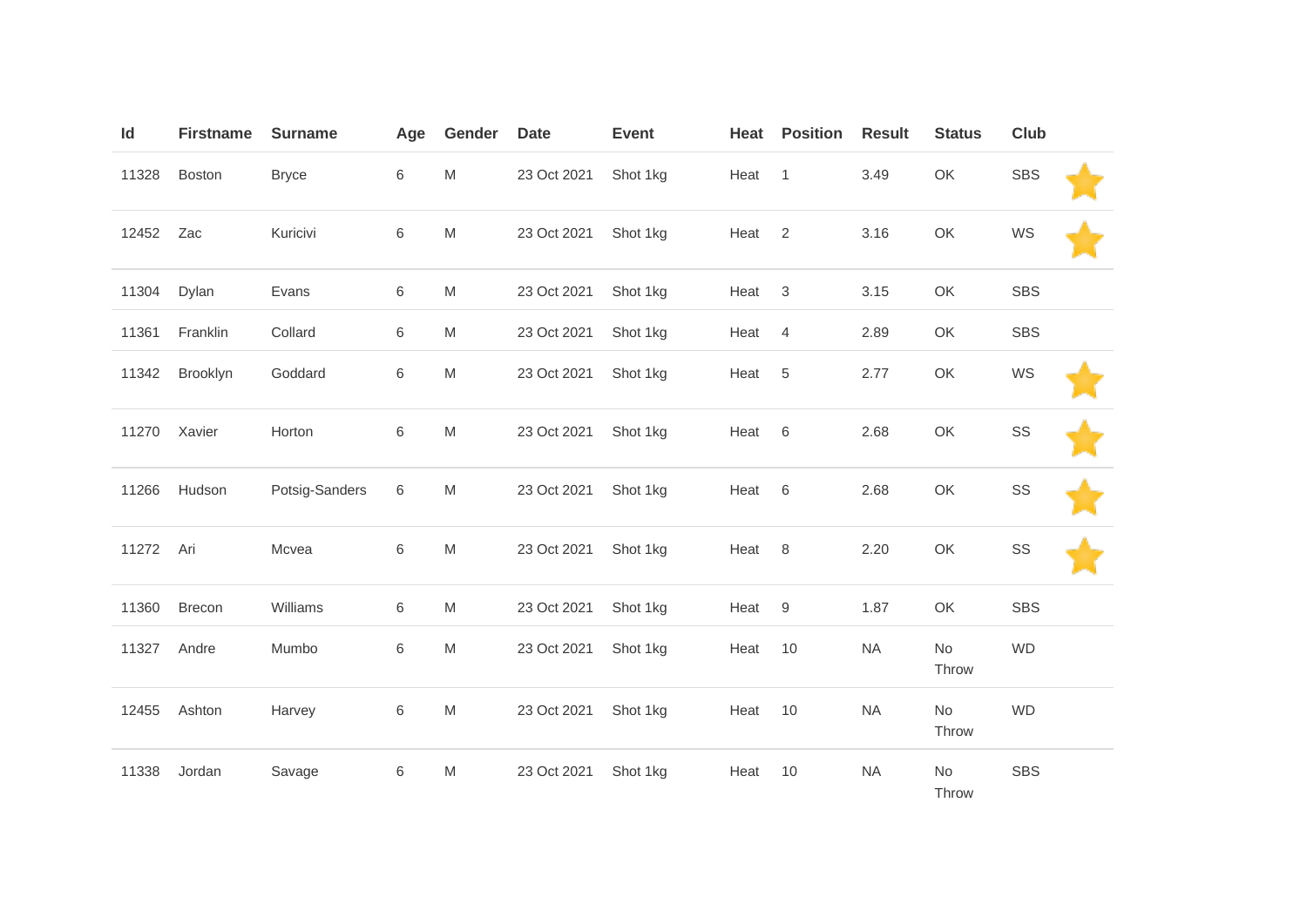| Id    | <b>Firstname</b> | <b>Surname</b> | Age     | Gender                                                                                                     | <b>Date</b> | <b>Event</b> | Heat | <b>Position</b>  | <b>Result</b> | <b>Status</b> | Club       |  |
|-------|------------------|----------------|---------|------------------------------------------------------------------------------------------------------------|-------------|--------------|------|------------------|---------------|---------------|------------|--|
| 11328 | <b>Boston</b>    | <b>Bryce</b>   | 6       | M                                                                                                          | 23 Oct 2021 | Vortex       | Heat | $\overline{1}$   | 11.79         | OK            | <b>SBS</b> |  |
| 11327 | Andre            | Mumbo          | $\,6$   | M                                                                                                          | 23 Oct 2021 | Vortex       | Heat | $\overline{2}$   | 11.20         | OK            | <b>WD</b>  |  |
| 11304 | Dylan            | Evans          | $\,6\,$ | M                                                                                                          | 23 Oct 2021 | Vortex       | Heat | $\sqrt{3}$       | 10.39         | OK            | <b>SBS</b> |  |
| 11338 | Jordan           | Savage         | $\,6$   | M                                                                                                          | 23 Oct 2021 | Vortex       | Heat | $\overline{4}$   | 10.24         | OK            | <b>SBS</b> |  |
| 12455 | Ashton           | Harvey         | 6       | M                                                                                                          | 23 Oct 2021 | Vortex       | Heat | 5                | 10.08         | OK            | <b>WD</b>  |  |
| 12452 | Zac              | Kuricivi       | 6       | M                                                                                                          | 23 Oct 2021 | Vortex       | Heat | $\,6$            | 9.08          | OK            | WS         |  |
| 11361 | Franklin         | Collard        | 6       | M                                                                                                          | 23 Oct 2021 | Vortex       | Heat | $\,6$            | 9.08          | OK            | <b>SBS</b> |  |
| 11360 | Brecon           | Williams       | 6       | M                                                                                                          | 23 Oct 2021 | Vortex       | Heat | 8                | 8.67          | OK            | <b>SBS</b> |  |
| 11342 | Brooklyn         | Goddard        | 6       | $\mathsf{M}% _{T}=\mathsf{M}_{T}\!\left( a,b\right) ,\ \mathsf{M}_{T}=\mathsf{M}_{T}\!\left( a,b\right) ,$ | 23 Oct 2021 | Vortex       | Heat | $\boldsymbol{9}$ | 8.15          | OK            | WS         |  |
| 11270 | Xavier           | Horton         | $\,6$   | M                                                                                                          | 23 Oct 2021 | Vortex       | Heat | 10               | 6.46          | OK            | SS         |  |
| 11266 | Hudson           | Potsig-Sanders | 6       | M                                                                                                          | 23 Oct 2021 | Vortex       | Heat | 11               | 6.32          | OK            | SS         |  |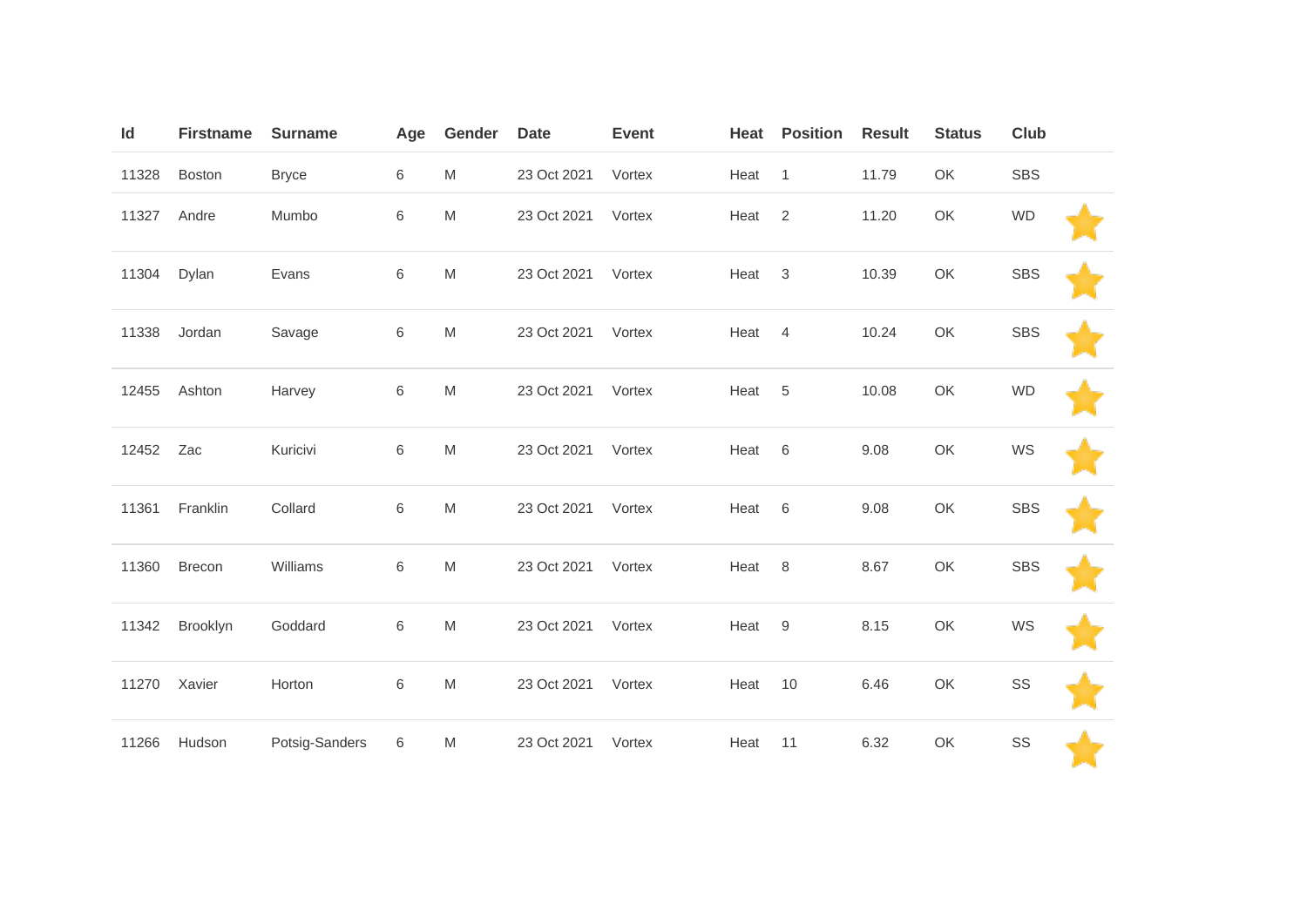| Id    | <b>Firstname</b> | <b>Surname</b> | Age            | Gender    | <b>Date</b> | <b>Event</b> | Heat | <b>Position</b> | <b>Result</b> | <b>Status</b> | Club       |  |
|-------|------------------|----------------|----------------|-----------|-------------|--------------|------|-----------------|---------------|---------------|------------|--|
| 11272 | Ari              | Mcvea          | 6              | ${\sf M}$ | 23 Oct 2021 | Vortex       | Heat | 12              | 5.20          | OK            | SS         |  |
| 5757  | Manava           | Pera           | $\overline{7}$ | M         | 23 Oct 2021 | 200m         | Heat | $\overline{1}$  | 43.11         | OK            | WS         |  |
| 11373 | Grayson          | <b>Brooker</b> | $\overline{7}$ | M         | 23 Oct 2021 | 200m         | Heat | 2               | 43.81         | OK            | SS         |  |
| 5620  | Zac              | Rowley         | $\overline{7}$ | M         | 23 Oct 2021 | 200m         | Heat | 3               | 45.27         | OK            | WS         |  |
| 11353 | Izaiyah          | Williams       | $\overline{7}$ | M         | 23 Oct 2021 | 200m         | Heat | $\overline{4}$  | 46.74         | OK            | <b>WD</b>  |  |
| 5799  | Jaxon            | Cavanagh       | $\overline{7}$ | M         | 23 Oct 2021 | 200m         | Heat | 5               | 47.02         | OK            | WS         |  |
| 5687  | Bodhi            | Smith          | $\overline{7}$ | M         | 23 Oct 2021 | 200m         | Heat | 6               | 47.09         | OK            | <b>SBS</b> |  |
| 5636  | Heath            | Posthuma       | $\overline{7}$ | ${\sf M}$ | 23 Oct 2021 | 200m         | Heat | $\overline{7}$  | 47.46         | OK            | SS         |  |
| 5648  | Lorenz           | Moana          | $\overline{7}$ | ${\sf M}$ | 23 Oct 2021 | 200m         | Heat | 8               | 47.82         | OK            | WS         |  |
| 5602  | Nicholas         | Michel         | $\overline{7}$ | ${\sf M}$ | 23 Oct 2021 | 200m         | Heat | 9               | 49.82         | OK            | <b>SBS</b> |  |
| 5733  | Harrison         | Osinski        | $\overline{7}$ | M         | 23 Oct 2021 | 200m         | Heat | 10              | 52.05         | OK            | <b>SBS</b> |  |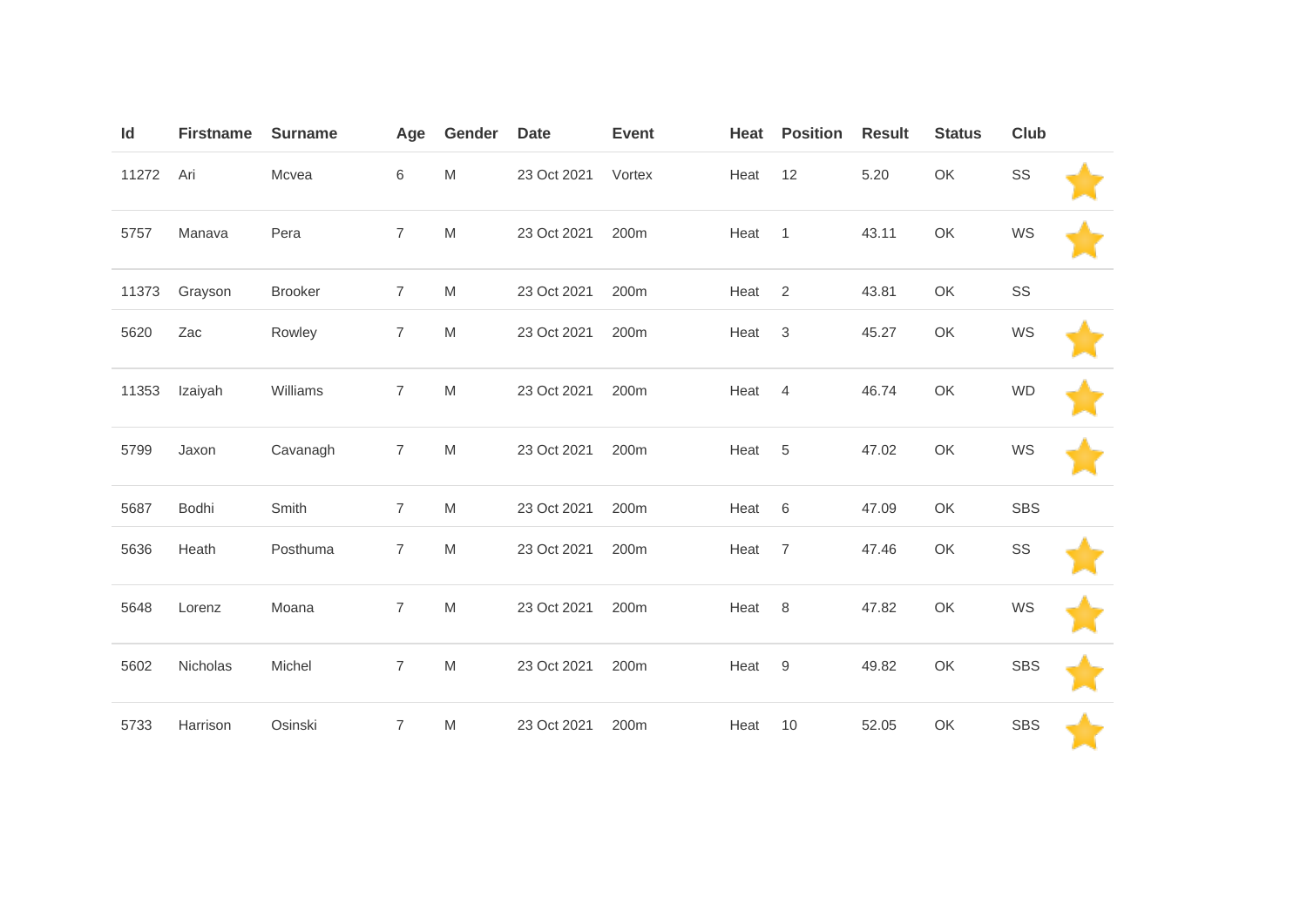| $\mathsf{Id}$ | <b>Firstname</b> | <b>Surname</b> | Age            | Gender    | <b>Date</b> | <b>Event</b>        | Heat | <b>Position</b> | <b>Result</b> | <b>Status</b> | Club       |  |
|---------------|------------------|----------------|----------------|-----------|-------------|---------------------|------|-----------------|---------------|---------------|------------|--|
| 12463         | Jacob            | Manu           | $\overline{7}$ | M         | 23 Oct 2021 | 200m                | Heat | 11              | 52.08         | OK            | WS         |  |
| 11383         | Hamish           | Ison           | $\overline{7}$ | M         | 23 Oct 2021 | 200m                | Heat | 12              | 1:01.01       | OK            | <b>SBS</b> |  |
| 11298         | braxton          | vea            | $\overline{7}$ | ${\sf M}$ | 23 Oct 2021 | 200m                | Heat | 13              | 1:02.76       | OK            | <b>SBS</b> |  |
| 5635          | Archie           | Posthuma       | $\overline{7}$ | M         | 23 Oct 2021 | 200m                | Heat | 14              | 1:03.68       | OK            | SS         |  |
| 12444         | Maxon            | Hamilton       | $\overline{7}$ | M         | 23 Oct 2021 | 200m                | Heat | 15              | 1:04.14       | OK            | SS         |  |
| 11357         | Ezekiel          | Castle-Nepia   | $\overline{7}$ | ${\sf M}$ | 23 Oct 2021 | 200m                | Heat | 16              | 1:27.81       | OK            | SS         |  |
| 11353         | Izaiyah          | Williams       | $\overline{7}$ | M         | 23 Oct 2021 | 60m Mini<br>Hurdles | Heat | $\overline{1}$  | 13.24         | OK            | <b>WD</b>  |  |
| 5799          | Jaxon            | Cavanagh       | $\overline{7}$ | M         | 23 Oct 2021 | 60m Mini<br>Hurdles | Heat | $\overline{2}$  | 13.60         | OK            | WS         |  |
| 11373         | Grayson          | <b>Brooker</b> | $\overline{7}$ | M         | 23 Oct 2021 | 60m Mini<br>Hurdles | Heat | $\sqrt{3}$      | 13.77         | OK            | SS         |  |
| 5636          | Heath            | Posthuma       | $\overline{7}$ | M         | 23 Oct 2021 | 60m Mini<br>Hurdles | Heat | 4               | 14.02         | OK            | SS         |  |
| 5648          | Lorenz           | Moana          | $\overline{7}$ | M         | 23 Oct 2021 | 60m Mini<br>Hurdles | Heat | 5               | 14.33         | OK            | WS         |  |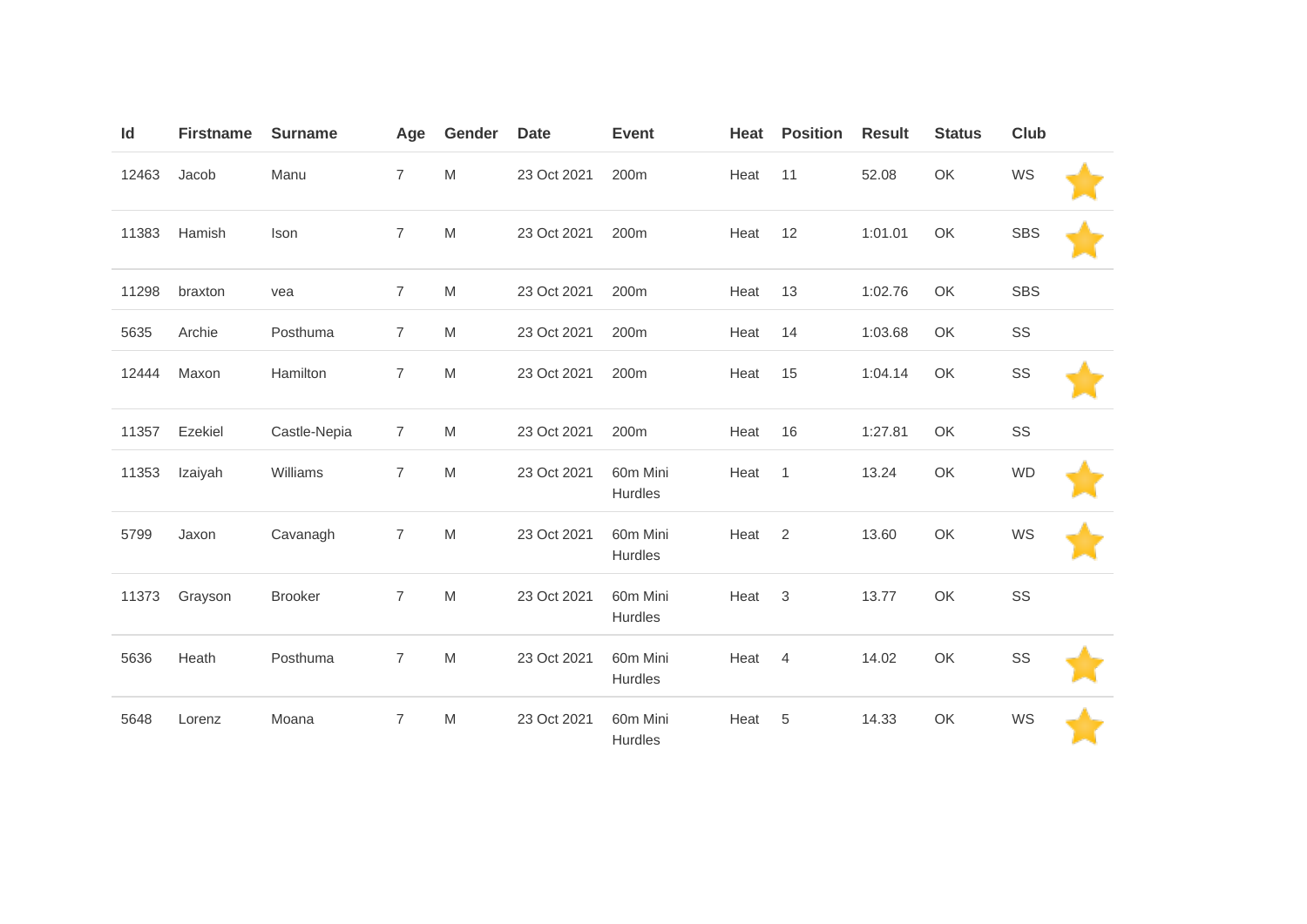| Id    | <b>Firstname</b> | <b>Surname</b> | Age              | Gender                                                                                                     | <b>Date</b> | <b>Event</b>               | Heat | <b>Position</b> | <b>Result</b> | <b>Status</b> | <b>Club</b> |  |
|-------|------------------|----------------|------------------|------------------------------------------------------------------------------------------------------------|-------------|----------------------------|------|-----------------|---------------|---------------|-------------|--|
| 5757  | Manava           | Pera           | $\boldsymbol{7}$ | ${\sf M}$                                                                                                  | 23 Oct 2021 | 60m Mini<br>Hurdles        | Heat | $\,6$           | 14.36         | OK            | WS          |  |
| 5635  | Archie           | Posthuma       | $\overline{7}$   | $\mathsf{M}% _{T}=\mathsf{M}_{T}\!\left( a,b\right) ,\ \mathsf{M}_{T}=\mathsf{M}_{T}\!\left( a,b\right) ,$ | 23 Oct 2021 | 60m Mini<br>Hurdles        | Heat | $\overline{7}$  | 14.47         | OK            | SS          |  |
| 5733  | Harrison         | Osinski        | $\overline{7}$   | ${\sf M}$                                                                                                  | 23 Oct 2021 | 60m Mini<br>Hurdles        | Heat | 8               | 14.71         | OK            | <b>SBS</b>  |  |
| 12463 | Jacob            | Manu           | $\overline{7}$   | ${\sf M}$                                                                                                  | 23 Oct 2021 | 60m Mini<br>Hurdles        | Heat | 8               | 14.71         | OK            | WS          |  |
| 5602  | Nicholas         | Michel         | $\overline{7}$   | M                                                                                                          | 23 Oct 2021 | 60m Mini<br>Hurdles        | Heat | 10              | 14.85         | OK            | <b>SBS</b>  |  |
| 5687  | Bodhi            | Smith          | $\boldsymbol{7}$ | ${\sf M}$                                                                                                  | 23 Oct 2021 | 60m Mini<br><b>Hurdles</b> | Heat | 11              | 15.37         | OK            | <b>SBS</b>  |  |
| 5620  | Zac              | Rowley         | $\overline{7}$   | M                                                                                                          | 23 Oct 2021 | 60m Mini<br>Hurdles        | Heat | 12              | 15.39         | OK            | WS          |  |
| 11357 | Ezekiel          | Castle-Nepia   | $\overline{7}$   | ${\sf M}$                                                                                                  | 23 Oct 2021 | 60m Mini<br>Hurdles        | Heat | 13              | 16.53         | OK            | SS          |  |
| 11383 | Hamish           | Ison           | $\overline{7}$   | $\mathsf{M}% _{T}=\mathsf{M}_{T}\!\left( a,b\right) ,\ \mathsf{M}_{T}=\mathsf{M}_{T}\!\left( a,b\right) ,$ | 23 Oct 2021 | 60m Mini<br><b>Hurdles</b> | Heat | 14              | 18.23         | OK            | <b>SBS</b>  |  |
| 12444 | Maxon            | Hamilton       | $\overline{7}$   | ${\sf M}$                                                                                                  | 23 Oct 2021 | 60m Mini<br>Hurdles        | Heat | 15              | 18.84         | OK            | SS          |  |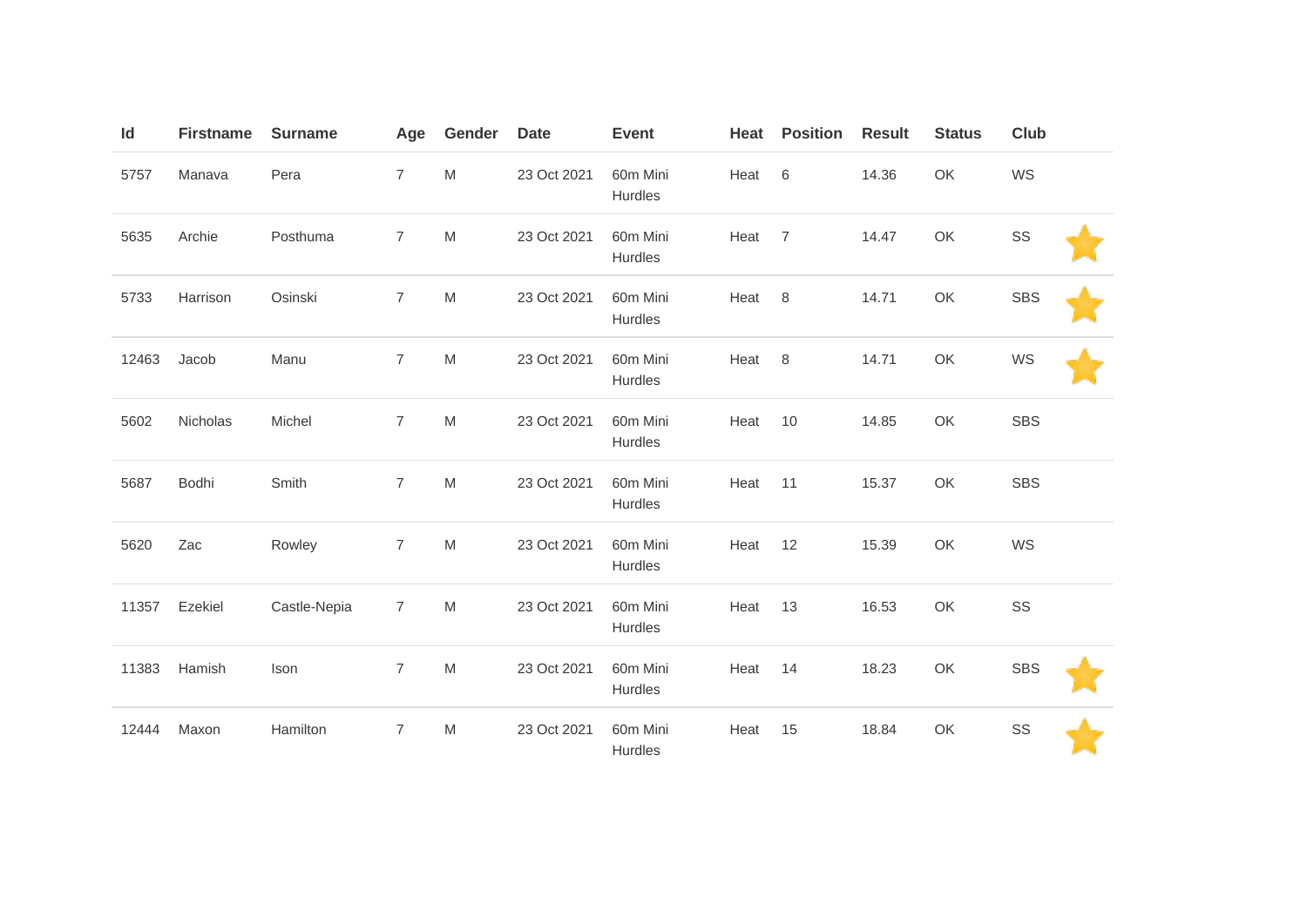| Id    | <b>Firstname</b> | <b>Surname</b> | Age            | Gender                                                                                                     | <b>Date</b> | <b>Event</b>               | Heat   | <b>Position</b> | <b>Result</b> | <b>Status</b> | <b>Club</b> |  |
|-------|------------------|----------------|----------------|------------------------------------------------------------------------------------------------------------|-------------|----------------------------|--------|-----------------|---------------|---------------|-------------|--|
| 11298 | braxton          | vea            | $\overline{7}$ | M                                                                                                          | 23 Oct 2021 | 60m Mini<br><b>Hurdles</b> | Heat   | 16              | 18.93         | OK            | <b>SBS</b>  |  |
| 5799  | Jaxon            | Cavanagh       | $\overline{7}$ | M                                                                                                          | 23 Oct 2021 | Shot 1kg                   | Heat   | $\overline{1}$  | 5.44          | OK            | WS          |  |
| 5620  | Zac              | Rowley         | $\overline{7}$ | M                                                                                                          | 23 Oct 2021 | Shot 1kg                   | Heat   | 2               | 4.36          | OK            | WS          |  |
| 5648  | Lorenz           | Moana          | $\overline{7}$ | M                                                                                                          | 23 Oct 2021 | Shot 1kg                   | Heat   | $\mathbf{3}$    | 4.33          | OK            | WS          |  |
| 5636  | Heath            | Posthuma       | $\overline{7}$ | $\mathsf{M}% _{T}=\mathsf{M}_{T}\!\left( a,b\right) ,\ \mathsf{M}_{T}=\mathsf{M}_{T}\!\left( a,b\right) ,$ | 23 Oct 2021 | Shot 1kg                   | Heat   | $\overline{4}$  | 4.02          | OK            | SS          |  |
| 11353 | Izaiyah          | Williams       | $\overline{7}$ | M                                                                                                          | 23 Oct 2021 | Shot 1kg                   | Heat   | 5               | 3.86          | OK            | <b>WD</b>   |  |
| 12444 | Maxon            | Hamilton       | $\overline{7}$ | M                                                                                                          | 23 Oct 2021 | Shot 1kg                   | Heat   | 6               | 3.65          | OK            | SS          |  |
| 11373 | Grayson          | Brooker        | $\overline{7}$ | M                                                                                                          | 23 Oct 2021 | Shot 1kg                   | Heat   | $\overline{7}$  | 3.08          | OK            | SS          |  |
| 5687  | Bodhi            | Smith          | $\overline{7}$ | M                                                                                                          | 23 Oct 2021 | Shot 1kg                   | Heat 8 |                 | 2.96          | OK            | <b>SBS</b>  |  |
| 5602  | Nicholas         | Michel         | $\overline{7}$ | M                                                                                                          | 23 Oct 2021 | Shot 1kg                   | Heat   | 9               | 2.93          | OK            | <b>SBS</b>  |  |
| 5635  | Archie           | Posthuma       | $\overline{7}$ | M                                                                                                          | 23 Oct 2021 | Shot 1kg                   | Heat   | 10              | 2.22          | OK            | SS          |  |
| 5733  | Harrison         | Osinski        | $\overline{7}$ | M                                                                                                          | 23 Oct 2021 | Shot 1kg                   | Heat   | 11              | 2.03          | OK            | <b>SBS</b>  |  |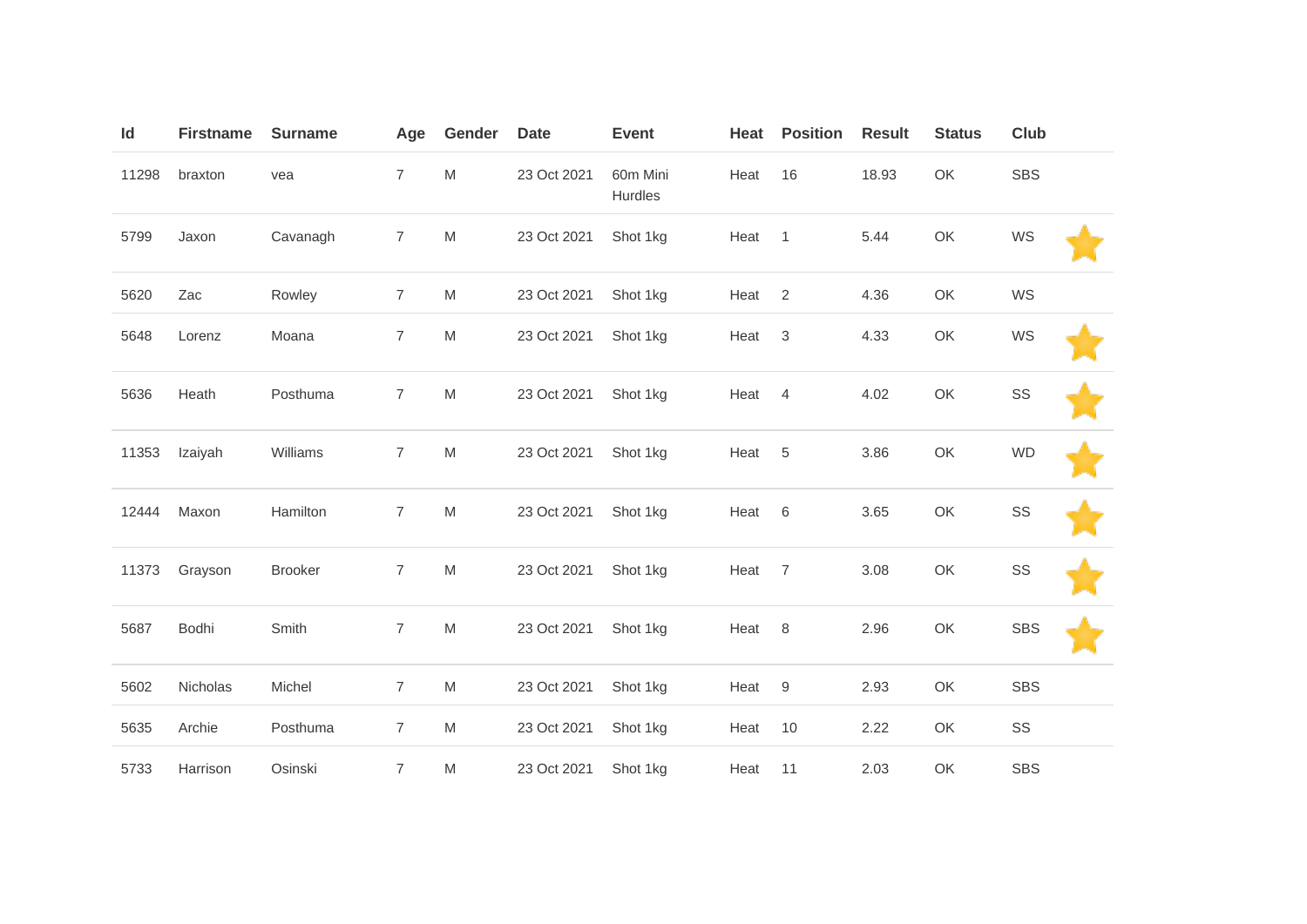| ld    | <b>Firstname</b> | <b>Surname</b> | Age            | Gender                                                                                                     | <b>Date</b> | <b>Event</b> | Heat | <b>Position</b> | <b>Result</b> | <b>Status</b> | Club       |  |
|-------|------------------|----------------|----------------|------------------------------------------------------------------------------------------------------------|-------------|--------------|------|-----------------|---------------|---------------|------------|--|
| 5799  | Jaxon            | Cavanagh       | $\overline{7}$ | M                                                                                                          | 23 Oct 2021 | Vortex       | Heat | $\mathbf{1}$    | 18.06         | OK            | WS         |  |
| 5636  | Heath            | Posthuma       | $\overline{7}$ | M                                                                                                          | 23 Oct 2021 | Vortex       | Heat | $\sqrt{2}$      | 13.73         | OK            | SS         |  |
| 5620  | Zac              | Rowley         | $\overline{7}$ | M                                                                                                          | 23 Oct 2021 | Vortex       | Heat | $\sqrt{3}$      | 12.92         | OK            | WS         |  |
| 5648  | Lorenz           | Moana          | $\overline{7}$ | ${\sf M}$                                                                                                  | 23 Oct 2021 | Vortex       | Heat | $\overline{4}$  | 12.07         | OK            | WS         |  |
| 5602  | Nicholas         | Michel         | $\overline{7}$ | ${\sf M}$                                                                                                  | 23 Oct 2021 | Vortex       | Heat | 5               | 11.28         | OK            | <b>SBS</b> |  |
| 11298 | braxton          | vea            | $\overline{7}$ | M                                                                                                          | 23 Oct 2021 | Vortex       | Heat | $\,6\,$         | 10.89         | OK            | <b>SBS</b> |  |
| 12463 | Jacob            | Manu           | $\overline{7}$ | $\mathsf{M}% _{T}=\mathsf{M}_{T}\!\left( a,b\right) ,\ \mathsf{M}_{T}=\mathsf{M}_{T}$                      | 23 Oct 2021 | Vortex       | Heat | $\overline{7}$  | 10.55         | OK            | WS         |  |
| 5635  | Archie           | Posthuma       | $\overline{7}$ | ${\sf M}$                                                                                                  | 23 Oct 2021 | Vortex       | Heat | 8               | 10.17         | OK            | SS         |  |
| 11357 | Ezekiel          | Castle-Nepia   | $\overline{7}$ | $\mathsf{M}% _{T}=\mathsf{M}_{T}\!\left( a,b\right) ,\ \mathsf{M}_{T}=\mathsf{M}_{T}\!\left( a,b\right) ,$ | 23 Oct 2021 | Vortex       | Heat | $9\,$           | 9.95          | OK            | SS         |  |
| 5757  | Manava           | Pera           | $\overline{7}$ | M                                                                                                          | 23 Oct 2021 | Vortex       | Heat | 10              | 9.71          | OK            | WS         |  |
| 5687  | Bodhi            | Smith          | $\overline{7}$ | M                                                                                                          | 23 Oct 2021 | Vortex       | Heat | 11              | 8.70          | OK            | SBS        |  |
| 5733  | Harrison         | Osinski        | $\overline{7}$ | ${\sf M}$                                                                                                  | 23 Oct 2021 | Vortex       | Heat | 12              | 8.30          | OK            | <b>SBS</b> |  |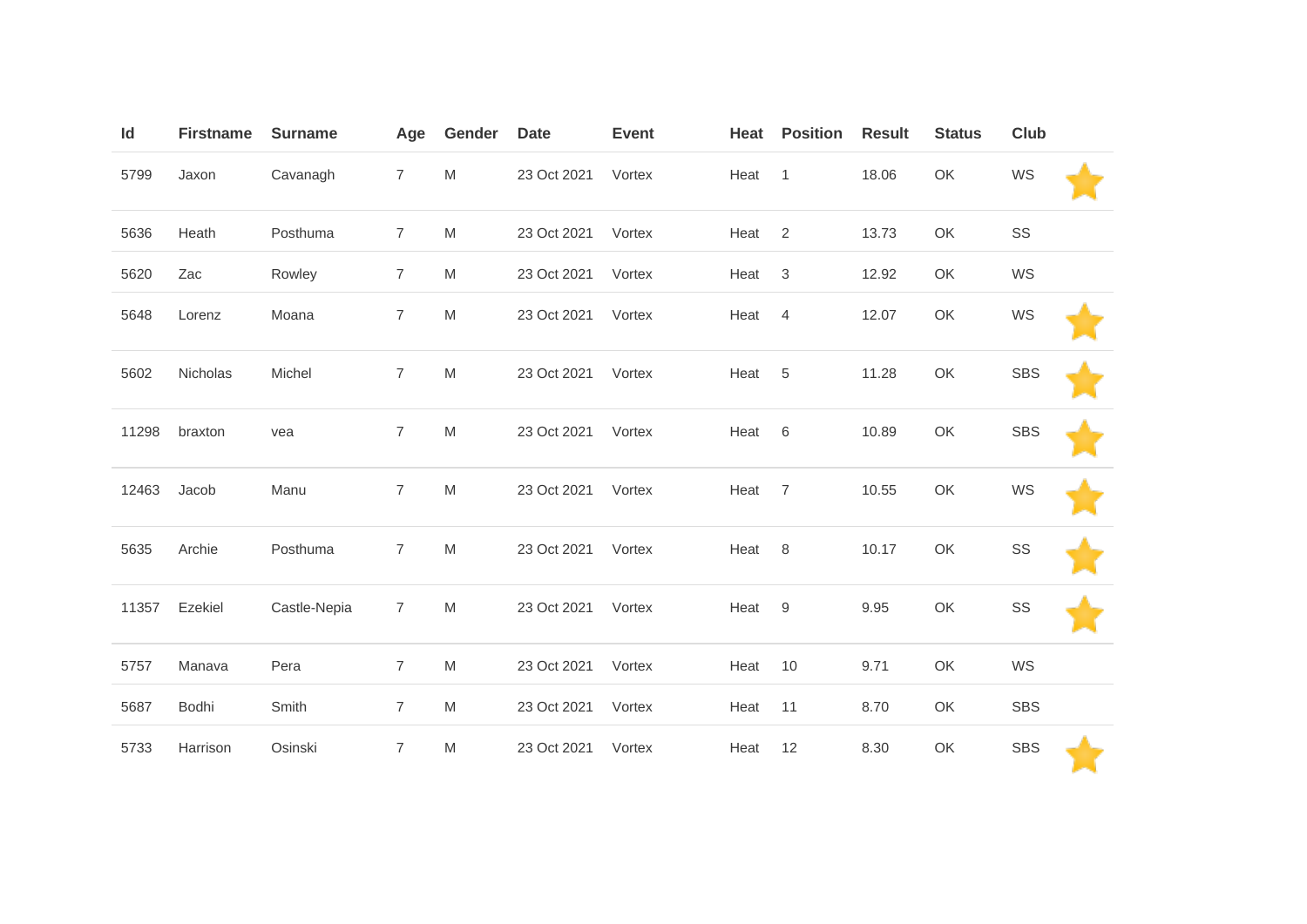| Id    | <b>Firstname</b> | <b>Surname</b> | Age            | Gender                                                                                | <b>Date</b> | <b>Event</b> | Heat | <b>Position</b> | <b>Result</b> | <b>Status</b> | Club       |  |
|-------|------------------|----------------|----------------|---------------------------------------------------------------------------------------|-------------|--------------|------|-----------------|---------------|---------------|------------|--|
| 11353 | Izaiyah          | Williams       | $\overline{7}$ | M                                                                                     | 23 Oct 2021 | Vortex       | Heat | 13              | 7.80          | OK            | <b>WD</b>  |  |
| 11373 | Grayson          | <b>Brooker</b> | $\overline{7}$ | ${\sf M}$                                                                             | 23 Oct 2021 | Vortex       | Heat | 14              | 7.12          | OK            | SS         |  |
| 11383 | Hamish           | Ison           | $\overline{7}$ | M                                                                                     | 23 Oct 2021 | Vortex       | Heat | 15              | 5.21          | OK            | <b>SBS</b> |  |
| 5766  | Cayden           | Collard        | $\,8\,$        | M                                                                                     | 23 Oct 2021 | 200m         | Heat | $\overline{1}$  | 38.27         | OK            | <b>SBS</b> |  |
| 11315 | Maxwell          | Luder-Mumbo    | 8              | M                                                                                     | 23 Oct 2021 | 200m         | Heat | 2               | 39.49         | OK            | <b>WD</b>  |  |
| 5769  | Heath            | Tate           | $\,8\,$        | M                                                                                     | 23 Oct 2021 | 200m         | Heat | $\mathbf{3}$    | 40.33         | OK            | <b>SBS</b> |  |
| 5652  | Ethan            | Kissell        | 8              | M                                                                                     | 23 Oct 2021 | 200m         | Heat | 4               | 41.10         | OK            | <b>WD</b>  |  |
| 5614  | Curtis           | Vos            | $\,8\,$        | ${\sf M}$                                                                             | 23 Oct 2021 | 200m         | Heat | 5               | 42.12         | OK            | WS         |  |
| 5737  | James            | McGennisken    | 8              | $\mathsf{M}% _{T}=\mathsf{M}_{T}\!\left( a,b\right) ,\ \mathsf{M}_{T}=\mathsf{M}_{T}$ | 23 Oct 2021 | 200m         | Heat | 6               | 42.39         | OK            | <b>SBS</b> |  |
| 11286 | Cooper           | McAuley        | $\,8\,$        | ${\sf M}$                                                                             | 23 Oct 2021 | 200m         | Heat | $\overline{7}$  | 42.82         | OK            | SS         |  |
| 11314 | Calvin           | Findlay        | 8              | M                                                                                     | 23 Oct 2021 | 200m         | Heat | 8               | 43.65         | OK            | <b>SBS</b> |  |
| 5610  | Declan           | Roots          | $\,8\,$        | M                                                                                     | 23 Oct 2021 | 200m         | Heat | 9               | 44.75         | OK            | SS         |  |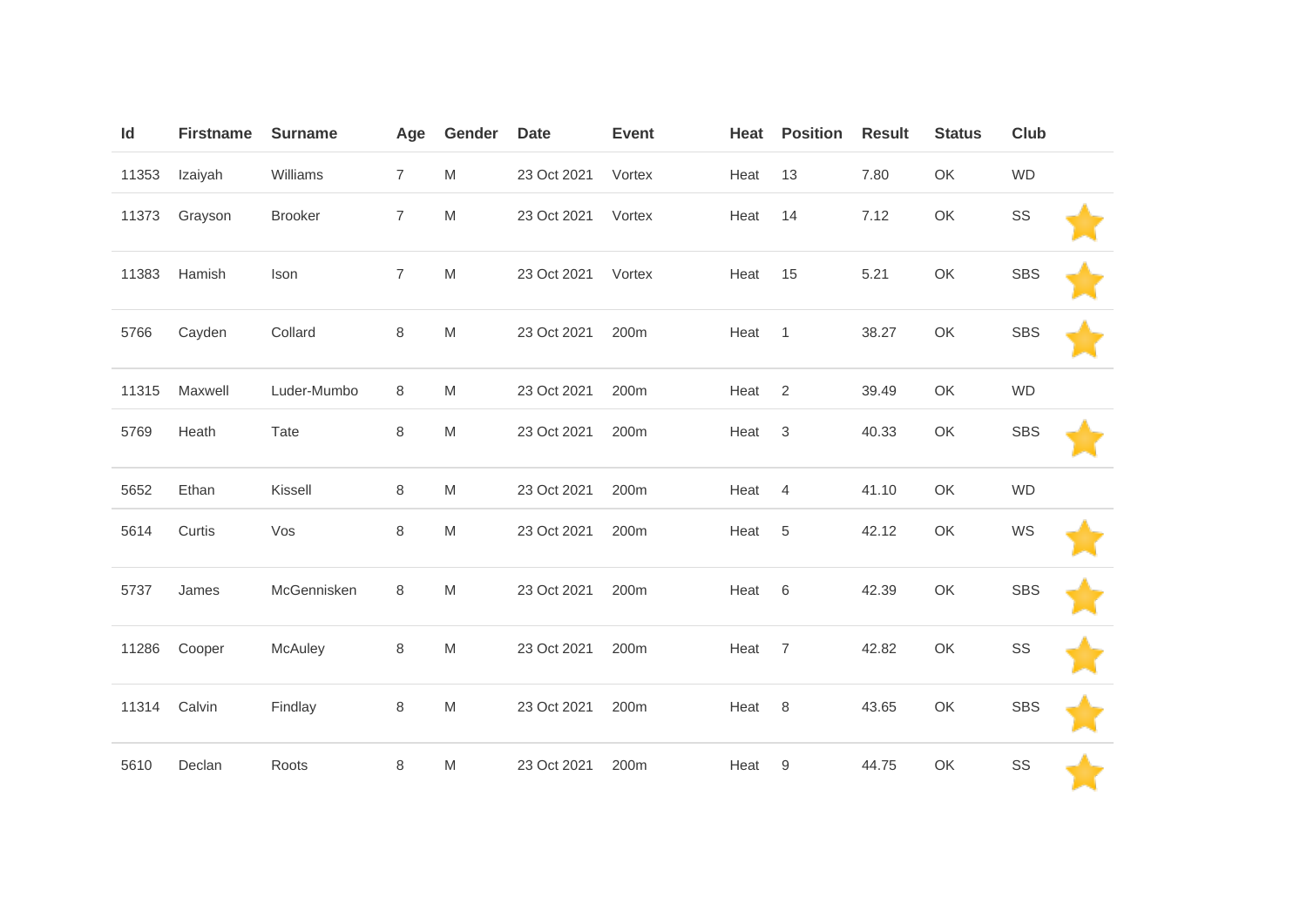| Id    | <b>Firstname</b> | <b>Surname</b>   | Age | Gender | <b>Date</b> | <b>Event</b> | Heat | <b>Position</b> | <b>Result</b> | <b>Status</b> | <b>Club</b> |  |
|-------|------------------|------------------|-----|--------|-------------|--------------|------|-----------------|---------------|---------------|-------------|--|
| 11335 | Joel             | Haynes           | 8   | M      | 23 Oct 2021 | 200m         | Heat | 10              | 44.85         | OK            | <b>SBS</b>  |  |
| 5698  | Vulcan           | Mabbett          | 8   | M      | 23 Oct 2021 | 200m         | Heat | 11              | 45.96         | OK            | SS          |  |
| 11292 | Elliott          | Ison             | 8   | M      | 23 Oct 2021 | 200m         | Heat | 12              | 47.53         | OK            | <b>SBS</b>  |  |
| 11282 | Darcy            | Senz             | 8   | M      | 23 Oct 2021 | 200m         | Heat | 13              | 48.49         | OK            | <b>WD</b>   |  |
| 11268 | Yechan           | Kwon             | 8   | M      | 23 Oct 2021 | 200m         | Heat | 14              | 48.62         | OK            | <b>SBS</b>  |  |
| 11275 | Tyler            | <b>Broadbent</b> | 8   | M      | 23 Oct 2021 | 200m         | Heat | 15              | 54.73         | OK            | <b>WD</b>   |  |
| 5619  | Lucas            | Crowther         | 8   | M      | 23 Oct 2021 | 200m         | Heat | 16              | 1:19.66       | OK            | <b>SBS</b>  |  |
| 5652  | Ethan            | Kissell          | 8   | M      | 23 Oct 2021 | 60m Hurdles  | Heat | $\overline{1}$  | 13.04         | OK            | <b>WD</b>   |  |
| 5614  | Curtis           | Vos              | 8   | M      | 23 Oct 2021 | 60m Hurdles  | Heat | 2               | 13.18         | OK            | WS          |  |
| 11315 | Maxwell          | Luder-Mumbo      | 8   | M      | 23 Oct 2021 | 60m Hurdles  | Heat | 3               | 13.19         | OK            | WD          |  |
| 5766  | Cayden           | Collard          | 8   | M      | 23 Oct 2021 | 60m Hurdles  | Heat | 4               | 13.25         | OK            | <b>SBS</b>  |  |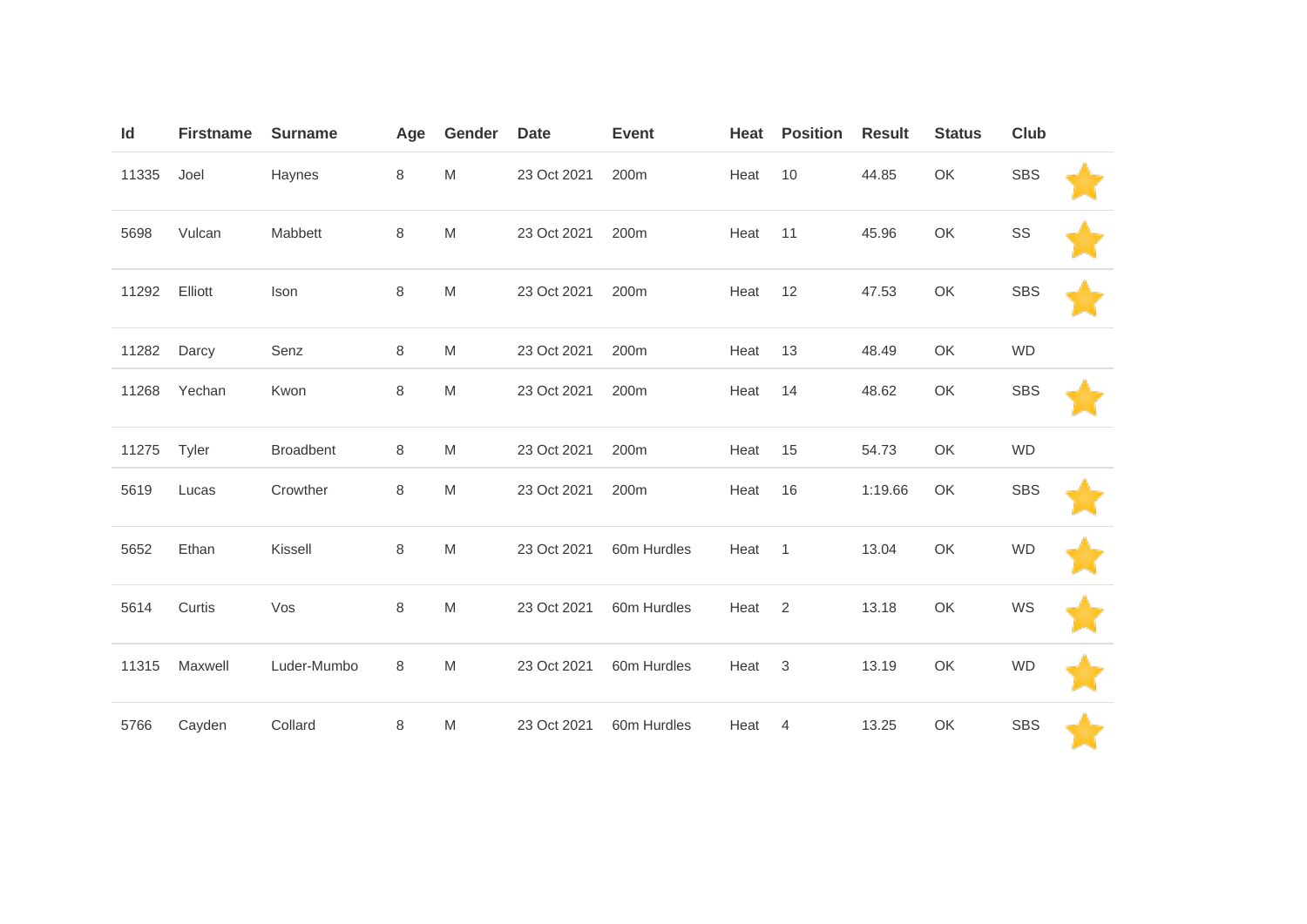| Id    | <b>Firstname</b> | <b>Surname</b>   | Age     | Gender                                                                                                     | <b>Date</b> | <b>Event</b> | Heat | <b>Position</b> | <b>Result</b> | <b>Status</b> | <b>Club</b> |  |
|-------|------------------|------------------|---------|------------------------------------------------------------------------------------------------------------|-------------|--------------|------|-----------------|---------------|---------------|-------------|--|
| 5610  | Declan           | Roots            | 8       | $\mathsf{M}% _{T}=\mathsf{M}_{T}\!\left( a,b\right) ,\ \mathsf{M}_{T}=\mathsf{M}_{T}\!\left( a,b\right) ,$ | 23 Oct 2021 | 60m Hurdles  | Heat | $\sqrt{5}$      | 14.27         | OK            | SS          |  |
| 11275 | Tyler            | <b>Broadbent</b> | $\,8\,$ | M                                                                                                          | 23 Oct 2021 | 60m Hurdles  | Heat | 6               | 14.40         | OK            | <b>WD</b>   |  |
| 11286 | Cooper           | McAuley          | 8       | M                                                                                                          | 23 Oct 2021 | 60m Hurdles  | Heat | $\overline{7}$  | 14.42         | OK            | SS          |  |
| 11314 | Calvin           | Findlay          | 8       | M                                                                                                          | 23 Oct 2021 | 60m Hurdles  | Heat | 8               | 14.44         | OK            | <b>SBS</b>  |  |
| 5737  | James            | McGennisken      | 8       | M                                                                                                          | 23 Oct 2021 | 60m Hurdles  | Heat | $9\,$           | 14.45         | OK            | <b>SBS</b>  |  |
| 5769  | Heath            | Tate             | $\,8\,$ | M                                                                                                          | 23 Oct 2021 | 60m Hurdles  | Heat | 10              | 14.51         | OK            | <b>SBS</b>  |  |
| 5698  | Vulcan           | Mabbett          | 8       | M                                                                                                          | 23 Oct 2021 | 60m Hurdles  | Heat | 11              | 14.91         | OK            | SS          |  |
| 11335 | Joel             | Haynes           | $\,8\,$ | M                                                                                                          | 23 Oct 2021 | 60m Hurdles  | Heat | 12              | 16.33         | OK            | <b>SBS</b>  |  |
| 11268 | Yechan           | Kwon             | 8       | M                                                                                                          | 23 Oct 2021 | 60m Hurdles  | Heat | 13              | 16.42         | OK            | <b>SBS</b>  |  |
| 11282 | Darcy            | Senz             | $\,8\,$ | M                                                                                                          | 23 Oct 2021 | 60m Hurdles  | Heat | 14              | 16.70         | OK            | <b>WD</b>   |  |
| 11292 | Elliott          | Ison             | 8       | M                                                                                                          | 23 Oct 2021 | 60m Hurdles  | Heat | 15              | 17.62         | OK            | <b>SBS</b>  |  |
| 5619  | Lucas            | Crowther         | 8       | M                                                                                                          | 23 Oct 2021 | 60m Hurdles  | Heat | 16              | 33.05         | OK            | <b>SBS</b>  |  |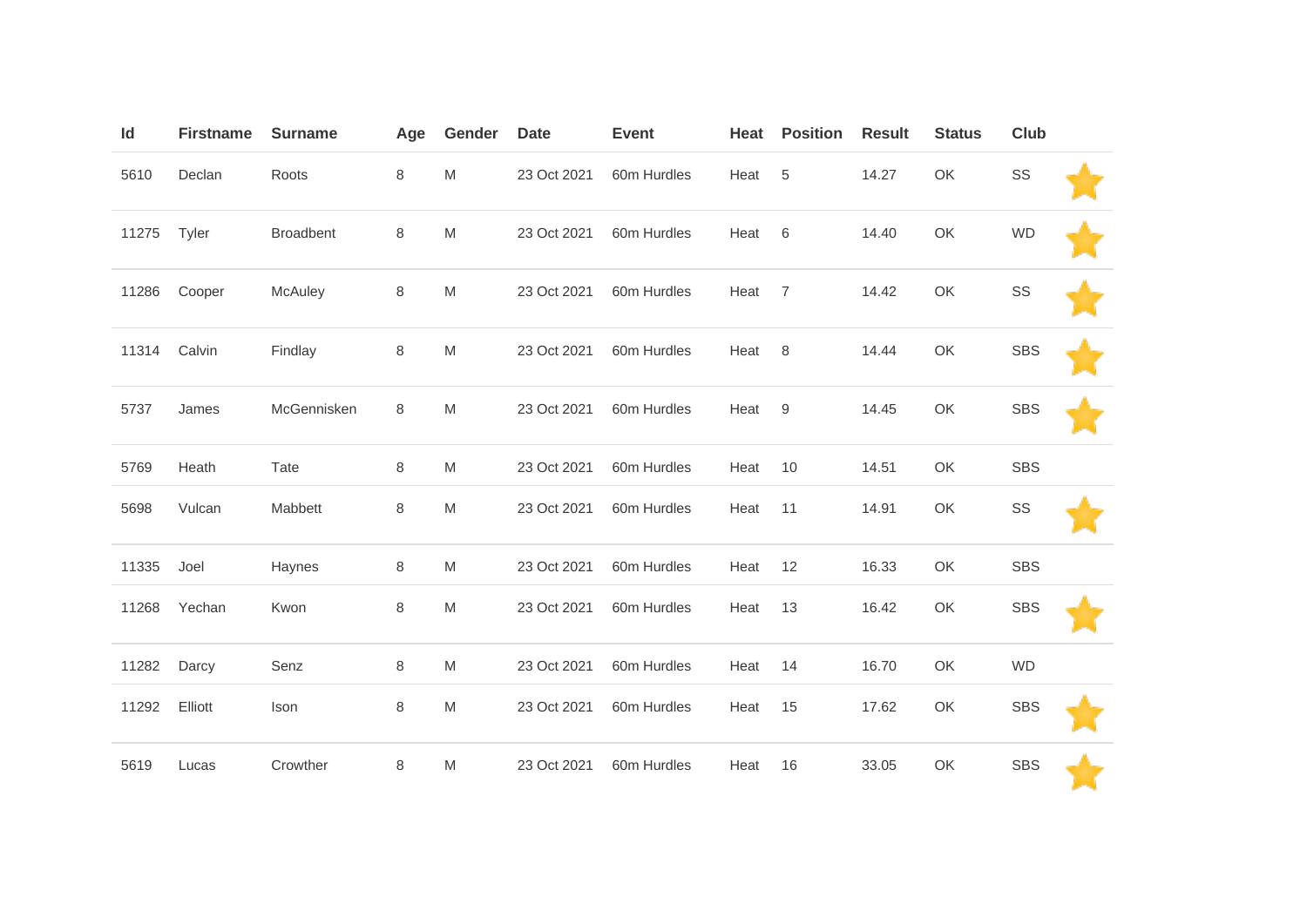| Id    | <b>Firstname</b> | <b>Surname</b>   | Age     | Gender                                                                                | <b>Date</b> | <b>Event</b> | Heat | <b>Position</b> | <b>Result</b> | <b>Status</b> | Club       |  |
|-------|------------------|------------------|---------|---------------------------------------------------------------------------------------|-------------|--------------|------|-----------------|---------------|---------------|------------|--|
| 5614  | Curtis           | Vos              | $\,8\,$ | M                                                                                     | 23 Oct 2021 | Shot 1.5kg   | Heat | $\mathbf{1}$    | 5.26          | OK            | WS         |  |
| 5652  | Ethan            | Kissell          | 8       | M                                                                                     | 23 Oct 2021 | Shot 1.5kg   | Heat | $\overline{2}$  | 4.09          | OK            | <b>WD</b>  |  |
| 5766  | Cayden           | Collard          | $\,8\,$ | ${\sf M}$                                                                             | 23 Oct 2021 | Shot 1.5kg   | Heat | $\sqrt{2}$      | 4.09          | OK            | <b>SBS</b> |  |
| 11315 | Maxwell          | Luder-Mumbo      | 8       | M                                                                                     | 23 Oct 2021 | Shot 1.5kg   | Heat | $\overline{4}$  | 4.00          | OK            | <b>WD</b>  |  |
| 11275 | Tyler            | <b>Broadbent</b> | $\,8\,$ | ${\sf M}$                                                                             | 23 Oct 2021 | Shot 1.5kg   | Heat | 5               | 3.86          | OK            | <b>WD</b>  |  |
| 5610  | Declan           | Roots            | 8       | M                                                                                     | 23 Oct 2021 | Shot 1.5kg   | Heat | 5               | 3.86          | OK            | SS         |  |
| 11314 | Calvin           | Findlay          | $\,8\,$ | ${\sf M}$                                                                             | 23 Oct 2021 | Shot 1.5kg   | Heat | $\overline{7}$  | 3.56          | OK            | <b>SBS</b> |  |
| 5769  | Heath            | Tate             | $\,8\,$ | ${\sf M}$                                                                             | 23 Oct 2021 | Shot 1.5kg   | Heat | 8               | 3.42          | OK            | <b>SBS</b> |  |
| 11268 | Yechan           | Kwon             | $\,8\,$ | $\mathsf{M}% _{T}=\mathsf{M}_{T}\!\left( a,b\right) ,\ \mathsf{M}_{T}=\mathsf{M}_{T}$ | 23 Oct 2021 | Shot 1.5kg   | Heat | 9               | 3.22          | OK            | <b>SBS</b> |  |
| 11282 | Darcy            | Senz             | $\,8\,$ | ${\sf M}$                                                                             | 23 Oct 2021 | Shot 1.5kg   | Heat | 10              | 3.16          | OK            | <b>WD</b>  |  |
| 11335 | Joel             | Haynes           | $\,8\,$ | M                                                                                     | 23 Oct 2021 | Shot 1.5kg   | Heat | 11              | 2.99          | OK            | <b>SBS</b> |  |
| 5698  | Vulcan           | Mabbett          | $\,8\,$ | M                                                                                     | 23 Oct 2021 | Shot 1.5kg   | Heat | 12              | 2.94          | OK            | SS         |  |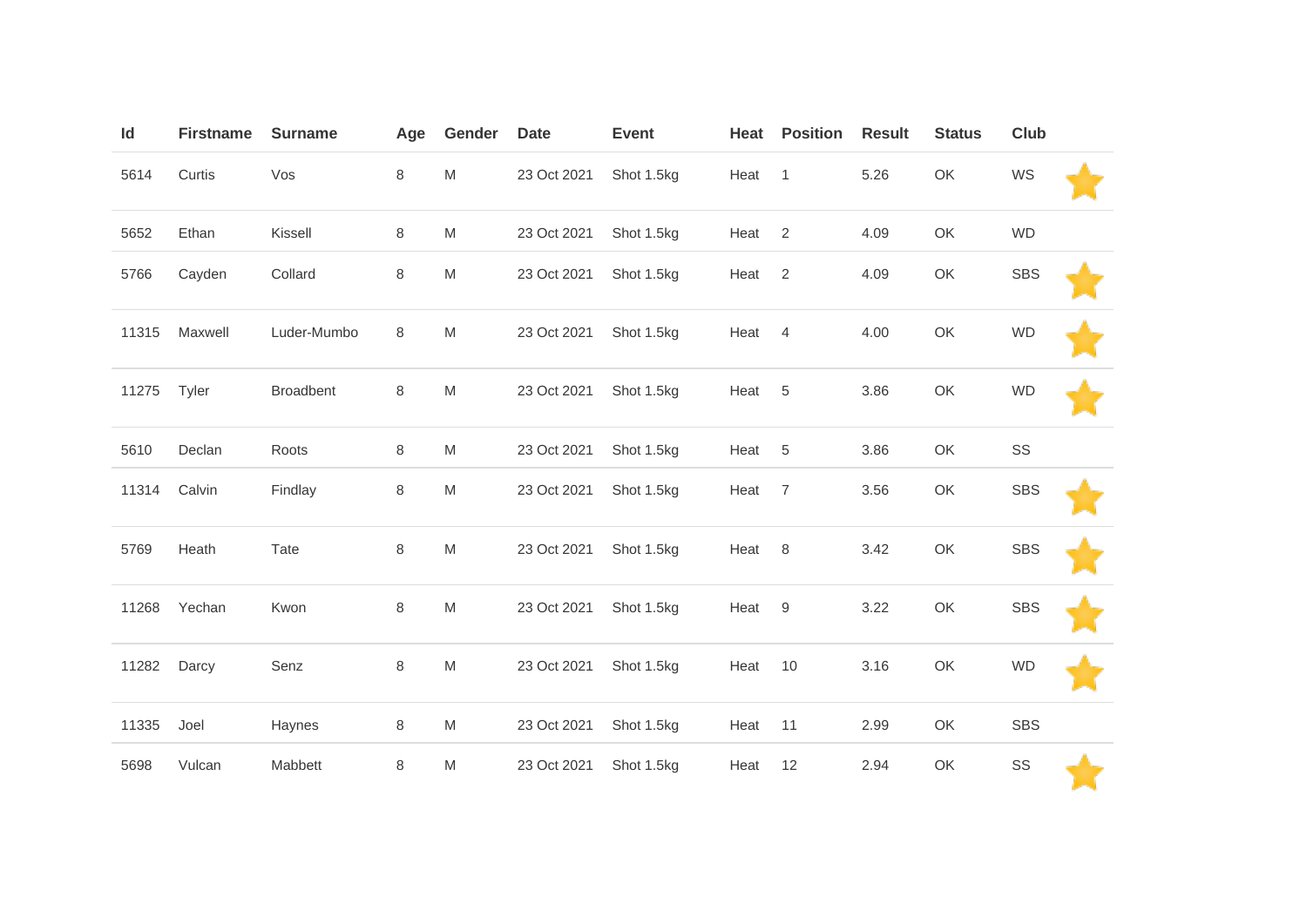| Id    | <b>Firstname</b> | <b>Surname</b> | Age     | Gender | <b>Date</b> | <b>Event</b>  | Heat | <b>Position</b> | <b>Result</b> | <b>Status</b> | <b>Club</b> |  |
|-------|------------------|----------------|---------|--------|-------------|---------------|------|-----------------|---------------|---------------|-------------|--|
| 5619  | Lucas            | Crowther       | 8       | M      | 23 Oct 2021 | Shot 1.5kg    | Heat | 13              | 2.79          | OK            | <b>SBS</b>  |  |
| 5737  | James            | McGennisken    | 8       | M      | 23 Oct 2021 | Shot 1.5kg    | Heat | 14              | 2.59          | OK            | <b>SBS</b>  |  |
| 11286 | Cooper           | McAuley        | $\,8\,$ | M      | 23 Oct 2021 | Shot 1.5kg    | Heat | 15              | 2.47          | OK            | SS          |  |
| 11292 | Elliott          | Ison           | 8       | M      | 23 Oct 2021 | Shot 1.5kg    | Heat | 16              | 1.96          | OK            | <b>SBS</b>  |  |
| 5766  | Cayden           | Collard        | 8       | M      | 23 Oct 2021 | Turbo Javelin | Heat | $\mathbf{1}$    | 10.35         | OK            | <b>SBS</b>  |  |
| 5652  | Ethan            | Kissell        | 8       | M      | 23 Oct 2021 | Turbo Javelin | Heat | $\overline{2}$  | 8.97          | OK            | <b>WD</b>   |  |
| 5610  | Declan           | Roots          | $\,8\,$ | M      | 23 Oct 2021 | Turbo Javelin | Heat | $\sqrt{3}$      | 8.60          | OK            | SS          |  |
| 5769  | Heath            | Tate           | $\,8\,$ | M      | 23 Oct 2021 | Turbo Javelin | Heat | $\overline{4}$  | 7.57          | OK            | <b>SBS</b>  |  |
| 5614  | Curtis           | Vos            | 8       | M      | 23 Oct 2021 | Turbo Javelin | Heat | 5               | 6.98          | OK            | WS          |  |
| 11314 | Calvin           | Findlay        | 8       | M      | 23 Oct 2021 | Turbo Javelin | Heat | 6               | 6.63          | OK            | <b>SBS</b>  |  |
| 11315 | Maxwell          | Luder-Mumbo    | 8       | M      | 23 Oct 2021 | Turbo Javelin | Heat | $\overline{7}$  | 5.86          | OK            | <b>WD</b>   |  |
| 11286 | Cooper           | McAuley        | 8       | M      | 23 Oct 2021 | Turbo Javelin | Heat | 8               | 5.73          | OK            | SS          |  |
| 11335 | Joel             | Haynes         | 8       | M      | 23 Oct 2021 | Turbo Javelin | Heat | 9               | 5.19          | OK            | <b>SBS</b>  |  |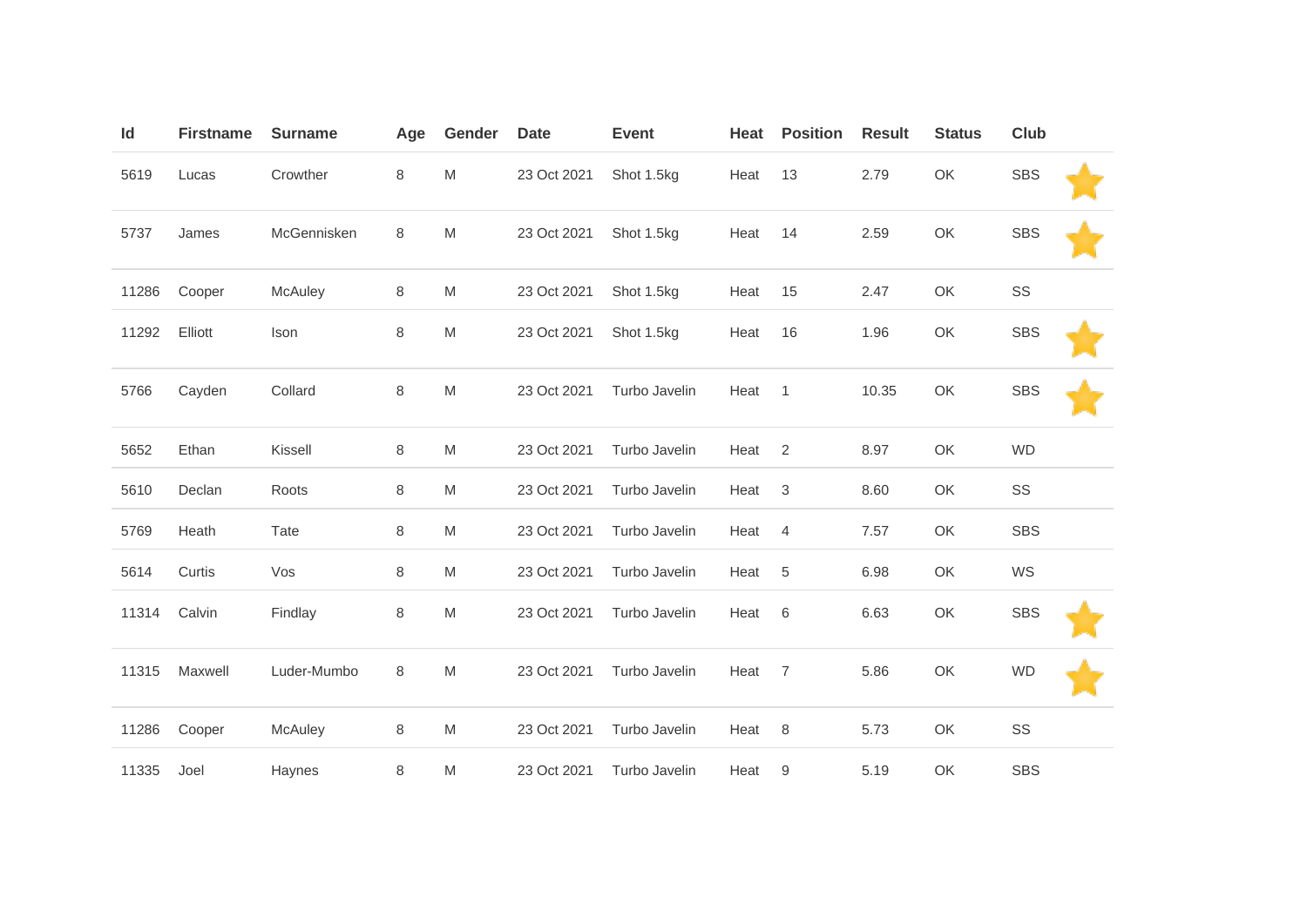| Id    | <b>Firstname</b> | <b>Surname</b>   | Age              | Gender | <b>Date</b> | <b>Event</b>  | Heat | <b>Position</b> | <b>Result</b> | <b>Status</b> | <b>Club</b> |  |
|-------|------------------|------------------|------------------|--------|-------------|---------------|------|-----------------|---------------|---------------|-------------|--|
| 11268 | Yechan           | Kwon             | 8                | M      | 23 Oct 2021 | Turbo Javelin | Heat | 10              | 4.91          | OK            | <b>SBS</b>  |  |
| 5698  | Vulcan           | Mabbett          | $\,8\,$          | M      | 23 Oct 2021 | Turbo Javelin | Heat | 11              | 4.84          | OK            | SS          |  |
| 5737  | James            | McGennisken      | 8                | M      | 23 Oct 2021 | Turbo Javelin | Heat | 12              | 4.75          | OK            | <b>SBS</b>  |  |
| 11292 | Elliott          | Ison             | 8                | M      | 23 Oct 2021 | Turbo Javelin | Heat | 13              | 4.23          | OK            | <b>SBS</b>  |  |
| 5619  | Lucas            | Crowther         | 8                | M      | 23 Oct 2021 | Turbo Javelin | Heat | 14              | 3.37          | OK            | <b>SBS</b>  |  |
| 11275 | Tyler            | <b>Broadbent</b> | 8                | M      | 23 Oct 2021 | Turbo Javelin | Heat | 15              | 2.04          | OK            | <b>WD</b>   |  |
| 11277 | Benji            | Elloy            | $\boldsymbol{9}$ | M      | 23 Oct 2021 | 200m          | Heat | $\mathbf{1}$    | 34.40         | OK            | <b>WD</b>   |  |
| 5686  | Hunter           | Smith            | $\boldsymbol{9}$ | M      | 23 Oct 2021 | 200m          | Heat | $\overline{2}$  | 35.72         | OK            | <b>SBS</b>  |  |
| 11326 | Julian           | Savage           | 9                | M      | 23 Oct 2021 | 200m          | Heat | 3               | 37.30         | OK            | <b>SBS</b>  |  |
| 5793  | <b>Braxton</b>   | Tuaati           | $\boldsymbol{9}$ | M      | 23 Oct 2021 | 200m          | Heat | $\overline{4}$  | 37.56         | OK            | <b>WD</b>   |  |
| 5838  | Tyson            | Papalii          | 9                | M      | 23 Oct 2021 | 200m          | Heat | 5               | 38.49         | OK            | <b>WD</b>   |  |
| 12459 | Thomas           | Lua              | $\boldsymbol{9}$ | M      | 23 Oct 2021 | 200m          | Heat | $6\,$           | 39.46         | OK            | <b>WD</b>   |  |
| 11330 | Danyar           | Rajabi Movahed   | 9                | M      | 23 Oct 2021 | 200m          | Heat | $\overline{7}$  | 39.47         | OK            | <b>SBS</b>  |  |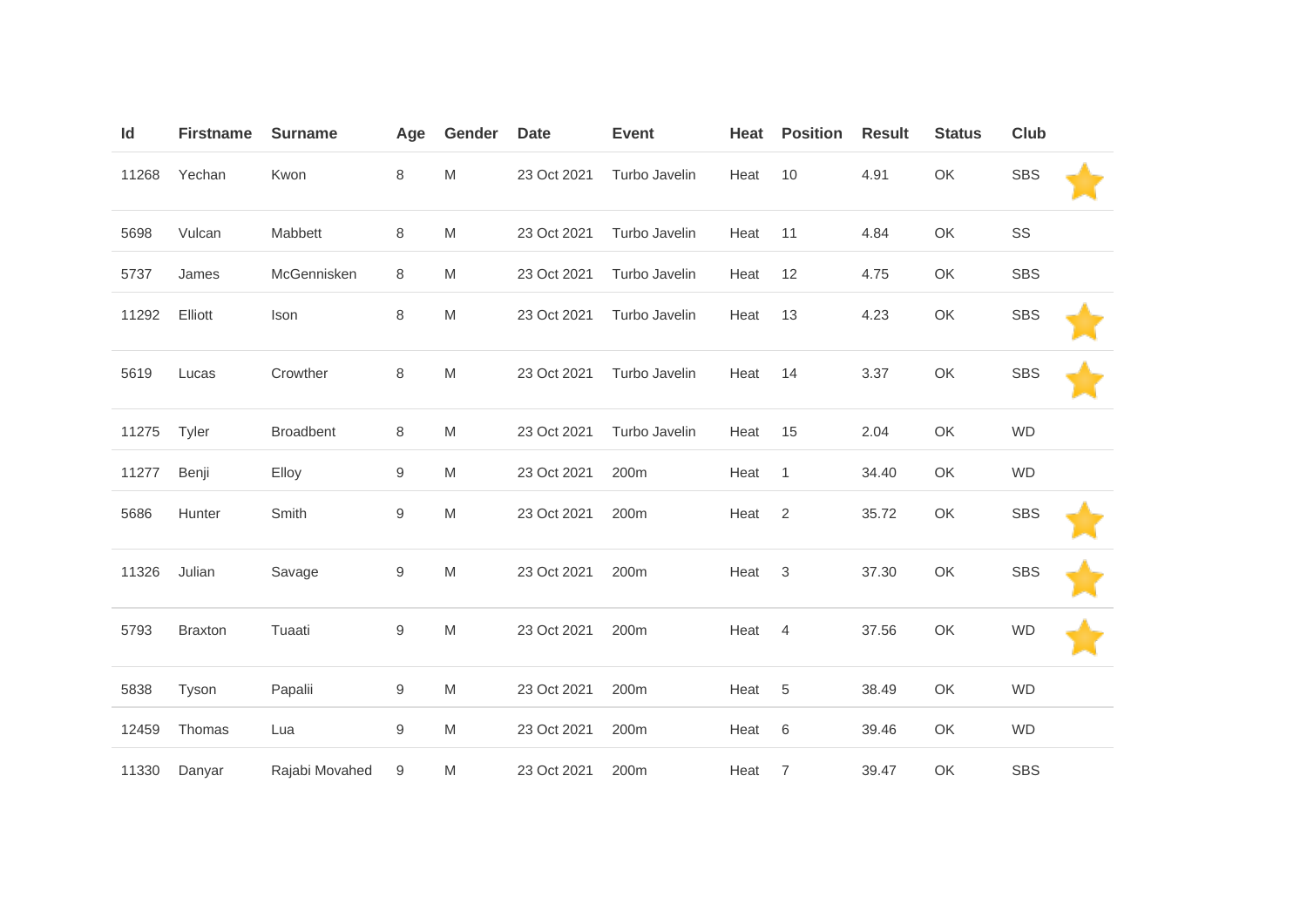| Id    | <b>Firstname</b> | <b>Surname</b>   | Age              | Gender                                                                                                     | <b>Date</b> | <b>Event</b> | Heat | <b>Position</b> | <b>Result</b> | <b>Status</b> | <b>Club</b> |  |
|-------|------------------|------------------|------------------|------------------------------------------------------------------------------------------------------------|-------------|--------------|------|-----------------|---------------|---------------|-------------|--|
| 12462 | Teariki          | Manu             | $\hbox{9}$       | $\mathsf{M}% _{T}=\mathsf{M}_{T}\!\left( a,b\right) ,\ \mathsf{M}_{T}=\mathsf{M}_{T}\!\left( a,b\right) ,$ | 23 Oct 2021 | 200m         | Heat | 8               | 41.31         | OK            | WS          |  |
| 12468 | Benjamin         | Egan             | $\mathsf 9$      | M                                                                                                          | 23 Oct 2021 | 200m         | Heat | $9\,$           | 41.56         | OK            | <b>SBS</b>  |  |
| 11336 | Jesse            | O'Neil           | $\hbox{9}$       | M                                                                                                          | 23 Oct 2021 | 200m         | Heat | 10              | 41.59         | OK            | <b>SBS</b>  |  |
| 11308 | Alifeleti        | Taione           | $\mathsf 9$      | M                                                                                                          | 23 Oct 2021 | 200m         | Heat | 11              | 41.61         | OK            | <b>WD</b>   |  |
| 5746  | Kai              | Dabala           | $\boldsymbol{9}$ | M                                                                                                          | 23 Oct 2021 | 200m         | Heat | 12              | 42.42         | OK            | SS          |  |
| 5625  | Samuel           | Payne            | $\mathsf 9$      | M                                                                                                          | 23 Oct 2021 | 200m         | Heat | 13              | 47.08         | OK            | SS          |  |
| 5756  | Tamaiva          | Pera             | $\boldsymbol{9}$ | M                                                                                                          | 23 Oct 2021 | 200m         | Heat | 14              | 53.94         | OK            | WS          |  |
| 11297 | kingston         | allen            | $\hbox{9}$       | M                                                                                                          | 23 Oct 2021 | 200m         | Heat | 15              | 54.47         | OK            | <b>SBS</b>  |  |
| 11287 | El Shaddai       | <b>TUI-TAOAI</b> | 9                | M                                                                                                          | 23 Oct 2021 | 200m         | Heat | 16              | 1:14.98       | OK            | <b>WD</b>   |  |
| 11277 | Benji            | Elloy            | $\hbox{9}$       | M                                                                                                          | 23 Oct 2021 | 60m Hurdles  | Heat | $\overline{1}$  | 11.79         | OK            | <b>WD</b>   |  |
| 12459 | Thomas           | Lua              | $\mathsf 9$      | M                                                                                                          | 23 Oct 2021 | 60m Hurdles  | Heat | 2               | 12.15         | OK            | <b>WD</b>   |  |
| 5793  | <b>Braxton</b>   | Tuaati           | $\boldsymbol{9}$ | M                                                                                                          | 23 Oct 2021 | 60m Hurdles  | Heat | $\sqrt{3}$      | 12.39         | OK            | <b>WD</b>   |  |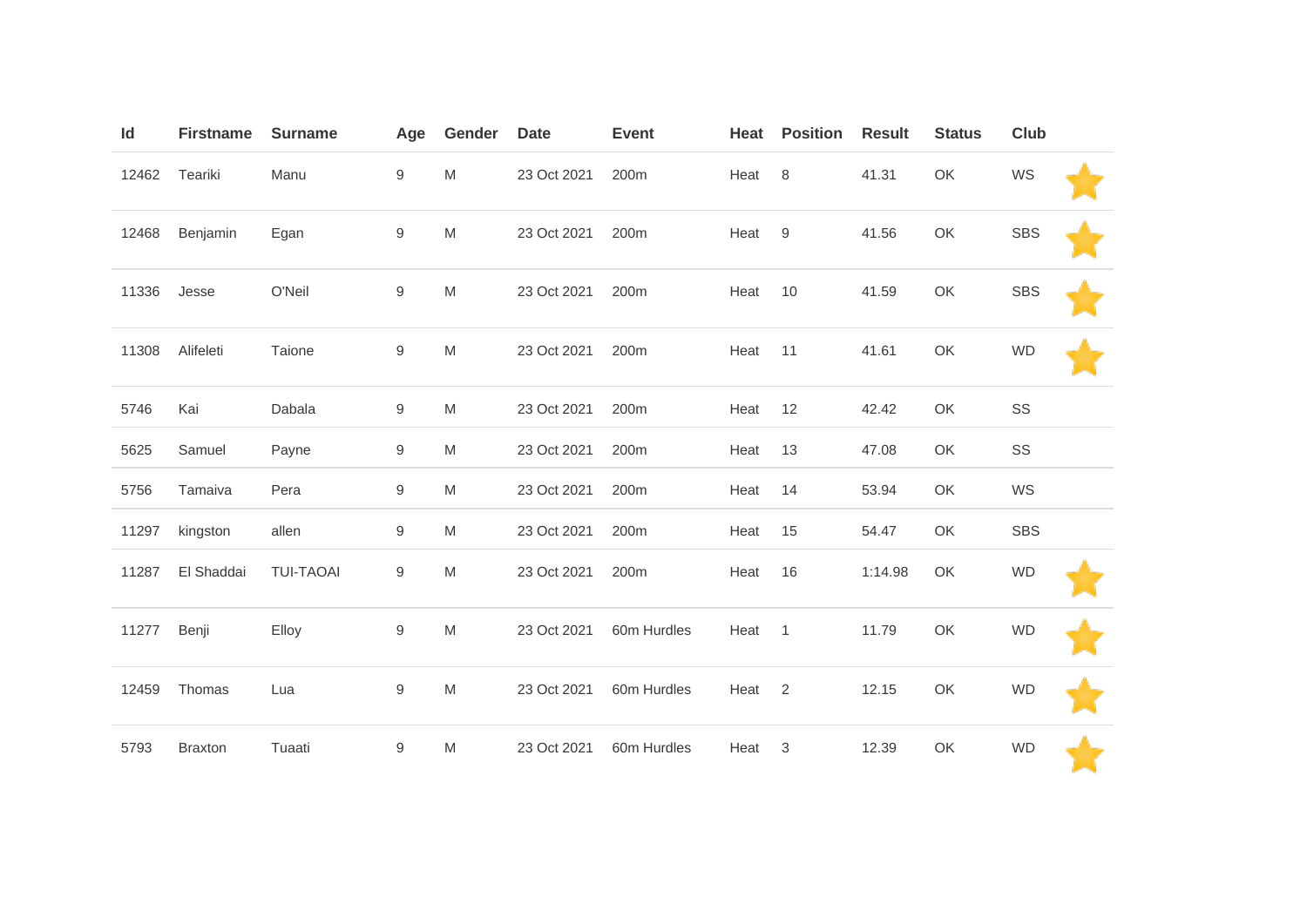| Id    | <b>Firstname</b> | <b>Surname</b>  | Age              | Gender    | <b>Date</b> | <b>Event</b> | Heat | <b>Position</b> | <b>Result</b> | <b>Status</b> | <b>Club</b> |  |
|-------|------------------|-----------------|------------------|-----------|-------------|--------------|------|-----------------|---------------|---------------|-------------|--|
| 11326 | Julian           | Savage          | $\boldsymbol{9}$ | M         | 23 Oct 2021 | 60m Hurdles  | Heat | 4               | 12.91         | OK            | <b>SBS</b>  |  |
| 12468 | Benjamin         | Egan            | $\boldsymbol{9}$ | M         | 23 Oct 2021 | 60m Hurdles  | Heat | 5               | 13.15         | OK            | <b>SBS</b>  |  |
| 12465 | Jesse            | <b>Braovich</b> | 9                | M         | 23 Oct 2021 | 60m Hurdles  | Heat | 6               | 13.23         | OK            | <b>SBS</b>  |  |
| 5838  | Tyson            | Papalii         | 9                | M         | 23 Oct 2021 | 60m Hurdles  | Heat | $\overline{7}$  | 13.41         | OK            | <b>WD</b>   |  |
| 11336 | Jesse            | O'Neil          | $\boldsymbol{9}$ | M         | 23 Oct 2021 | 60m Hurdles  | Heat | 8               | 13.63         | OK            | <b>SBS</b>  |  |
| 5686  | Hunter           | Smith           | 9                | M         | 23 Oct 2021 | 60m Hurdles  | Heat | 9               | 13.79         | OK            | <b>SBS</b>  |  |
| 11285 | Jack             | McAuley         | 9                | M         | 23 Oct 2021 | 60m Hurdles  | Heat | 10              | 14.17         | OK            | SS          |  |
| 11330 | Danyar           | Rajabi Movahed  | 9                | M         | 23 Oct 2021 | 60m Hurdles  | Heat | 11              | 14.38         | OK            | <b>SBS</b>  |  |
| 12462 | Teariki          | Manu            | $\boldsymbol{9}$ | M         | 23 Oct 2021 | 60m Hurdles  | Heat | 12              | 14.51         | OK            | WS          |  |
| 5625  | Samuel           | Payne           | $\boldsymbol{9}$ | M         | 23 Oct 2021 | 60m Hurdles  | Heat | 13              | 14.71         | OK            | SS          |  |
| 5756  | Tamaiva          | Pera            | $\hbox{9}$       | M         | 23 Oct 2021 | 60m Hurdles  | Heat | 14              | 14.99         | OK            | WS          |  |
| 11297 | kingston         | allen           | 9                | ${\sf M}$ | 23 Oct 2021 | 60m Hurdles  | Heat | 15              | 15.00         | OK            | <b>SBS</b>  |  |
| 5746  | Kai              | Dabala          | $\boldsymbol{9}$ | M         | 23 Oct 2021 | 60m Hurdles  | Heat | 16              | 15.12         | OK            | SS          |  |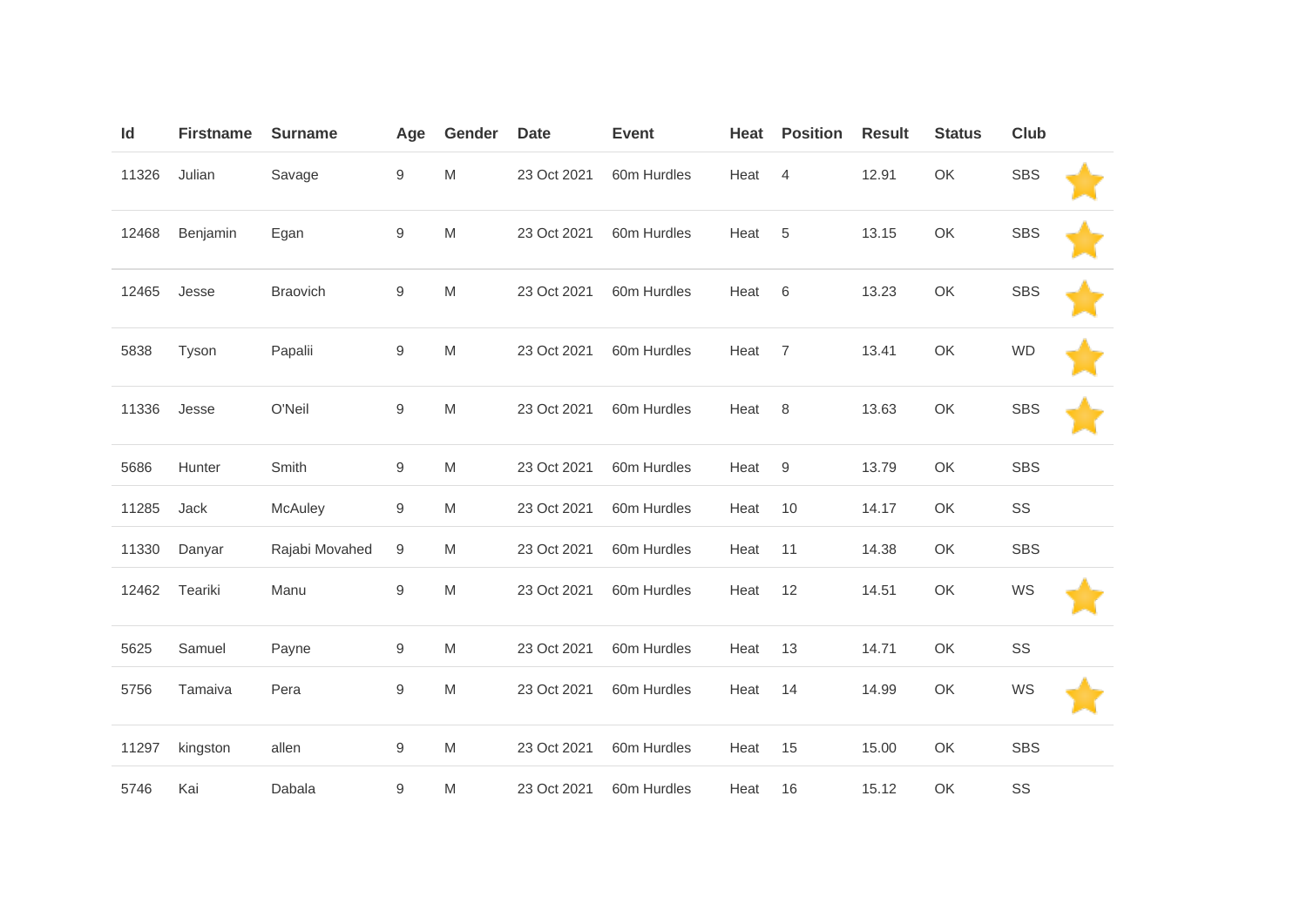| Id    | <b>Firstname</b> | <b>Surname</b>   | Age              | Gender | <b>Date</b> | <b>Event</b> | Heat   | <b>Position</b>          | <b>Result</b> | <b>Status</b> | Club       |  |
|-------|------------------|------------------|------------------|--------|-------------|--------------|--------|--------------------------|---------------|---------------|------------|--|
| 11287 | El Shaddai       | <b>TUI-TAOAI</b> | 9                | M      | 23 Oct 2021 | 60m Hurdles  | Heat   | 17                       | 18.50         | OK            | <b>WD</b>  |  |
| 5746  | Kai              | Dabala           | $\boldsymbol{9}$ | M      | 23 Oct 2021 | 700m Walk    | Heat   | $\mathbf{1}$             | 5:19.70       | OK            | SS         |  |
| 5686  | Hunter           | Smith            | 9                | M      | 23 Oct 2021 | 700m Walk    | Heat   | 2                        | 5:55.40       | OK            | <b>SBS</b> |  |
| 5625  | Samuel           | Payne            | $\mathsf 9$      | M      | 23 Oct 2021 | 700m Walk    | Heat   | $\sqrt{3}$               | 6:30.00       | OK            | SS         |  |
| 11326 | Julian           | Savage           | $\boldsymbol{9}$ | M      | 23 Oct 2021 | 700m Walk    | Heat   | $\overline{4}$           | 7:12.60       | OK            | <b>SBS</b> |  |
| 11308 | Alifeleti        | Taione           | 9                | M      | 23 Oct 2021 | 700m Walk    | Heat   | $\sim$ $-$               | 7:52.30       | <b>DSQ</b>    | <b>WD</b>  |  |
| 11330 | Danyar           | Rajabi Movahed   | $\boldsymbol{9}$ | M      | 23 Oct 2021 | 700m Walk    | Heat   | $\overline{\phantom{a}}$ | 5:21.30       | <b>DSQ</b>    | <b>SBS</b> |  |
| 12465 | Jesse            | <b>Braovich</b>  | $\mathsf 9$      | M      | 23 Oct 2021 | 700m Walk    | Heat   | $\sim$                   | 5:30.60       | <b>DSQ</b>    | <b>SBS</b> |  |
| 11285 | Jack             | McAuley          | $\mathsf 9$      | M      | 23 Oct 2021 | 700m Walk    | Heat - |                          | 5:15.60       | <b>DSQ</b>    | SS         |  |
| 12459 | Thomas           | Lua              | $\boldsymbol{9}$ | M      | 23 Oct 2021 | 700m Walk    | Heat   | $\overline{\phantom{a}}$ | 6:25.90       | <b>DSQ</b>    | <b>WD</b>  |  |
| 11297 | kingston         | allen            | $\boldsymbol{9}$ | M      | 23 Oct 2021 | 700m Walk    | Heat   | $\sim$ $-$               | 6:19.60       | <b>DSQ</b>    | <b>SBS</b> |  |
| 12462 | Teariki          | Manu             | $\mathsf 9$      | M      | 23 Oct 2021 | 700m Walk    | Heat   | $\overline{\phantom{a}}$ | 6:26.70       | <b>DSQ</b>    | WS         |  |
| 11287 | El Shaddai       | <b>TUI-TAOAI</b> | 9                | M      | 23 Oct 2021 | 700m Walk    | Heat   | $\overline{\phantom{a}}$ | 8:51.30       | <b>DSQ</b>    | <b>WD</b>  |  |
| 5793  | <b>Braxton</b>   | Tuaati           | $\boldsymbol{9}$ | M      | 23 Oct 2021 | 700m Walk    | Heat   | $\overline{\phantom{a}}$ | 6:08.00       | <b>DSQ</b>    | <b>WD</b>  |  |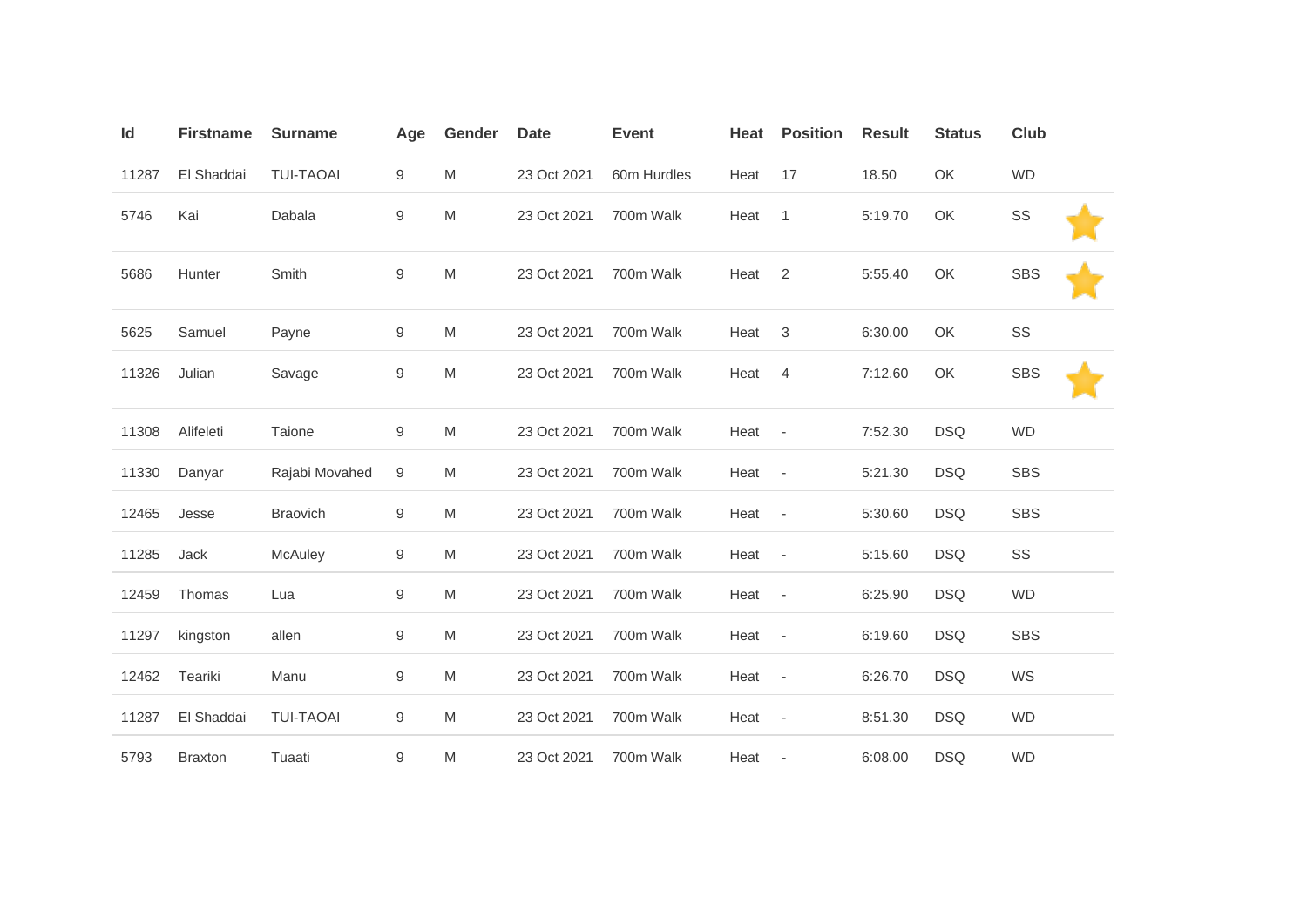| Id    | <b>Firstname</b> | <b>Surname</b> | Age              | Gender                                                                                                     | <b>Date</b> | <b>Event</b> | Heat | <b>Position</b>          | <b>Result</b> | <b>Status</b> | Club       |  |
|-------|------------------|----------------|------------------|------------------------------------------------------------------------------------------------------------|-------------|--------------|------|--------------------------|---------------|---------------|------------|--|
| 5756  | Tamaiva          | Pera           | $\boldsymbol{9}$ | M                                                                                                          | 23 Oct 2021 | 700m Walk    | Heat | $\overline{\phantom{a}}$ | 6:26.10       | <b>DSQ</b>    | WS         |  |
| 5838  | Tyson            | Papalii        | $9\,$            | M                                                                                                          | 23 Oct 2021 | 700m Walk    | Heat | $\overline{\phantom{a}}$ | 7:24.20       | <b>DSQ</b>    | <b>WD</b>  |  |
| 11277 | Benji            | Elloy          | $\boldsymbol{9}$ | M                                                                                                          | 23 Oct 2021 | 800m         | Heat | $\mathbf{1}$             | 3:01.12       | OK            | <b>WD</b>  |  |
| 5686  | Hunter           | Smith          | $\hbox{9}$       | M                                                                                                          | 23 Oct 2021 | 800m         | Heat | 2                        | 3:04.09       | OK            | <b>SBS</b> |  |
| 11285 | Jack             | McAuley        | $\boldsymbol{9}$ | $\mathsf{M}% _{T}=\mathsf{M}_{T}\!\left( a,b\right) ,\ \mathsf{M}_{T}=\mathsf{M}_{T}\!\left( a,b\right) ,$ | 23 Oct 2021 | 800m         | Heat | $\mathbf{3}$             | 3:15.85       | OK            | SS         |  |
| 5625  | Samuel           | Payne          | $\boldsymbol{9}$ | M                                                                                                          | 23 Oct 2021 | 800m         | Heat | $\overline{4}$           | 3:19.92       | OK            | SS         |  |
| 11330 | Danyar           | Rajabi Movahed | 9                | M                                                                                                          | 23 Oct 2021 | 800m         | Heat | 5                        | 3:21.79       | OK            | <b>SBS</b> |  |
| 12465 | Jesse            | Braovich       | $\boldsymbol{9}$ | M                                                                                                          | 23 Oct 2021 | 800m         | Heat | 6                        | 3:24.07       | OK            | <b>SBS</b> |  |
| 5838  | Tyson            | Papalii        | $\hbox{9}$       | M                                                                                                          | 23 Oct 2021 | 800m         | Heat | $\overline{7}$           | 3:28.97       | OK            | <b>WD</b>  |  |
| 5746  | Kai              | Dabala         | $\boldsymbol{9}$ | M                                                                                                          | 23 Oct 2021 | 800m         | Heat | 8                        | 3:33.61       | OK            | SS         |  |
| 5793  | <b>Braxton</b>   | Tuaati         | 9                | M                                                                                                          | 23 Oct 2021 | 800m         | Heat | 9                        | 3:34.28       | OK            | <b>WD</b>  |  |
| 11326 | Julian           | Savage         | $\boldsymbol{9}$ | M                                                                                                          | 23 Oct 2021 | 800m         | Heat | 10                       | 3:38.25       | OK            | <b>SBS</b> |  |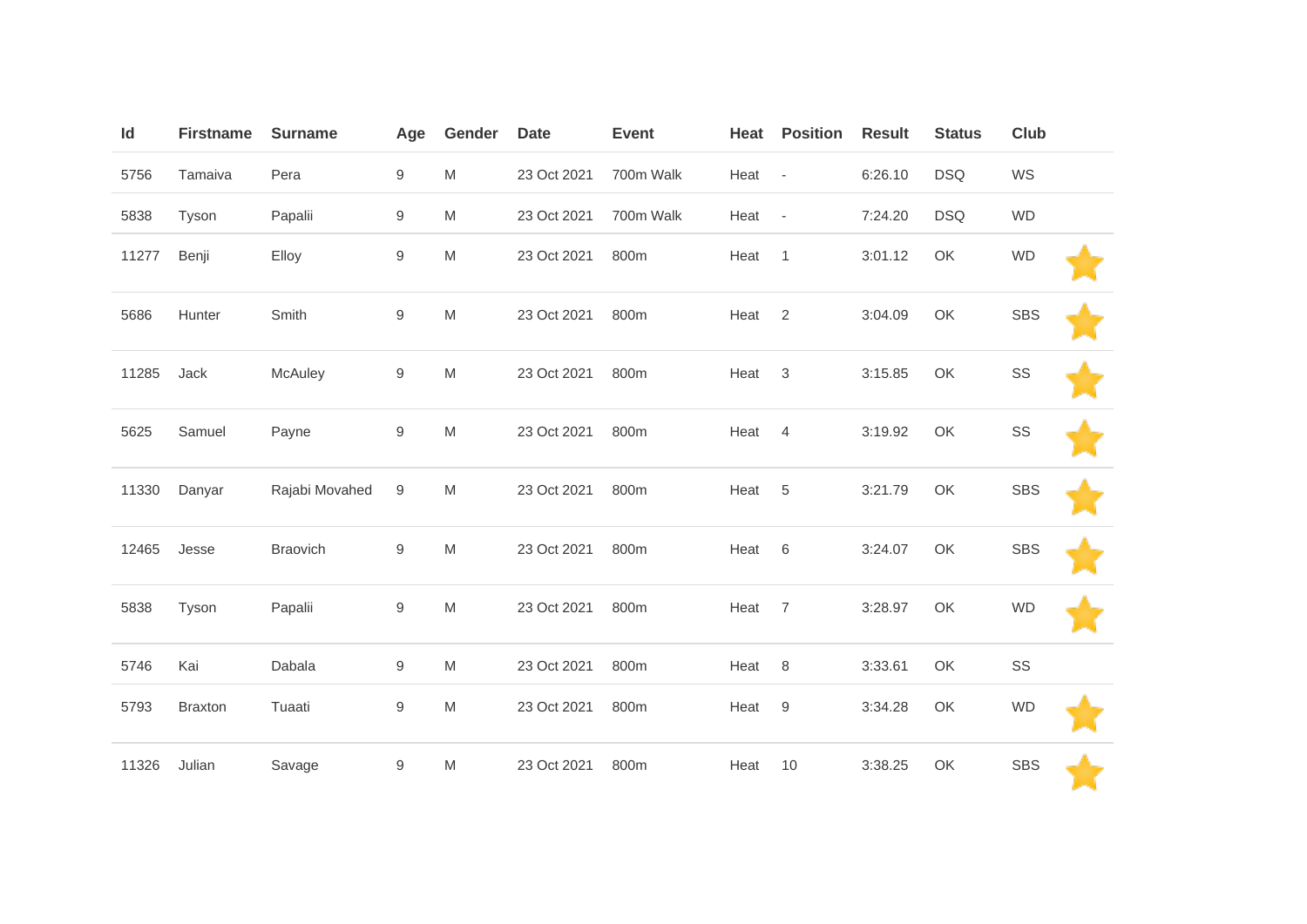| Id    | <b>Firstname</b> | <b>Surname</b>   | Age              | Gender                                                                                                     | <b>Date</b> | <b>Event</b> | Heat   | <b>Position</b> | <b>Result</b> | <b>Status</b> | <b>Club</b> |  |
|-------|------------------|------------------|------------------|------------------------------------------------------------------------------------------------------------|-------------|--------------|--------|-----------------|---------------|---------------|-------------|--|
| 12462 | Teariki          | Manu             | $\mathsf g$      | $\mathsf{M}% _{T}=\mathsf{M}_{T}\!\left( a,b\right) ,\ \mathsf{M}_{T}=\mathsf{M}_{T}\!\left( a,b\right) ,$ | 23 Oct 2021 | 800m         | Heat   | 11              | 3:45.04       | OK            | WS          |  |
| 12459 | Thomas           | Lua              | $\hbox{9}$       | M                                                                                                          | 23 Oct 2021 | 800m         | Heat   | 12              | 3:54.34       | OK            | <b>WD</b>   |  |
| 5756  | Tamaiva          | Pera             | $\mathsf 9$      | M                                                                                                          | 23 Oct 2021 | 800m         | Heat   | 13              | 4:10.96       | OK            | WS          |  |
| 11336 | Jesse            | O'Neil           | $\boldsymbol{9}$ | M                                                                                                          | 23 Oct 2021 | 800m         | Heat   | 14              | 4:12.39       | OK            | <b>SBS</b>  |  |
| 11297 | kingston         | allen            | $\boldsymbol{9}$ | M                                                                                                          | 23 Oct 2021 | 800m         | Heat   | 15              | 4:37.04       | OK            | <b>SBS</b>  |  |
| 11308 | Alifeleti        | Taione           | $\hbox{9}$       | M                                                                                                          | 23 Oct 2021 | 800m         | Heat   | 16              | 4:45.29       | OK            | <b>WD</b>   |  |
| 11287 | El Shaddai       | <b>TUI-TAOAI</b> | $\boldsymbol{9}$ | M                                                                                                          | 23 Oct 2021 | 800m         | Heat   | 17              | 6:05.53       | OK            | <b>WD</b>   |  |
| 12459 | Thomas           | Lua              | $\hbox{9}$       | M                                                                                                          | 23 Oct 2021 | Shot 2kg     | Heat 1 |                 | 5.54          | OK            | <b>WD</b>   |  |
| 5793  | <b>Braxton</b>   | Tuaati           | $\hbox{9}$       | $\mathsf{M}% _{T}=\mathsf{M}_{T}\!\left( a,b\right) ,\ \mathsf{M}_{T}=\mathsf{M}_{T}\!\left( a,b\right) ,$ | 23 Oct 2021 | Shot 2kg     | Heat   | $\overline{2}$  | 5.51          | OK            | <b>WD</b>   |  |
| 5838  | Tyson            | Papalii          | $\hbox{9}$       | M                                                                                                          | 23 Oct 2021 | Shot 2kg     | Heat   | $\mathbf{3}$    | 5.31          | OK            | <b>WD</b>   |  |
| 5756  | Tamaiva          | Pera             | $\boldsymbol{9}$ | M                                                                                                          | 23 Oct 2021 | Shot 2kg     | Heat   | $\overline{4}$  | 5.24          | OK            | WS          |  |
| 12465 | Jesse            | <b>Braovich</b>  | $\boldsymbol{9}$ | M                                                                                                          | 23 Oct 2021 | Shot 2kg     | Heat   | 5               | 4.67          | OK            | <b>SBS</b>  |  |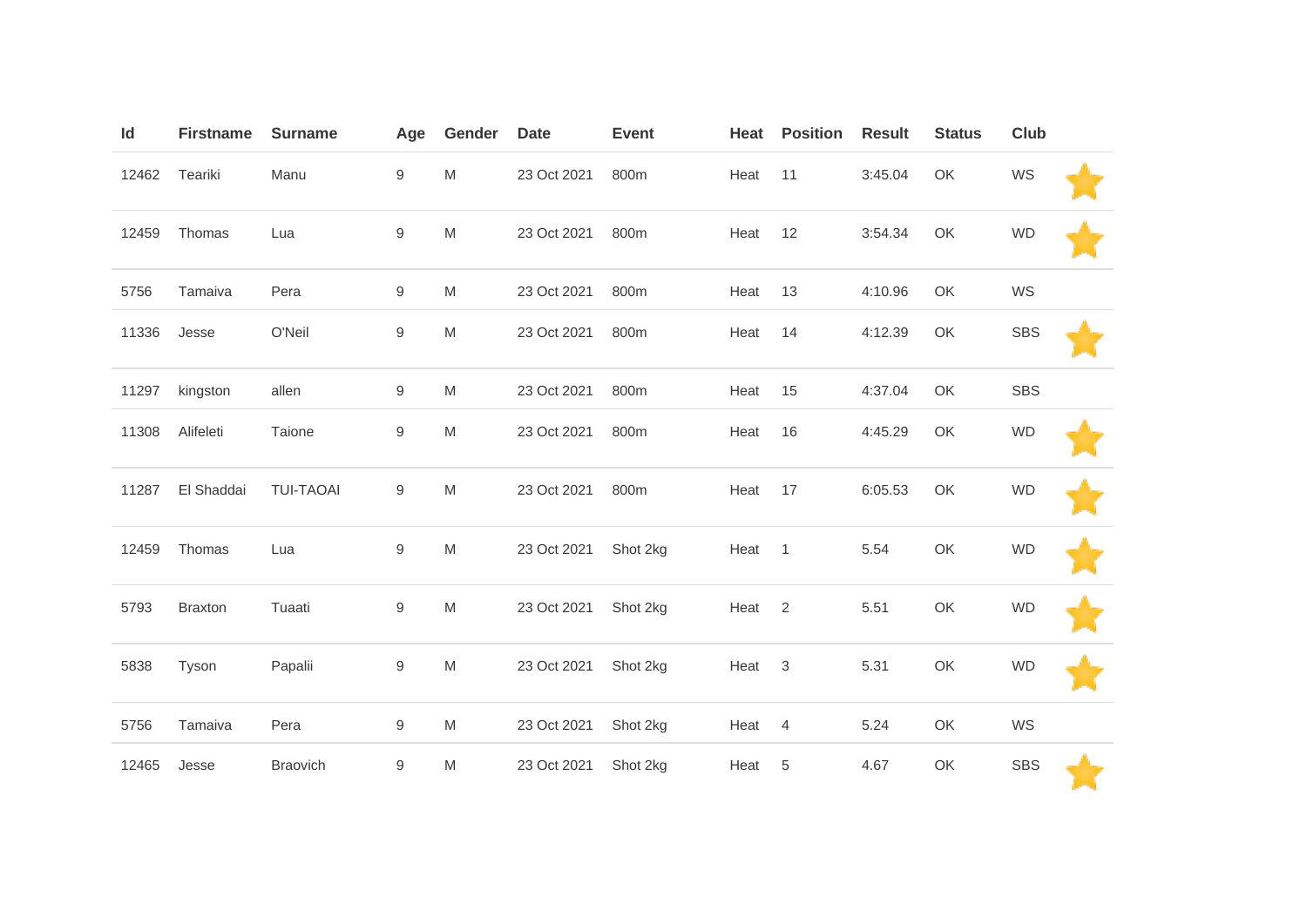| Id    | <b>Firstname</b> | <b>Surname</b>   | Age              | Gender                                                                                                     | <b>Date</b> | <b>Event</b> | Heat | <b>Position</b>  | <b>Result</b> | <b>Status</b> | Club       |  |
|-------|------------------|------------------|------------------|------------------------------------------------------------------------------------------------------------|-------------|--------------|------|------------------|---------------|---------------|------------|--|
| 11277 | Benji            | Elloy            | $\boldsymbol{9}$ | M                                                                                                          | 23 Oct 2021 | Shot 2kg     | Heat | $\,6\,$          | 4.58          | OK            | <b>WD</b>  |  |
| 12468 | Benjamin         | Egan             | $\boldsymbol{9}$ | M                                                                                                          | 23 Oct 2021 | Shot 2kg     | Heat | $\overline{7}$   | 4.38          | OK            | <b>SBS</b> |  |
| 11336 | Jesse            | O'Neil           | $\hbox{9}$       | M                                                                                                          | 23 Oct 2021 | Shot 2kg     | Heat | 8                | 4.24          | OK            | <b>SBS</b> |  |
| 5686  | Hunter           | Smith            | 9                | M                                                                                                          | 23 Oct 2021 | Shot 2kg     | Heat | $\boldsymbol{9}$ | 4.01          | OK            | <b>SBS</b> |  |
| 5625  | Samuel           | Payne            | $\boldsymbol{9}$ | M                                                                                                          | 23 Oct 2021 | Shot 2kg     | Heat | 10               | 3.96          | OK            | SS         |  |
| 11330 | Danyar           | Rajabi Movahed   | 9                | M                                                                                                          | 23 Oct 2021 | Shot 2kg     | Heat | 11               | 3.82          | OK            | <b>SBS</b> |  |
| 5746  | Kai              | Dabala           | $\hbox{9}$       | M                                                                                                          | 23 Oct 2021 | Shot 2kg     | Heat | 12               | 3.74          | OK            | SS         |  |
| 11297 | kingston         | allen            | $\hbox{9}$       | M                                                                                                          | 23 Oct 2021 | Shot 2kg     | Heat | 13               | 3.64          | OK            | <b>SBS</b> |  |
| 11287 | El Shaddai       | <b>TUI-TAOAI</b> | $\hbox{9}$       | $\mathsf{M}% _{T}=\mathsf{M}_{T}\!\left( a,b\right) ,\ \mathsf{M}_{T}=\mathsf{M}_{T}\!\left( a,b\right) ,$ | 23 Oct 2021 | Shot 2kg     | Heat | 14               | 3.55          | OK            | <b>WD</b>  |  |
| 12462 | Teariki          | Manu             | $\hbox{9}$       | $\mathsf{M}% _{T}=\mathsf{M}_{T}\!\left( a,b\right) ,\ \mathsf{M}_{T}=\mathsf{M}_{T}\!\left( a,b\right) ,$ | 23 Oct 2021 | Shot 2kg     | Heat | 15               | 3.44          | OK            | WS         |  |
| 11308 | Alifeleti        | Taione           | $\boldsymbol{9}$ | M                                                                                                          | 23 Oct 2021 | Shot 2kg     | Heat | 16               | 3.32          | OK            | <b>WD</b>  |  |
| 11326 | Julian           | Savage           | $\boldsymbol{9}$ | M                                                                                                          | 23 Oct 2021 | Shot 2kg     | Heat | 17               | 2.92          | OK            | <b>SBS</b> |  |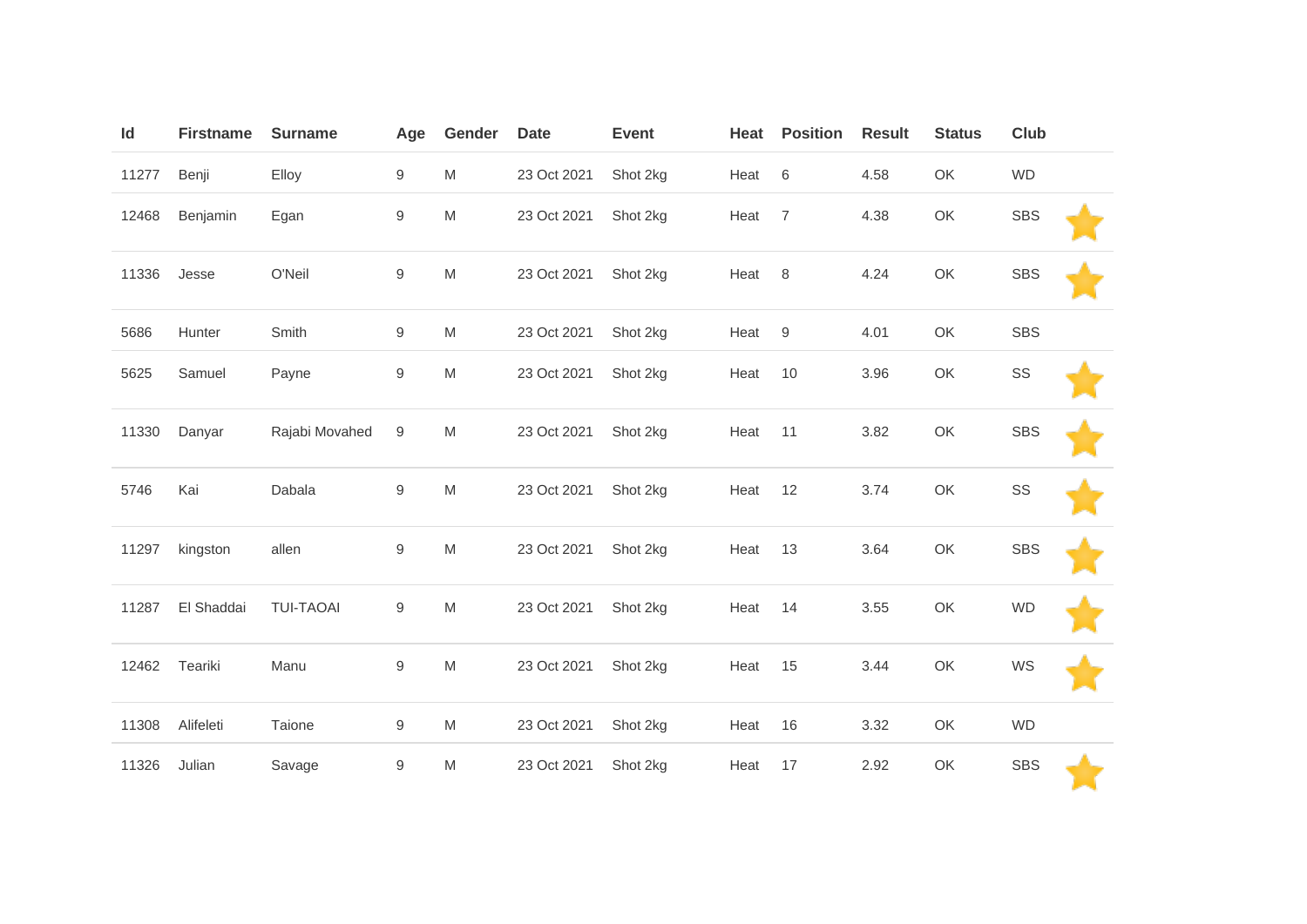| Id    | <b>Firstname</b> | <b>Surname</b>   | Age              | Gender | <b>Date</b> | <b>Event</b>  | Heat | <b>Position</b> | <b>Result</b> | <b>Status</b> | Club       |  |
|-------|------------------|------------------|------------------|--------|-------------|---------------|------|-----------------|---------------|---------------|------------|--|
| 11285 | Jack             | McAuley          | $\boldsymbol{9}$ | M      | 23 Oct 2021 | Shot 2kg      | Heat | 18              | 2.36          | OK            | SS         |  |
| 12459 | Thomas           | Lua              | $\overline{9}$   | M      | 23 Oct 2021 | Turbo Javelin | Heat | $\mathbf{1}$    | 13.60         | OK            | <b>WD</b>  |  |
| 11277 | Benji            | Elloy            | $\boldsymbol{9}$ | M      | 23 Oct 2021 | Turbo Javelin | Heat | 2               | 13.50         | OK            | <b>WD</b>  |  |
| 5793  | <b>Braxton</b>   | Tuaati           | $\boldsymbol{9}$ | M      | 23 Oct 2021 | Turbo Javelin | Heat | 3               | 12.93         | OK            | <b>WD</b>  |  |
| 5625  | Samuel           | Payne            | $\hbox{9}$       | M      | 23 Oct 2021 | Turbo Javelin | Heat | $\overline{4}$  | 11.34         | OK            | SS         |  |
| 5686  | Hunter           | Smith            | $\hbox{9}$       | M      | 23 Oct 2021 | Turbo Javelin | Heat | 5               | 10.37         | OK            | <b>SBS</b> |  |
| 5838  | Tyson            | Papalii          | $\hbox{9}$       | M      | 23 Oct 2021 | Turbo Javelin | Heat | 6               | 9.80          | OK            | <b>WD</b>  |  |
| 5756  | Tamaiva          | Pera             | $\hbox{9}$       | M      | 23 Oct 2021 | Turbo Javelin | Heat | $\overline{7}$  | 9.04          | OK            | WS         |  |
| 5746  | Kai              | Dabala           | $\boldsymbol{9}$ | M      | 23 Oct 2021 | Turbo Javelin | Heat | 8               | 8.44          | OK            | SS         |  |
| 11287 | El Shaddai       | <b>TUI-TAOAI</b> | $\hbox{9}$       | M      | 23 Oct 2021 | Turbo Javelin | Heat | $9\,$           | 8.28          | OK            | <b>WD</b>  |  |
| 11297 | kingston         | allen            | $\boldsymbol{9}$ | M      | 23 Oct 2021 | Turbo Javelin | Heat | 10              | 8.15          | OK            | <b>SBS</b> |  |
| 11330 | Danyar           | Rajabi Movahed   | 9                | M      | 23 Oct 2021 | Turbo Javelin | Heat | 11              | 7.36          | OK            | <b>SBS</b> |  |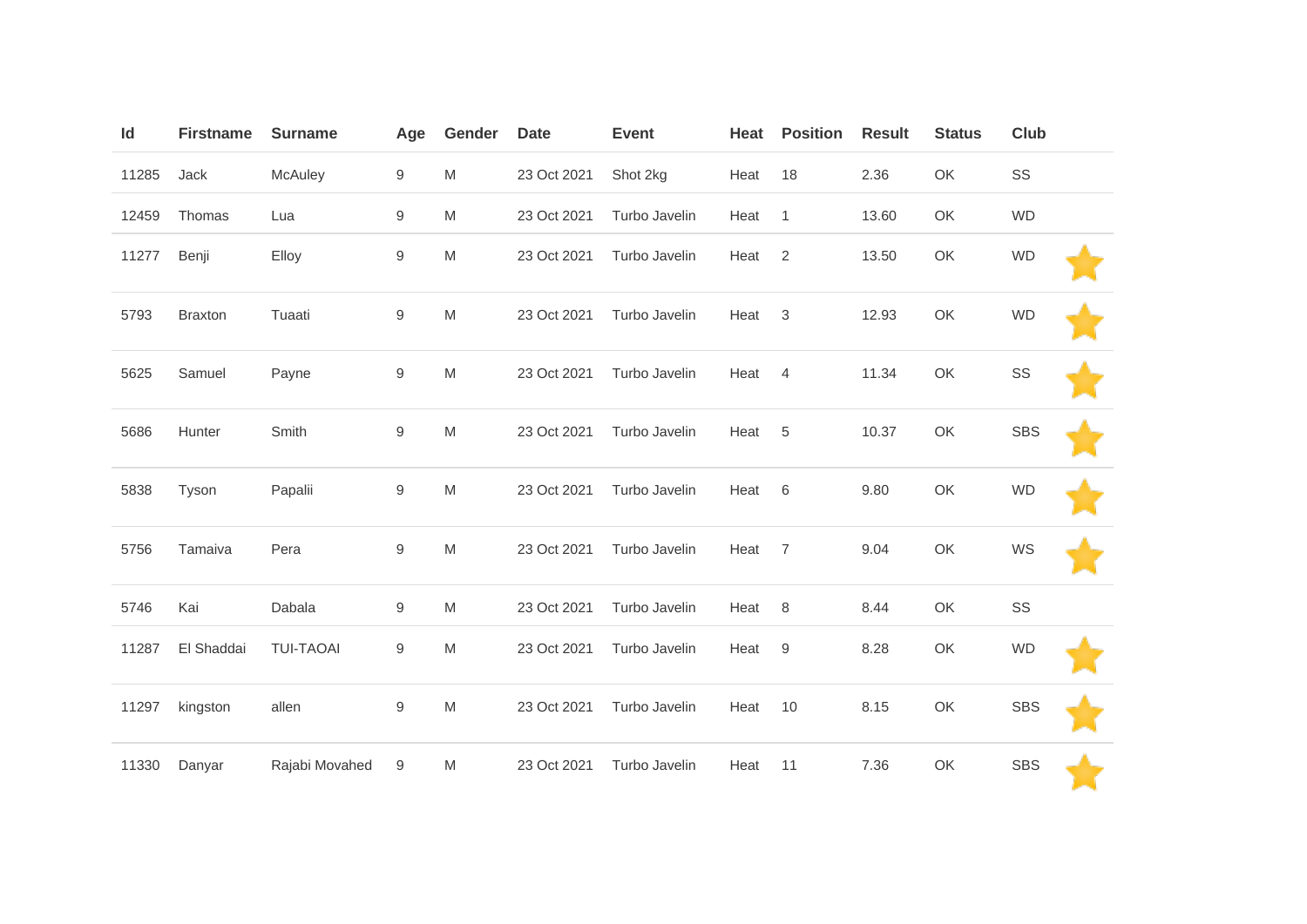| Id    | <b>Firstname</b> | <b>Surname</b> | Age              | Gender | <b>Date</b> | <b>Event</b>  | Heat | <b>Position</b>          | <b>Result</b> | <b>Status</b> | Club       |  |
|-------|------------------|----------------|------------------|--------|-------------|---------------|------|--------------------------|---------------|---------------|------------|--|
| 11308 | Alifeleti        | Taione         | $\boldsymbol{9}$ | M      | 23 Oct 2021 | Turbo Javelin | Heat | 12                       | 7.01          | OK            | <b>WD</b>  |  |
| 11326 | Julian           | Savage         | 9                | M      | 23 Oct 2021 | Turbo Javelin | Heat | 13                       | 6.93          | OK            | <b>SBS</b> |  |
| 12462 | Teariki          | Manu           | 9                | M      | 23 Oct 2021 | Turbo Javelin | Heat | 14                       | 6.69          | OK            | WS         |  |
| 11285 | Jack             | McAuley        | $\mathsf g$      | M      | 23 Oct 2021 | Turbo Javelin | Heat | 15                       | 6.61          | OK            | SS         |  |
| 5751  | Finn             | <b>Street</b>  | 10               | M      | 23 Oct 2021 | 1100m Walk    | Heat | $\mathbf{1}$             | 7:38.70       | OK            | <b>SBS</b> |  |
| 11334 | Dale             | Haynes         | 10               | M      | 23 Oct 2021 | 1100m Walk    | Heat | $\overline{2}$           | 8:31.70       | OK            | <b>SBS</b> |  |
| 5618  | Rylan            | Clark          | 10               | M      | 23 Oct 2021 | 1100m Walk    | Heat | 3                        | 8:57.30       | OK            | <b>SBS</b> |  |
| 5640  | Will             | Gilkes         | 10               | M      | 23 Oct 2021 | 1100m Walk    | Heat | $\overline{\phantom{a}}$ | 10:56.20      | <b>DSQ</b>    | SS         |  |
| 11351 | Damon            | Dowell         | 10               | M      | 23 Oct 2021 | 1100m Walk    | Heat | $\overline{\phantom{a}}$ | 9:10.90       | <b>DSQ</b>    | <b>SBS</b> |  |
| 11311 | Koby             | Pirihi         | 10               | M      | 23 Oct 2021 | 1100m Walk    | Heat | $\overline{\phantom{a}}$ | 11:30.90      | <b>DSQ</b>    | <b>WD</b>  |  |
| 5621  | Jobie            | Martin         | 10               | M      | 23 Oct 2021 | 1100m Walk    | Heat | $\overline{\phantom{a}}$ | 11:31.30      | <b>DSQ</b>    | <b>SBS</b> |  |
| 8239  | Harlem           | Pflugmacher    | 10               | M      | 23 Oct 2021 | 1100m Walk    | Heat | $\overline{\phantom{a}}$ | 11:10.20      | <b>DSQ</b>    | <b>SBS</b> |  |
| 5618  | Rylan            | Clark          | 10               | M      | 23 Oct 2021 | 200m          | Heat | $\mathbf{1}$             | 34.75         | OK            | <b>SBS</b> |  |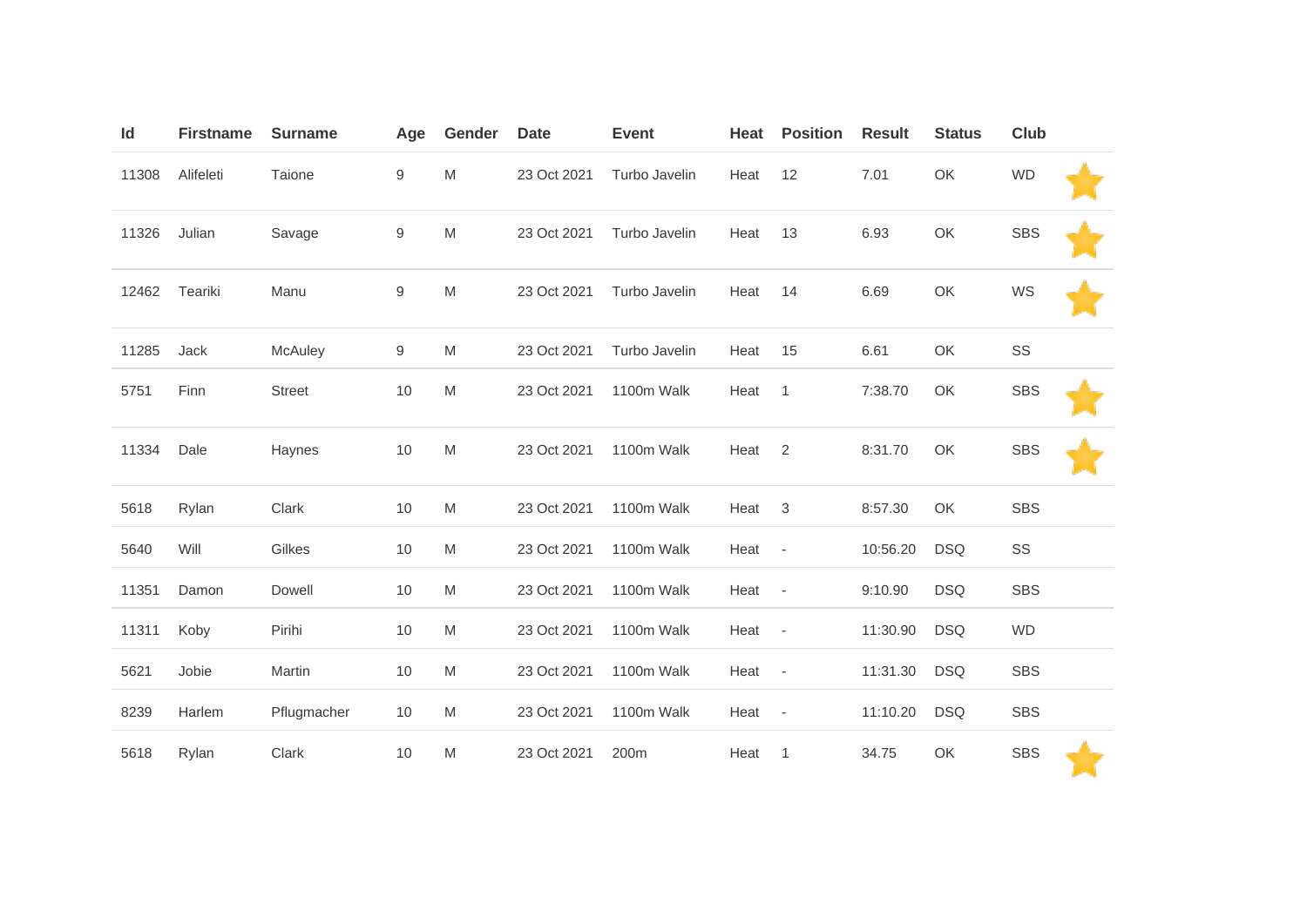| Id    | <b>Firstname</b> | <b>Surname</b> | Age  | Gender    | <b>Date</b> | <b>Event</b> | Heat | <b>Position</b> | <b>Result</b> | <b>Status</b> | Club       |  |
|-------|------------------|----------------|------|-----------|-------------|--------------|------|-----------------|---------------|---------------|------------|--|
| 11294 | Jacob            | Rose           | 10   | M         | 23 Oct 2021 | 200m         | Heat | $\overline{2}$  | 35.42         | OK            | <b>SBS</b> |  |
| 11311 | Koby             | Pirihi         | 10   | M         | 23 Oct 2021 | 200m         | Heat | $\sqrt{3}$      | 37.19         | OK            | <b>WD</b>  |  |
| 5621  | Jobie            | Martin         | 10   | M         | 23 Oct 2021 | 200m         | Heat | $\overline{4}$  | 40.12         | OK            | <b>SBS</b> |  |
| 11351 | Damon            | Dowell         | 10   | M         | 23 Oct 2021 | 200m         | Heat | 5               | 40.58         | OK            | <b>SBS</b> |  |
| 11333 | Kevin            | Morgan         | $10$ | M         | 23 Oct 2021 | 200m         | Heat | 6               | 42.58         | OK            | SS         |  |
| 5751  | Finn             | <b>Street</b>  | 10   | M         | 23 Oct 2021 | 200m         | Heat | $\overline{7}$  | 43.80         | OK            | <b>SBS</b> |  |
| 8239  | Harlem           | Pflugmacher    | 10   | M         | 23 Oct 2021 | 200m         | Heat | 8               | 45.62         | OK            | <b>SBS</b> |  |
| 11334 | Dale             | Haynes         | $10$ | M         | 23 Oct 2021 | 200m         | Heat | $9\,$           | 45.85         | OK            | <b>SBS</b> |  |
| 5640  | Will             | Gilkes         | $10$ | M         | 23 Oct 2021 | 200m         | Heat | 10              | 52.71         | OK            | SS         |  |
| 5633  | Beau             | Posthuma       | 10   | M         | 23 Oct 2021 | 200m         | Heat | 11              | 1:25.83       | OK            | SS         |  |
| 5618  | Rylan            | Clark          | 10   | M         | 23 Oct 2021 | 60m Hurdles  | Heat | $\mathbf{1}$    | 12.31         | OK            | <b>SBS</b> |  |
| 5751  | Finn             | <b>Street</b>  | 10   | M         | 23 Oct 2021 | 60m Hurdles  | Heat | $\overline{2}$  | 13.52         | OK            | <b>SBS</b> |  |
| 11351 | Damon            | Dowell         | $10$ | ${\sf M}$ | 23 Oct 2021 | 60m Hurdles  | Heat | 3               | 13.60         | OK            | <b>SBS</b> |  |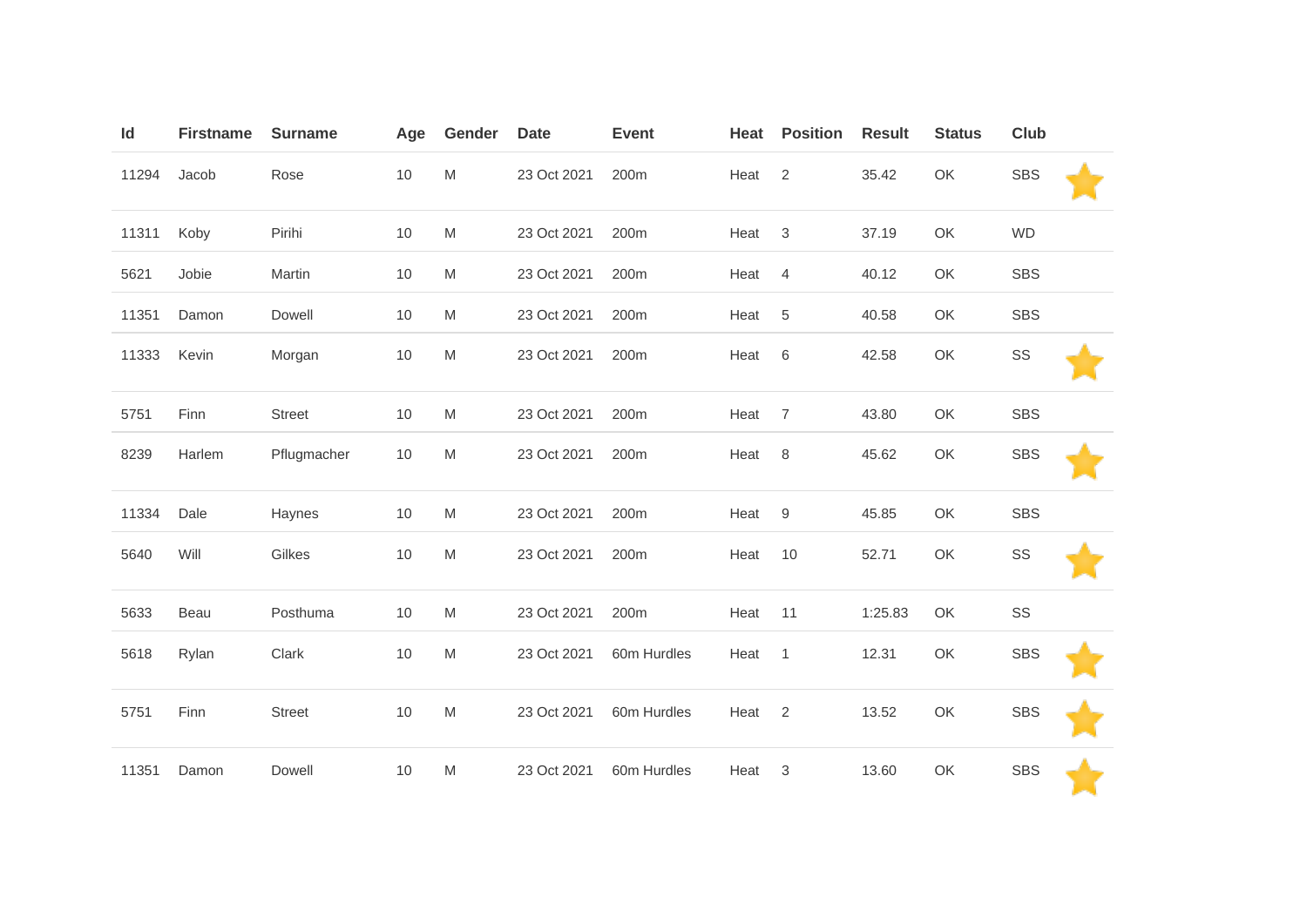| Id    | <b>Firstname</b> | <b>Surname</b> | Age | Gender    | <b>Date</b> | <b>Event</b> | Heat | <b>Position</b>           | <b>Result</b> | <b>Status</b> | <b>Club</b> |  |
|-------|------------------|----------------|-----|-----------|-------------|--------------|------|---------------------------|---------------|---------------|-------------|--|
| 11333 | Kevin            | Morgan         | 10  | ${\sf M}$ | 23 Oct 2021 | 60m Hurdles  | Heat | $\overline{4}$            | 13.81         | OK            | SS          |  |
| 11334 | Dale             | Haynes         | 10  | ${\sf M}$ | 23 Oct 2021 | 60m Hurdles  | Heat | 5                         | 13.85         | OK            | <b>SBS</b>  |  |
| 5621  | Jobie            | Martin         | 10  | M         | 23 Oct 2021 | 60m Hurdles  | Heat | $\,6$                     | 13.99         | OK            | <b>SBS</b>  |  |
| 11311 | Koby             | Pirihi         | 10  | ${\sf M}$ | 23 Oct 2021 | 60m Hurdles  | Heat | $\overline{7}$            | 14.31         | OK            | <b>WD</b>   |  |
| 11294 | Jacob            | Rose           | 10  | M         | 23 Oct 2021 | 60m Hurdles  | Heat | 8                         | 14.89         | OK            | <b>SBS</b>  |  |
| 8239  | Harlem           | Pflugmacher    | 10  | M         | 23 Oct 2021 | 60m Hurdles  | Heat | $\boldsymbol{9}$          | 15.52         | OK            | <b>SBS</b>  |  |
| 5640  | Will             | Gilkes         | 10  | M         | 23 Oct 2021 | 60m Hurdles  | Heat | 10                        | 19.70         | OK            | SS          |  |
| 5633  | Beau             | Posthuma       | 10  | M         | 23 Oct 2021 | 60m Hurdles  | Heat | 11                        | 20.90         | OK            | SS          |  |
| 5618  | Rylan            | Clark          | 10  | M         | 23 Oct 2021 | 800m         | Heat | $\mathbf{1}$              | 3:01.40       | OK            | <b>SBS</b>  |  |
| 11351 | Damon            | Dowell         | 10  | M         | 23 Oct 2021 | 800m         | Heat | $\overline{2}$            | 3:14.93       | OK            | <b>SBS</b>  |  |
| 5621  | Jobie            | Martin         | 10  | M         | 23 Oct 2021 | 800m         | Heat | $\ensuremath{\mathsf{3}}$ | 3:24.06       | OK            | <b>SBS</b>  |  |
| 11294 | Jacob            | Rose           | 10  | M         | 23 Oct 2021 | 800m         | Heat | 4                         | 3:24.53       | OK            | <b>SBS</b>  |  |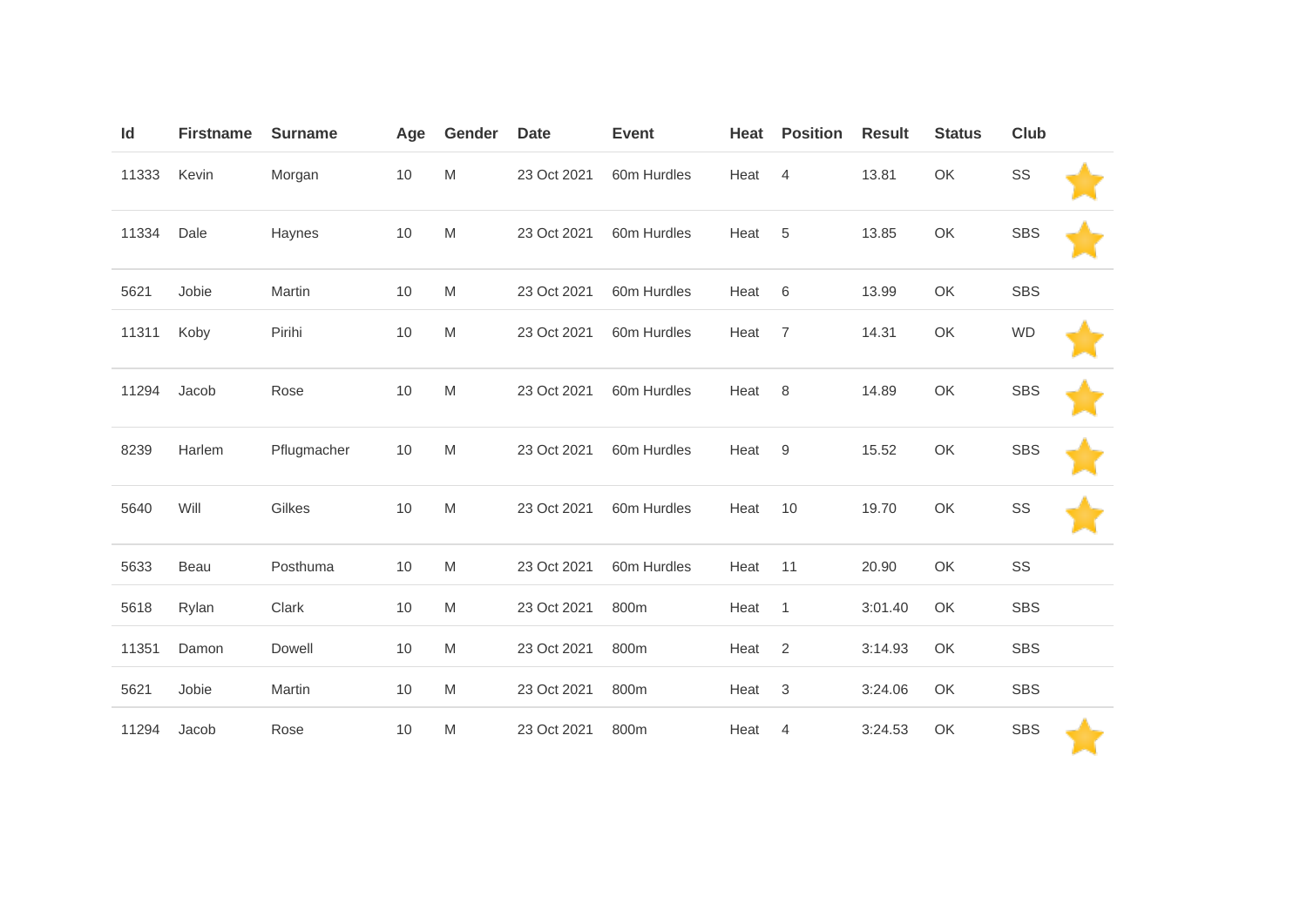| Id    | <b>Firstname</b> | <b>Surname</b> | Age  | Gender                                                                                                     | <b>Date</b> | <b>Event</b> | Heat | <b>Position</b>  | <b>Result</b> | <b>Status</b> | Club       |  |
|-------|------------------|----------------|------|------------------------------------------------------------------------------------------------------------|-------------|--------------|------|------------------|---------------|---------------|------------|--|
| 11333 | Kevin            | Morgan         | $10$ | $\mathsf{M}% _{T}=\mathsf{M}_{T}\!\left( a,b\right) ,\ \mathsf{M}_{T}=\mathsf{M}_{T}\!\left( a,b\right) ,$ | 23 Oct 2021 | 800m         | Heat | 5                | 3:30.97       | OK            | SS         |  |
| 11311 | Koby             | Pirihi         | 10   | M                                                                                                          | 23 Oct 2021 | 800m         | Heat | 6                | 3:34.06       | OK            | <b>WD</b>  |  |
| 11334 | Dale             | Haynes         | 10   | M                                                                                                          | 23 Oct 2021 | 800m         | Heat | $\overline{7}$   | 3:34.53       | OK            | <b>SBS</b> |  |
| 5751  | Finn             | <b>Street</b>  | 10   | M                                                                                                          | 23 Oct 2021 | 800m         | Heat | 8                | 3:45.92       | OK            | <b>SBS</b> |  |
| 5633  | Beau             | Posthuma       | 10   | M                                                                                                          | 23 Oct 2021 | 800m         | Heat | $\boldsymbol{9}$ | 4:16.45       | OK            | SS         |  |
| 8239  | Harlem           | Pflugmacher    | 10   | M                                                                                                          | 23 Oct 2021 | 800m         | Heat | 10               | 4:24.00       | OK            | <b>SBS</b> |  |
| 5640  | Will             | Gilkes         | 10   | M                                                                                                          | 23 Oct 2021 | 800m         | Heat | 11               | 4:42.11       | OK            | SS         |  |
| 5618  | Rylan            | Clark          | 10   | M                                                                                                          | 23 Oct 2021 | Shot 2kg     | Heat | $\mathbf{1}$     | 7.17          | OK            | <b>SBS</b> |  |
| 5751  | Finn             | <b>Street</b>  | $10$ | M                                                                                                          | 23 Oct 2021 | Shot 2kg     | Heat | 2                | 6.75          | OK            | <b>SBS</b> |  |
| 11311 | Koby             | Pirihi         | 10   | M                                                                                                          | 23 Oct 2021 | Shot 2kg     | Heat | $\sqrt{3}$       | 6.04          | OK            | <b>WD</b>  |  |
| 5621  | Jobie            | Martin         | 10   | M                                                                                                          | 23 Oct 2021 | Shot 2kg     | Heat | $\overline{4}$   | 5.41          | OK            | <b>SBS</b> |  |
| 11333 | Kevin            | Morgan         | 10   | M                                                                                                          | 23 Oct 2021 | Shot 2kg     | Heat | 5                | 4.85          | OK            | SS         |  |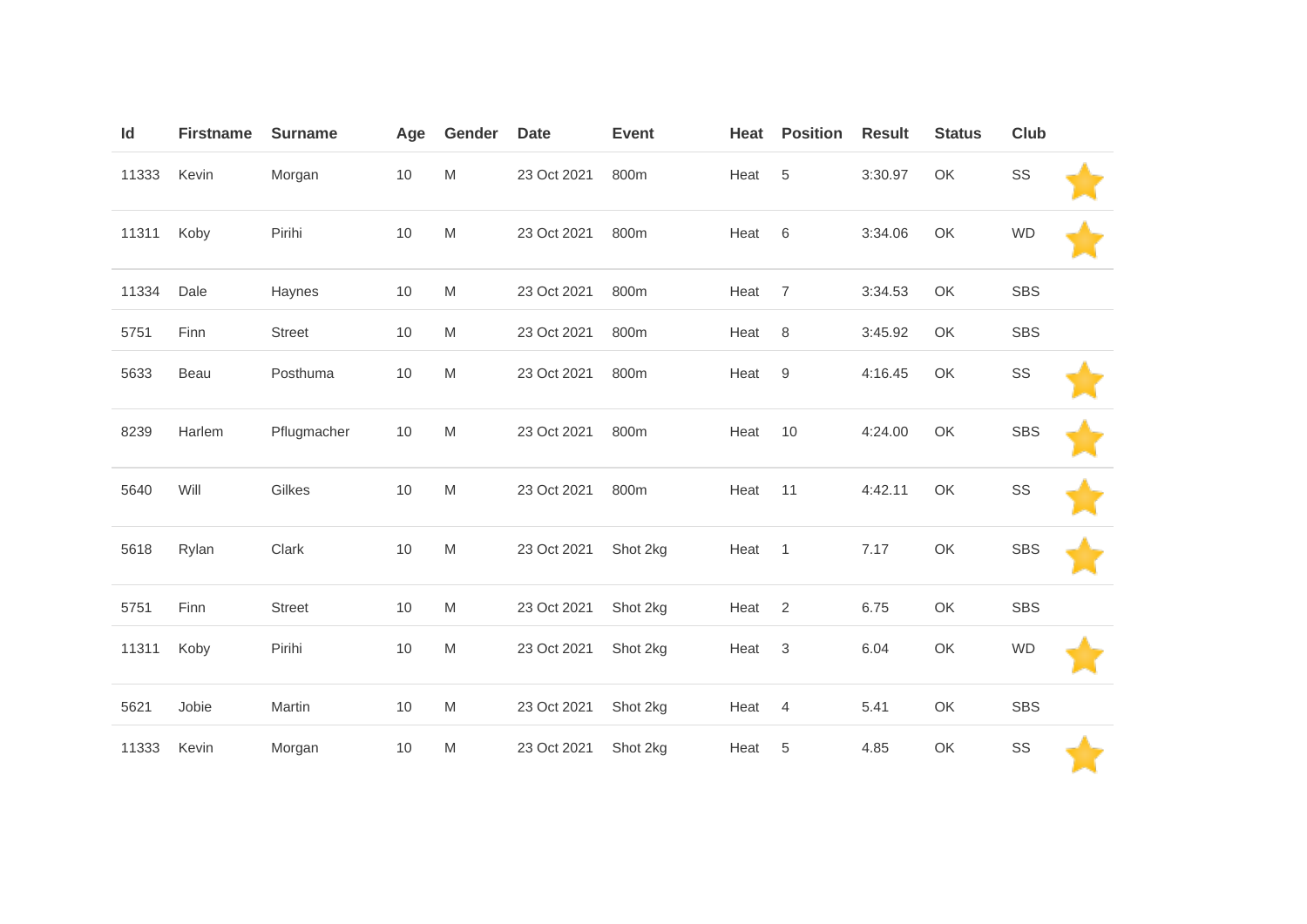| Id    | <b>Firstname</b> | <b>Surname</b> | Age | Gender                                                                                | <b>Date</b> | <b>Event</b>  | Heat | <b>Position</b> | <b>Result</b> | <b>Status</b> | Club       |  |
|-------|------------------|----------------|-----|---------------------------------------------------------------------------------------|-------------|---------------|------|-----------------|---------------|---------------|------------|--|
| 8239  | Harlem           | Pflugmacher    | 10  | M                                                                                     | 23 Oct 2021 | Shot 2kg      | Heat | 6               | 4.57          | OK            | <b>SBS</b> |  |
| 11334 | Dale             | Haynes         | 10  | $\mathsf{M}% _{T}=\mathsf{M}_{T}\!\left( a,b\right) ,\ \mathsf{M}_{T}=\mathsf{M}_{T}$ | 23 Oct 2021 | Shot 2kg      | Heat | $\overline{7}$  | 4.21          | OK            | <b>SBS</b> |  |
| 5640  | Will             | Gilkes         | 10  | M                                                                                     | 23 Oct 2021 | Shot 2kg      | Heat | 8               | 3.39          | OK            | SS         |  |
| 11351 | Damon            | Dowell         | 10  | M                                                                                     | 23 Oct 2021 | Shot 2kg      | Heat | 9               | 3.16          | OK            | <b>SBS</b> |  |
| 5633  | Beau             | Posthuma       | 10  | M                                                                                     | 23 Oct 2021 | Shot 2kg      | Heat | 10              | 2.91          | OK            | SS         |  |
| 11294 | Jacob            | Rose           | 10  | M                                                                                     | 23 Oct 2021 | Shot 2kg      | Heat | 11              | 2.80          | OK            | <b>SBS</b> |  |
| 5751  | Finn             | <b>Street</b>  | 10  | ${\sf M}$                                                                             | 23 Oct 2021 | Turbo Javelin | Heat | $\mathbf{1}$    | 23.98         | OK            | <b>SBS</b> |  |
| 5618  | Rylan            | Clark          | 10  | M                                                                                     | 23 Oct 2021 | Turbo Javelin | Heat | 2               | 20.47         | OK            | <b>SBS</b> |  |
| 11333 | Kevin            | Morgan         | 10  | M                                                                                     | 23 Oct 2021 | Turbo Javelin | Heat | 3               | 15.39         | OK            | SS         |  |
| 8239  | Harlem           | Pflugmacher    | 10  | M                                                                                     | 23 Oct 2021 | Turbo Javelin | Heat | $\overline{4}$  | 14.45         | OK            | <b>SBS</b> |  |
| 11334 | Dale             | Haynes         | 10  | M                                                                                     | 23 Oct 2021 | Turbo Javelin | Heat | $\overline{5}$  | 11.40         | OK            | <b>SBS</b> |  |
| 5621  | Jobie            | Martin         | 10  | M                                                                                     | 23 Oct 2021 | Turbo Javelin | Heat | 6               | 11.20         | OK            | <b>SBS</b> |  |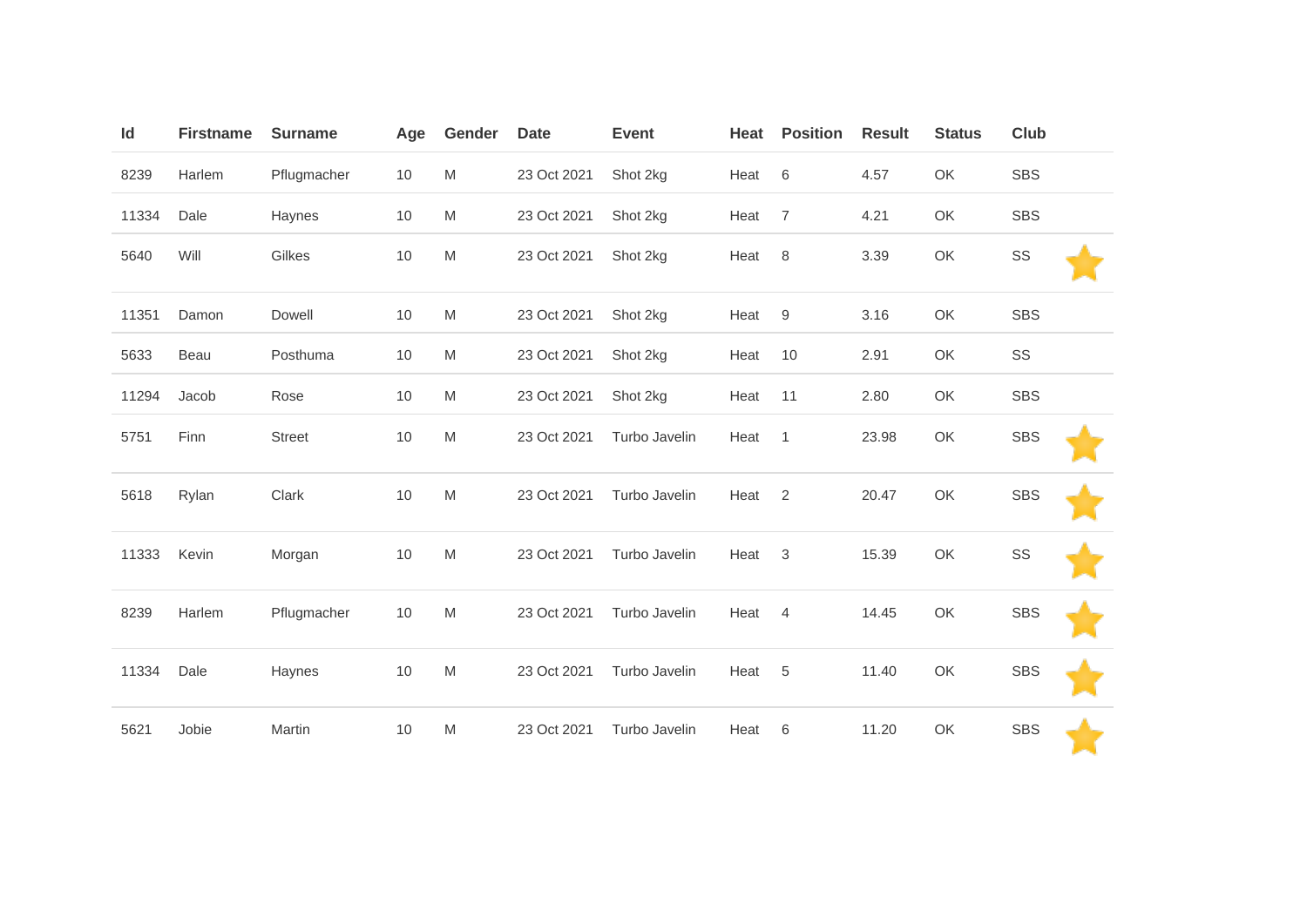| Id    | <b>Firstname</b> | <b>Surname</b> | Age | Gender                                                                                | <b>Date</b> | <b>Event</b>  | Heat | <b>Position</b>          | <b>Result</b> | <b>Status</b> | <b>Club</b> |  |
|-------|------------------|----------------|-----|---------------------------------------------------------------------------------------|-------------|---------------|------|--------------------------|---------------|---------------|-------------|--|
| 11311 | Koby             | Pirihi         | 10  | ${\sf M}$                                                                             | 23 Oct 2021 | Turbo Javelin | Heat | $\overline{7}$           | 11.17         | OK            | <b>WD</b>   |  |
| 11351 | Damon            | Dowell         | 10  | ${\sf M}$                                                                             | 23 Oct 2021 | Turbo Javelin | Heat | 8                        | 7.77          | OK            | <b>SBS</b>  |  |
| 5640  | Will             | Gilkes         | 10  | M                                                                                     | 23 Oct 2021 | Turbo Javelin | Heat | 9                        | 7.46          | OK            | SS          |  |
| 5633  | Beau             | Posthuma       | 10  | M                                                                                     | 23 Oct 2021 | Turbo Javelin | Heat | 10                       | 5.51          | OK            | SS          |  |
| 11294 | Jacob            | Rose           | 10  | ${\sf M}$                                                                             | 23 Oct 2021 | Turbo Javelin | Heat | 11                       | 5.27          | OK            | <b>SBS</b>  |  |
| 5629  | Nate             | Rosenberg      | 11  | ${\sf M}$                                                                             | 23 Oct 2021 | 1100m Walk    | Heat | $\mathbf{1}$             | 9:15.50       | OK            | SS          |  |
| 5701  | Ty               | Beenham        | 11  | M                                                                                     | 23 Oct 2021 | 1100m Walk    | Heat | $\overline{2}$           | 9:40.30       | OK            | <b>SBS</b>  |  |
| 5826  | Zachary          | Smith          | 11  | M                                                                                     | 23 Oct 2021 | 1100m Walk    | Heat | 3                        | 10:29.60      | OK            | <b>SBS</b>  |  |
| 11299 | Kobi             | Green          | 11  | M                                                                                     | 23 Oct 2021 | 1100m Walk    | Heat | $\overline{\phantom{a}}$ | 11:04.30      | <b>DSQ</b>    | <b>SBS</b>  |  |
| 5705  | Tashwin          | Rajasegar      | 11  | M                                                                                     | 23 Oct 2021 | 1100m Walk    | Heat | $\overline{\phantom{a}}$ | 8:57.50       | <b>DSQ</b>    | <b>SBS</b>  |  |
| 11284 | Cabel            | Castle-Nepia   | 11  | $\mathsf{M}% _{T}=\mathsf{M}_{T}\!\left( a,b\right) ,\ \mathsf{M}_{T}=\mathsf{M}_{T}$ | 23 Oct 2021 | 1100m Walk    | Heat | $\overline{\phantom{a}}$ | 9:10.70       | <b>DSQ</b>    | SS          |  |
| 5759  | Owen             | Young          | 11  | M                                                                                     | 23 Oct 2021 | 1100m Walk    | Heat | $\overline{\phantom{a}}$ | 10:42.30      | <b>DSQ</b>    | <b>SBS</b>  |  |
| 7984  | Tom              | Kuricivi       | 11  | M                                                                                     | 23 Oct 2021 | 200m          | Heat | $\mathbf{1}$             | 33.77         | OK            | WS          |  |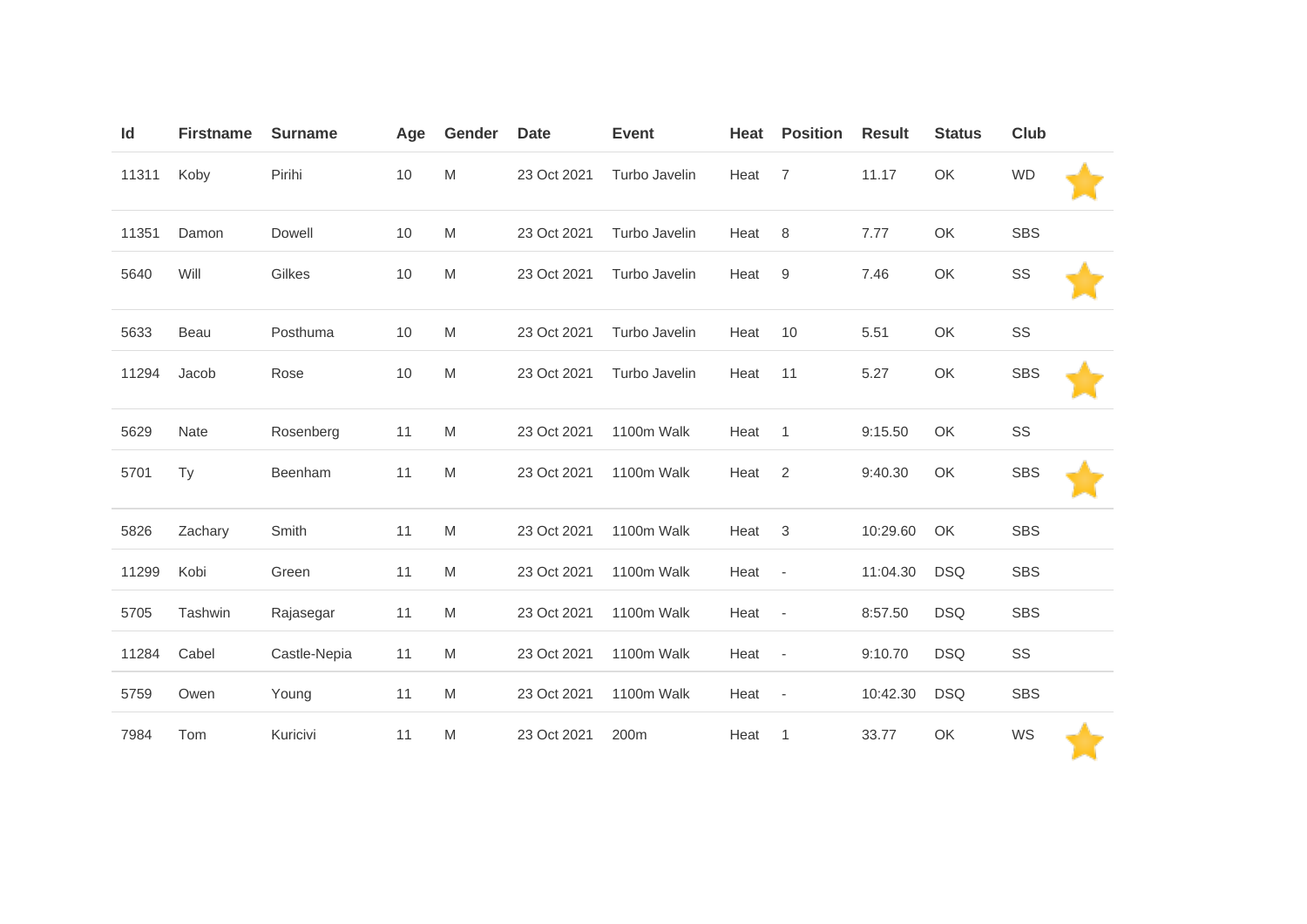| Id    | <b>Firstname</b> | <b>Surname</b> | Age | Gender    | <b>Date</b> | <b>Event</b> | Heat | <b>Position</b>  | <b>Result</b> | <b>Status</b> | <b>Club</b> |  |
|-------|------------------|----------------|-----|-----------|-------------|--------------|------|------------------|---------------|---------------|-------------|--|
| 5705  | Tashwin          | Rajasegar      | 11  | ${\sf M}$ | 23 Oct 2021 | 200m         | Heat | 2                | 34.01         | OK            | <b>SBS</b>  |  |
| 5701  | Ty               | Beenham        | 11  | M         | 23 Oct 2021 | 200m         | Heat | 3                | 36.11         | OK            | <b>SBS</b>  |  |
| 7983  | Thomas           | Blondeau       | 11  | M         | 23 Oct 2021 | 200m         | Heat | $\overline{4}$   | 36.82         | OK            | WS          |  |
| 5629  | Nate             | Rosenberg      | 11  | M         | 23 Oct 2021 | 200m         | Heat | 5                | 39.06         | OK            | SS          |  |
| 5837  | Rory             | Goulding       | 11  | ${\sf M}$ | 23 Oct 2021 | 200m         | Heat | 6                | 39.08         | OK            | <b>WD</b>   |  |
| 5759  | Owen             | Young          | 11  | ${\sf M}$ | 23 Oct 2021 | 200m         | Heat | $\overline{7}$   | 39.38         | OK            | <b>SBS</b>  |  |
| 11299 | Kobi             | Green          | 11  | ${\sf M}$ | 23 Oct 2021 | 200m         | Heat | 8                | 42.64         | OK            | <b>SBS</b>  |  |
| 5826  | Zachary          | Smith          | 11  | M         | 23 Oct 2021 | 200m         | Heat | $\boldsymbol{9}$ | 44.02         | OK            | <b>SBS</b>  |  |
| 11284 | Cabel            | Castle-Nepia   | 11  | ${\sf M}$ | 23 Oct 2021 | 200m         | Heat | 10               | 53.34         | OK            | SS          |  |
| 5705  | Tashwin          | Rajasegar      | 11  | ${\sf M}$ | 23 Oct 2021 | 800m         | Heat | $\mathbf{1}$     | 3:03.60       | OK            | <b>SBS</b>  |  |
| 5701  | <b>Ty</b>        | Beenham        | 11  | ${\sf M}$ | 23 Oct 2021 | 800m         | Heat | $\overline{2}$   | 3:16.20       | OK            | <b>SBS</b>  |  |
| 7983  | Thomas           | Blondeau       | 11  | ${\sf M}$ | 23 Oct 2021 | 800m         | Heat | 3                | 3:21.30       | OK            | WS          |  |
| 5759  | Owen             | Young          | 11  | ${\sf M}$ | 23 Oct 2021 | 800m         | Heat | 4                | 3:31.00       | OK            | <b>SBS</b>  |  |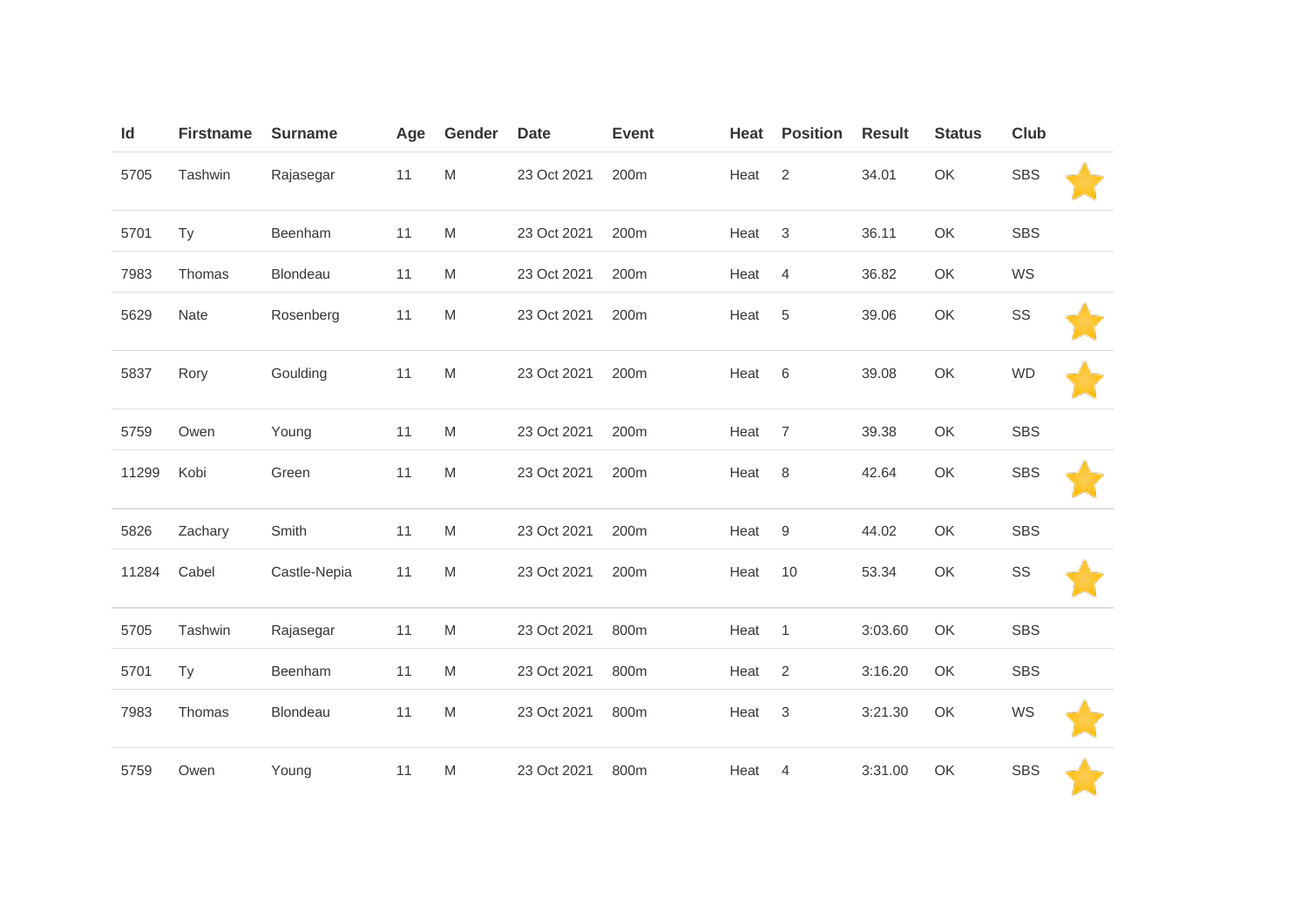| Id    | <b>Firstname</b> | <b>Surname</b> | Age | Gender    | <b>Date</b> | <b>Event</b> | Heat | <b>Position</b> | <b>Result</b> | <b>Status</b> | Club       |  |
|-------|------------------|----------------|-----|-----------|-------------|--------------|------|-----------------|---------------|---------------|------------|--|
| 5629  | Nate             | Rosenberg      | 11  | ${\sf M}$ | 23 Oct 2021 | 800m         | Heat | 5               | 3:31.70       | OK            | SS         |  |
| 11299 | Kobi             | Green          | 11  | M         | 23 Oct 2021 | 800m         | Heat | 6               | 3:43.60       | OK            | <b>SBS</b> |  |
| 5837  | Rory             | Goulding       | 11  | ${\sf M}$ | 23 Oct 2021 | 800m         | Heat | $\overline{7}$  | 4:02.10       | OK            | <b>WD</b>  |  |
| 5826  | Zachary          | Smith          | 11  | ${\sf M}$ | 23 Oct 2021 | 800m         | Heat | 8               | 4:10.30       | OK            | <b>SBS</b> |  |
| 11284 | Cabel            | Castle-Nepia   | 11  | ${\sf M}$ | 23 Oct 2021 | 800m         | Heat | 9               | 5:14.20       | OK            | SS         |  |
| 7984  | Tom              | Kuricivi       | 11  | ${\sf M}$ | 23 Oct 2021 | 80m Hurdles  | Heat | $\mathbf{1}$    | 14.90         | OK            | WS         |  |
| 7983  | Thomas           | Blondeau       | 11  | ${\sf M}$ | 23 Oct 2021 | 80m Hurdles  | Heat | 2               | 17.06         | OK            | WS         |  |
| 5705  | Tashwin          | Rajasegar      | 11  | M         | 23 Oct 2021 | 80m Hurdles  | Heat | 3               | 17.55         | OK            | <b>SBS</b> |  |
| 5701  | Ty               | Beenham        | 11  | ${\sf M}$ | 23 Oct 2021 | 80m Hurdles  | Heat | $\overline{4}$  | 18.56         | OK            | <b>SBS</b> |  |
| 5826  | Zachary          | Smith          | 11  | ${\sf M}$ | 23 Oct 2021 | 80m Hurdles  | Heat | 5               | 18.72         | OK            | <b>SBS</b> |  |
| 5629  | Nate             | Rosenberg      | 11  | ${\sf M}$ | 23 Oct 2021 | 80m Hurdles  | Heat | 6               | 18.98         | OK            | SS         |  |
| 5759  | Owen             | Young          | 11  | M         | 23 Oct 2021 | 80m Hurdles  | Heat | 7               | 19.26         | OK            | <b>SBS</b> |  |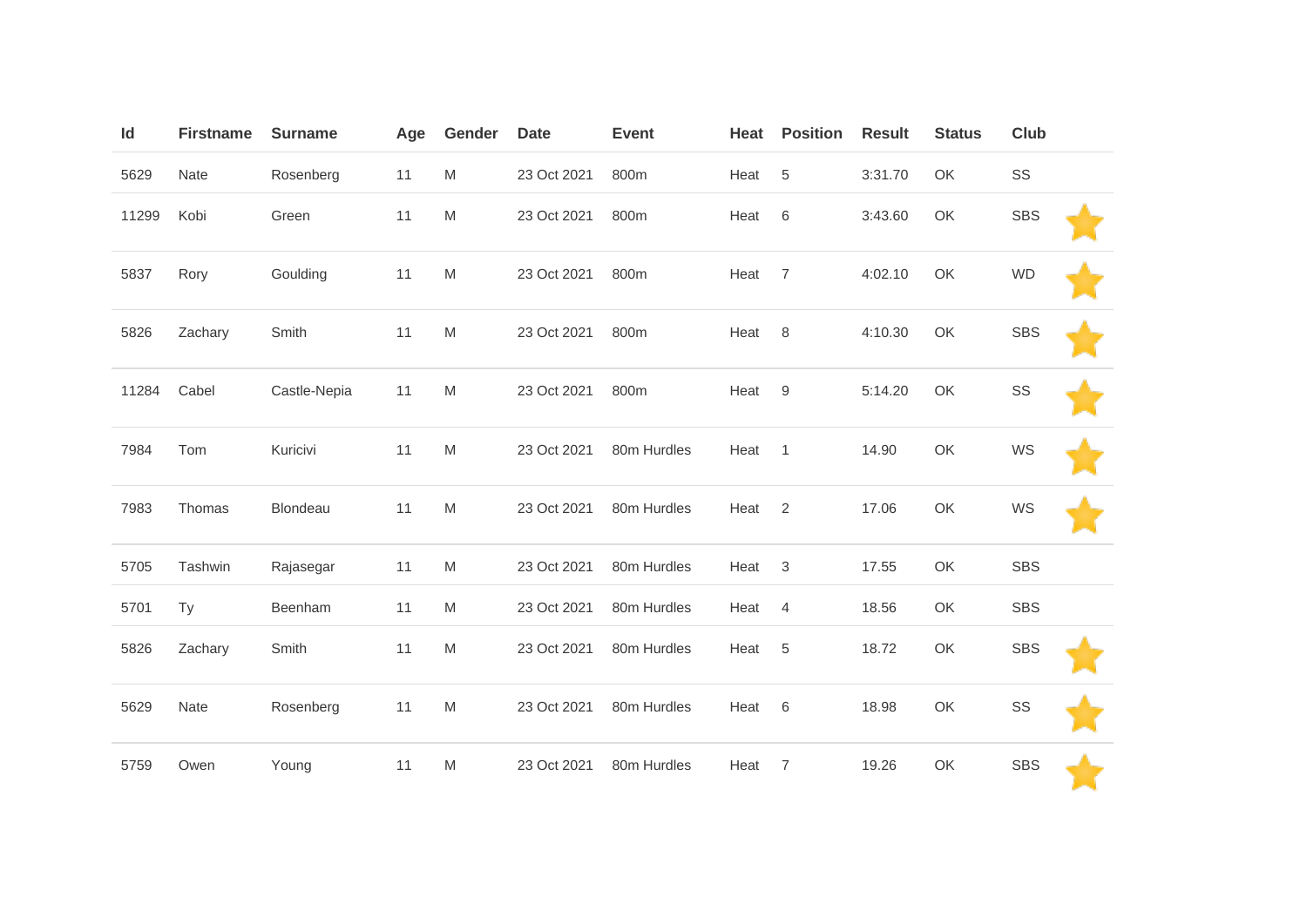| Id    | <b>Firstname</b> | <b>Surname</b> | Age | Gender    | <b>Date</b> | <b>Event</b> | Heat | <b>Position</b>          | <b>Result</b> | <b>Status</b> | <b>Club</b> |  |
|-------|------------------|----------------|-----|-----------|-------------|--------------|------|--------------------------|---------------|---------------|-------------|--|
| 11299 | Kobi             | Green          | 11  | ${\sf M}$ | 23 Oct 2021 | 80m Hurdles  | Heat | $\,8\,$                  | 19.74         | OK            | <b>SBS</b>  |  |
| 11284 | Cabel            | Castle-Nepia   | 11  | M         | 23 Oct 2021 | 80m Hurdles  | Heat | 9                        | 20.90         | OK            | SS          |  |
| 5837  | Rory             | Goulding       | 11  | ${\sf M}$ | 23 Oct 2021 | 80m Hurdles  | Heat | 10                       | 20.94         | OK            | <b>WD</b>   |  |
| 7984  | Tom              | Kuricivi       | 11  | M         | 23 Oct 2021 | Javelin      | Heat | $\mathbf{1}$             | 17.44         | OK            | WS          |  |
| 5759  | Owen             | Young          | 11  | ${\sf M}$ | 23 Oct 2021 | Javelin      | Heat | 2                        | 14.40         | OK            | <b>SBS</b>  |  |
| 11284 | Cabel            | Castle-Nepia   | 11  | ${\sf M}$ | 23 Oct 2021 | Javelin      | Heat | 3                        | 14.05         | OK            | SS          |  |
| 5837  | Rory             | Goulding       | 11  | M         | 23 Oct 2021 | Javelin      | Heat | $\overline{4}$           | 11.55         | OK            | <b>WD</b>   |  |
| 5629  | Nate             | Rosenberg      | 11  | M         | 23 Oct 2021 | Javelin      | Heat | $\,$ 5 $\,$              | 10.76         | OK            | $\text{SS}$ |  |
| 5705  | Tashwin          | Rajasegar      | 11  | ${\sf M}$ | 23 Oct 2021 | Javelin      | Heat | 6                        | 9.42          | OK            | <b>SBS</b>  |  |
| 11299 | Kobi             | Green          | 11  | ${\sf M}$ | 23 Oct 2021 | Javelin      | Heat | $\overline{7}$           | 8.73          | OK            | <b>SBS</b>  |  |
| 5826  | Zachary          | Smith          | 11  | M         | 23 Oct 2021 | Javelin      | Heat | 8                        | 8.55          | OK            | <b>SBS</b>  |  |
| 7983  | Thomas           | Blondeau       | 11  | M         | 23 Oct 2021 | Javelin      | Heat | $\overline{\phantom{a}}$ | <b>NA</b>     | No<br>Throw   | WS          |  |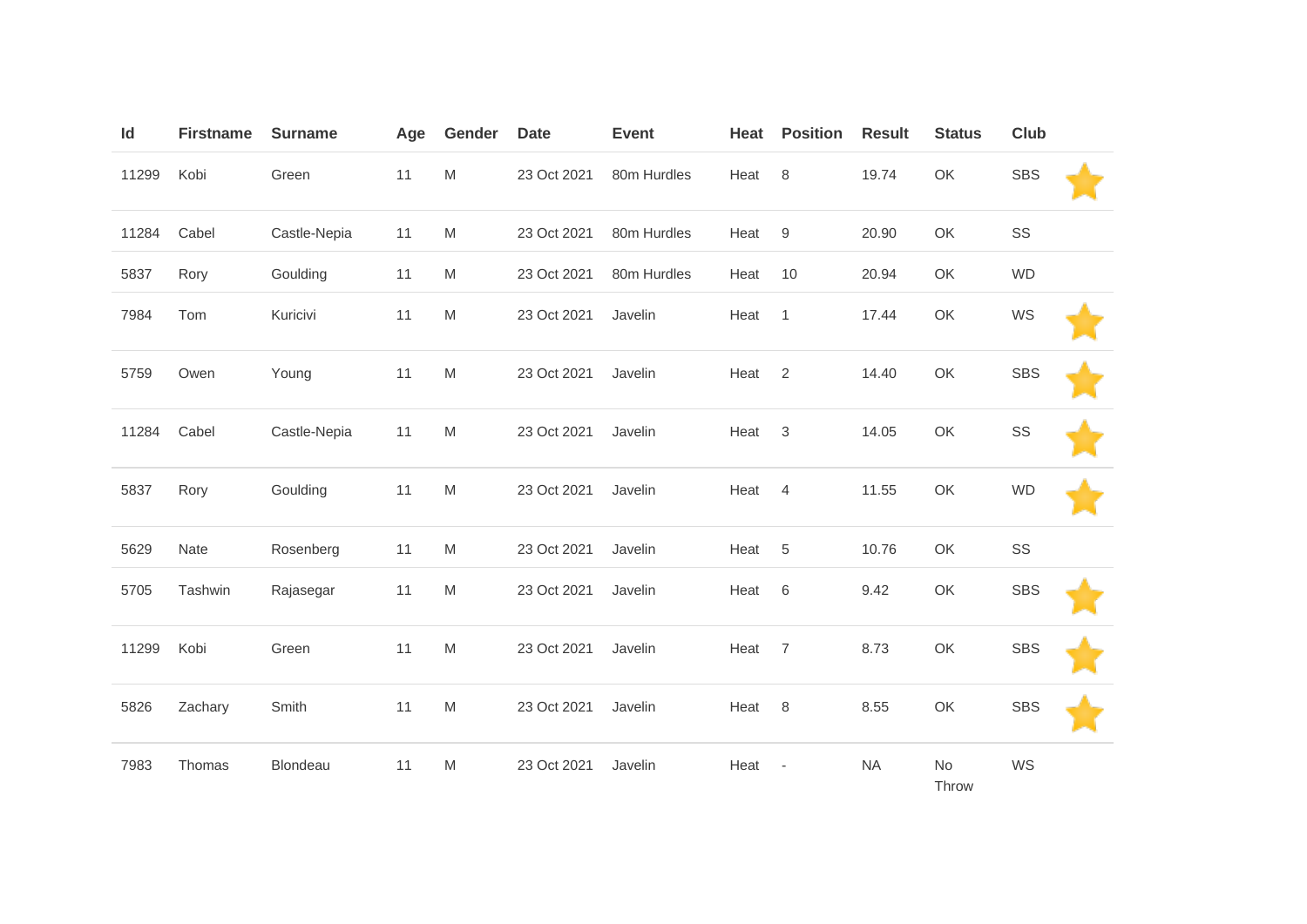| Id    | <b>Firstname</b> | <b>Surname</b> | Age | Gender | <b>Date</b> | <b>Event</b> | Heat | <b>Position</b>  | <b>Result</b> | <b>Status</b> | <b>Club</b> |  |
|-------|------------------|----------------|-----|--------|-------------|--------------|------|------------------|---------------|---------------|-------------|--|
| 7984  | Tom              | Kuricivi       | 11  | M      | 23 Oct 2021 | Shot 2kg     | Heat | $\mathbf{1}$     | 7.37          | OK            | WS          |  |
| 5837  | Rory             | Goulding       | 11  | M      | 23 Oct 2021 | Shot 2kg     | Heat | 2                | 5.85          | OK            | <b>WD</b>   |  |
| 5759  | Owen             | Young          | 11  | M      | 23 Oct 2021 | Shot 2kg     | Heat | $\sqrt{3}$       | 5.61          | OK            | <b>SBS</b>  |  |
| 5701  | Ty               | Beenham        | 11  | M      | 23 Oct 2021 | Shot 2kg     | Heat | $\overline{4}$   | 5.49          | OK            | <b>SBS</b>  |  |
| 5629  | Nate             | Rosenberg      | 11  | M      | 23 Oct 2021 | Shot 2kg     | Heat | $\,$ 5 $\,$      | 5.32          | OK            | SS          |  |
| 11284 | Cabel            | Castle-Nepia   | 11  | M      | 23 Oct 2021 | Shot 2kg     | Heat | 6                | 5.16          | OK            | SS          |  |
| 7983  | Thomas           | Blondeau       | 11  | M      | 23 Oct 2021 | Shot 2kg     | Heat | $\overline{7}$   | 4.61          | OK            | WS          |  |
| 5705  | Tashwin          | Rajasegar      | 11  | M      | 23 Oct 2021 | Shot 2kg     | Heat | 8                | 4.49          | OK            | <b>SBS</b>  |  |
| 5826  | Zachary          | Smith          | 11  | M      | 23 Oct 2021 | Shot 2kg     | Heat | $\boldsymbol{9}$ | 4.32          | OK            | <b>SBS</b>  |  |
| 11299 | Kobi             | Green          | 11  | M      | 23 Oct 2021 | Shot 2kg     | Heat | 10               | 3.27          | OK            | <b>SBS</b>  |  |
| 7984  | Tom              | Kuricivi       | 11  | M      | 23 Oct 2021 | Triple Jump  | Heat | $\mathbf{1}$     | 7.98          | OK            | WS          |  |
| 5705  | Tashwin          | Rajasegar      | 11  | M      | 23 Oct 2021 | Triple Jump  | Heat | $\overline{2}$   | 7.44          | OK            | <b>SBS</b>  |  |
| 5759  | Owen             | Young          | 11  | M      | 23 Oct 2021 | Triple Jump  | Heat | 3                | 7.26          | OK            | <b>SBS</b>  |  |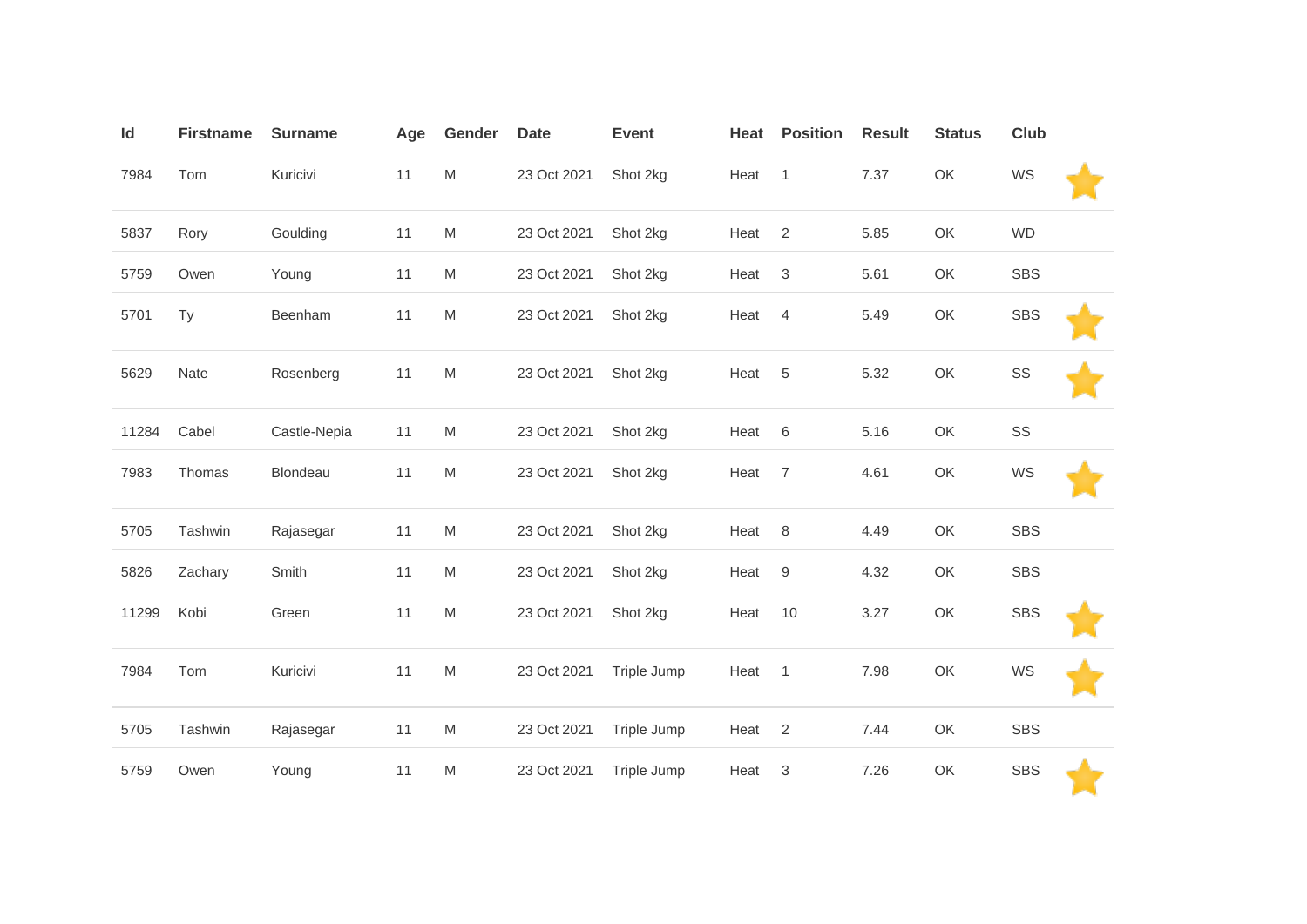| Id    | <b>Firstname</b> | <b>Surname</b> | Age | Gender                                                                                                     | <b>Date</b> | <b>Event</b> | Heat | <b>Position</b>          | <b>Result</b> | <b>Status</b> | <b>Club</b> |  |
|-------|------------------|----------------|-----|------------------------------------------------------------------------------------------------------------|-------------|--------------|------|--------------------------|---------------|---------------|-------------|--|
| 5629  | Nate             | Rosenberg      | 11  | ${\sf M}$                                                                                                  | 23 Oct 2021 | Triple Jump  | Heat | $\overline{4}$           | 6.89          | OK            | SS          |  |
| 5826  | Zachary          | Smith          | 11  | M                                                                                                          | 23 Oct 2021 | Triple Jump  | Heat | 5                        | 6.72          | OK            | <b>SBS</b>  |  |
| 7983  | Thomas           | Blondeau       | 11  | ${\sf M}$                                                                                                  | 23 Oct 2021 | Triple Jump  | Heat | $\,6$                    | 6.37          | OK            | WS          |  |
| 5701  | Ty               | Beenham        | 11  | M                                                                                                          | 23 Oct 2021 | Triple Jump  | Heat | $\overline{7}$           | 6.08          | OK            | <b>SBS</b>  |  |
| 11284 | Cabel            | Castle-Nepia   | 11  | M                                                                                                          | 23 Oct 2021 | Triple Jump  | Heat | 8                        | 5.78          | OK            | SS          |  |
| 11299 | Kobi             | Green          | 11  | M                                                                                                          | 23 Oct 2021 | Triple Jump  | Heat | $\overline{\phantom{a}}$ | <b>NA</b>     | No Jump       | <b>SBS</b>  |  |
| 5671  | Linkin           | Lawrence       | 12  | M                                                                                                          | 23 Oct 2021 | 1500m Walk   | Heat | $\mathbf{1}$             | 9:50.40       | OK            | <b>SBS</b>  |  |
| 11302 | Jarrad           | McKail         | 12  | $\mathsf{M}% _{T}=\mathsf{M}_{T}\!\left( a,b\right) ,\ \mathsf{M}_{T}=\mathsf{M}_{T}\!\left( a,b\right) ,$ | 23 Oct 2021 | 1500m Walk   | Heat | 2                        | 14:37.50      | OK            | <b>SBS</b>  |  |
| 5641  | Kai              | Gilkes         | 12  | M                                                                                                          | 23 Oct 2021 | 1500m Walk   | Heat | $\overline{\phantom{a}}$ | 19:06.40      | <b>DSQ</b>    | SS          |  |
| 5711  | Aiden            | Cowgill        | 12  | M                                                                                                          | 23 Oct 2021 | 200m         | Heat | $\mathbf{1}$             | 30.79         | OK            | <b>SBS</b>  |  |
| 5655  | Alfie            | Hilditch       | 12  | M                                                                                                          | 23 Oct 2021 | 200m         | Heat | $\overline{2}$           | 34.30         | OK            | SS          |  |
| 5660  | Austin           | Green          | 12  | M                                                                                                          | 23 Oct 2021 | 200m         | Heat | 3                        | 35.03         | OK            | SS          |  |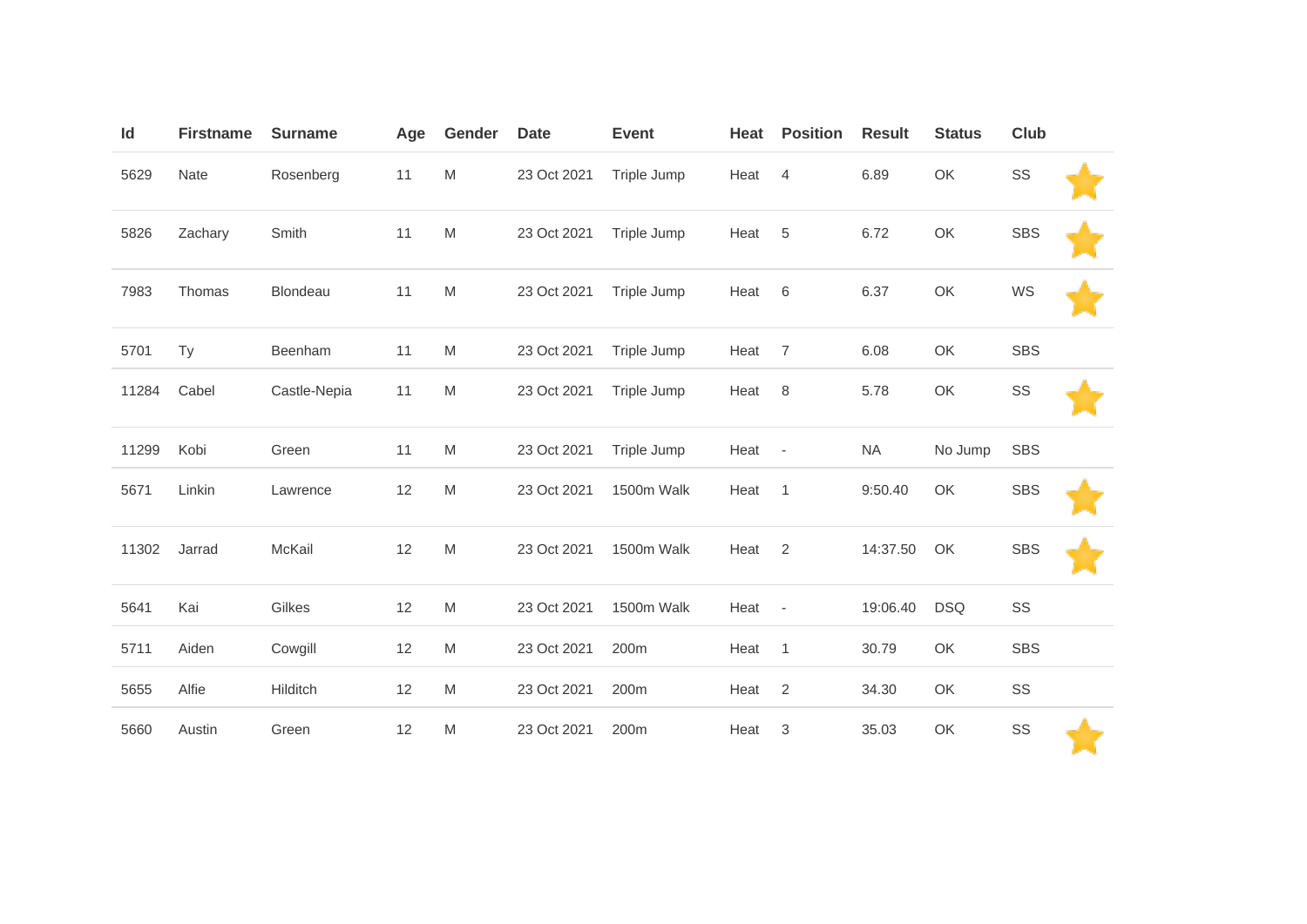| Id    | <b>Firstname</b> | <b>Surname</b>   | Age  | Gender                                                                                                     | <b>Date</b> | <b>Event</b> | Heat | <b>Position</b> | <b>Result</b> | <b>Status</b> | Club       |  |
|-------|------------------|------------------|------|------------------------------------------------------------------------------------------------------------|-------------|--------------|------|-----------------|---------------|---------------|------------|--|
| 11354 | Joshua           | Hingert          | 12   | $\mathsf{M}% _{T}=\mathsf{M}_{T}\!\left( a,b\right) ,\ \mathsf{M}_{T}=\mathsf{M}_{T}\!\left( a,b\right) ,$ | 23 Oct 2021 | 200m         | Heat | $\overline{4}$  | 36.00         | OK            | SS         |  |
| 11343 | Lincoln          | Youngberry       | 12   | ${\sf M}$                                                                                                  | 23 Oct 2021 | 200m         | Heat | 5               | 37.98         | OK            | WS         |  |
| 5634  | <b>Blair</b>     | Posthuma         | $12$ | $\mathsf{M}% _{T}=\mathsf{M}_{T}\!\left( a,b\right) ,\ \mathsf{M}_{T}=\mathsf{M}_{T}\!\left( a,b\right) ,$ | 23 Oct 2021 | 200m         | Heat | $\,6\,$         | 40.01         | OK            | SS         |  |
| 11278 | Zakk             | White            | 12   | M                                                                                                          | 23 Oct 2021 | 200m         | Heat | $\overline{7}$  | 40.52         | OK            | SS         |  |
| 5671  | Linkin           | Lawrence         | 12   | M                                                                                                          | 23 Oct 2021 | 200m         | Heat | 8               | 42.50         | OK            | <b>SBS</b> |  |
| 11302 | Jarrad           | McKail           | 12   | M                                                                                                          | 23 Oct 2021 | 200m         | Heat | 9               | 44.83         | OK            | <b>SBS</b> |  |
| 11296 | Tremaine         | <b>Broadbent</b> | 12   | M                                                                                                          | 23 Oct 2021 | 200m         | Heat | 10              | 45.29         | OK            | <b>WD</b>  |  |
| 5655  | Alfie            | Hilditch         | 12   | M                                                                                                          | 23 Oct 2021 | 800m         | Heat | $\mathbf{1}$    | 2:54.20       | OK            | SS         |  |
| 5660  | Austin           | Green            | 12   | M                                                                                                          | 23 Oct 2021 | 800m         | Heat | $\mathbf{2}$    | 3:16.50       | OK            | SS         |  |
| 5671  | Linkin           | Lawrence         | 12   | ${\sf M}$                                                                                                  | 23 Oct 2021 | 800m         | Heat | 3               | 3:30.30       | OK            | <b>SBS</b> |  |
| 5634  | <b>Blair</b>     | Posthuma         | 12   | ${\sf M}$                                                                                                  | 23 Oct 2021 | 800m         | Heat | $\overline{4}$  | 3:36.10       | OK            | SS         |  |
| 11343 | Lincoln          | Youngberry       | 12   | $\mathsf{M}% _{T}=\mathsf{M}_{T}\!\left( a,b\right) ,\ \mathsf{M}_{T}=\mathsf{M}_{T}\!\left( a,b\right) ,$ | 23 Oct 2021 | 800m         | Heat | $\sqrt{5}$      | 4:00.90       | OK            | WS         |  |
| 11370 | Lewis            | Horn             | 12   | M                                                                                                          | 23 Oct 2021 | 800m         | Heat | 6               | 4:08.40       | OK            | SS         |  |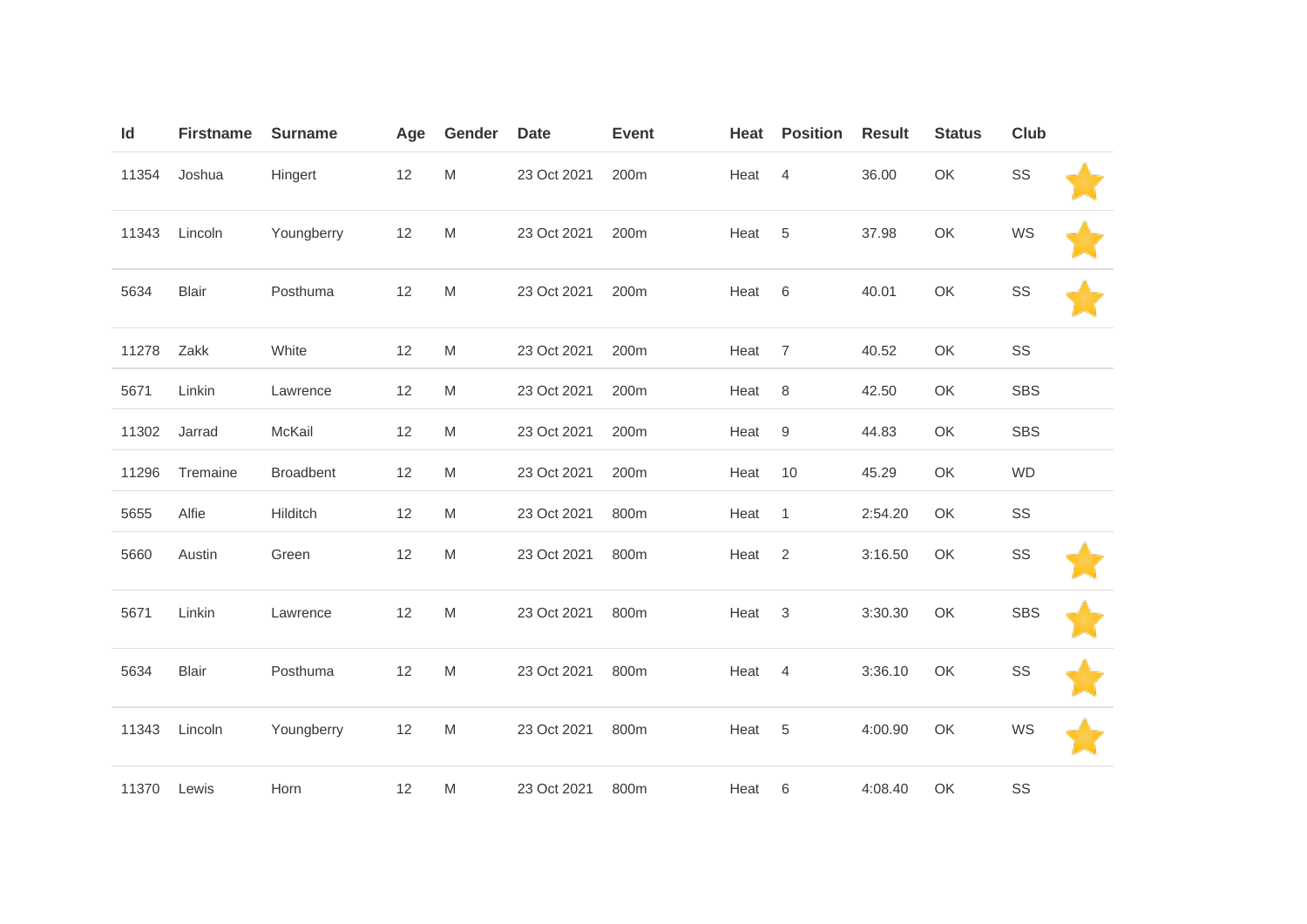| Id    | <b>Firstname</b> | <b>Surname</b>   | Age | Gender | <b>Date</b> | <b>Event</b> | Heat | <b>Position</b> | <b>Result</b> | <b>Status</b> | <b>Club</b> |
|-------|------------------|------------------|-----|--------|-------------|--------------|------|-----------------|---------------|---------------|-------------|
| 11354 | Joshua           | Hingert          | 12  | M      | 23 Oct 2021 | 800m         | Heat | $\overline{7}$  | 4:09.10       | OK            | SS          |
| 11302 | Jarrad           | McKail           | 12  | M      | 23 Oct 2021 | 800m         | Heat | 8               | 4:20.79       | OK            | <b>SBS</b>  |
| 11278 | Zakk             | White            | 12  | M      | 23 Oct 2021 | 800m         | Heat | 9               | 4:31.10       | OK            | SS          |
| 11296 | Tremaine         | <b>Broadbent</b> | 12  | M      | 23 Oct 2021 | 800m         | Heat | 10              | 5:58.10       | OK            | <b>WD</b>   |
| 5641  | Kai              | Gilkes           | 12  | M      | 23 Oct 2021 | 800m         | Heat | 11              | 8:12.90       | OK            | SS          |
| 5711  | Aiden            | Cowgill          | 12  | M      | 23 Oct 2021 | 80m Hurdles  | Heat | $\overline{1}$  | 13.92         | OK            | <b>SBS</b>  |
| 5655  | Alfie            | Hilditch         | 12  | M      | 23 Oct 2021 | 80m Hurdles  | Heat | 2               | 17.50         | OK            | SS          |
| 11354 | Joshua           | Hingert          | 12  | M      | 23 Oct 2021 | 80m Hurdles  | Heat | $\sqrt{3}$      | 18.39         | OK            | SS          |
| 5660  | Austin           | Green            | 12  | M      | 23 Oct 2021 | 80m Hurdles  | Heat | $\overline{4}$  | 18.84         | OK            | SS          |
| 11370 | Lewis            | Horn             | 12  | M      | 23 Oct 2021 | 80m Hurdles  | Heat | $\sqrt{5}$      | 19.47         | OK            | SS          |
| 11278 | Zakk             | White            | 12  | M      | 23 Oct 2021 | 80m Hurdles  | Heat | $6\,$           | 19.61         | OK            | SS          |
| 5634  | <b>Blair</b>     | Posthuma         | 12  | M      | 23 Oct 2021 | 80m Hurdles  | Heat | $\overline{7}$  | 20.75         | OK            | SS          |
| 11302 | Jarrad           | McKail           | 12  | M      | 23 Oct 2021 | 80m Hurdles  | Heat | 8               | 22.64         | OK            | <b>SBS</b>  |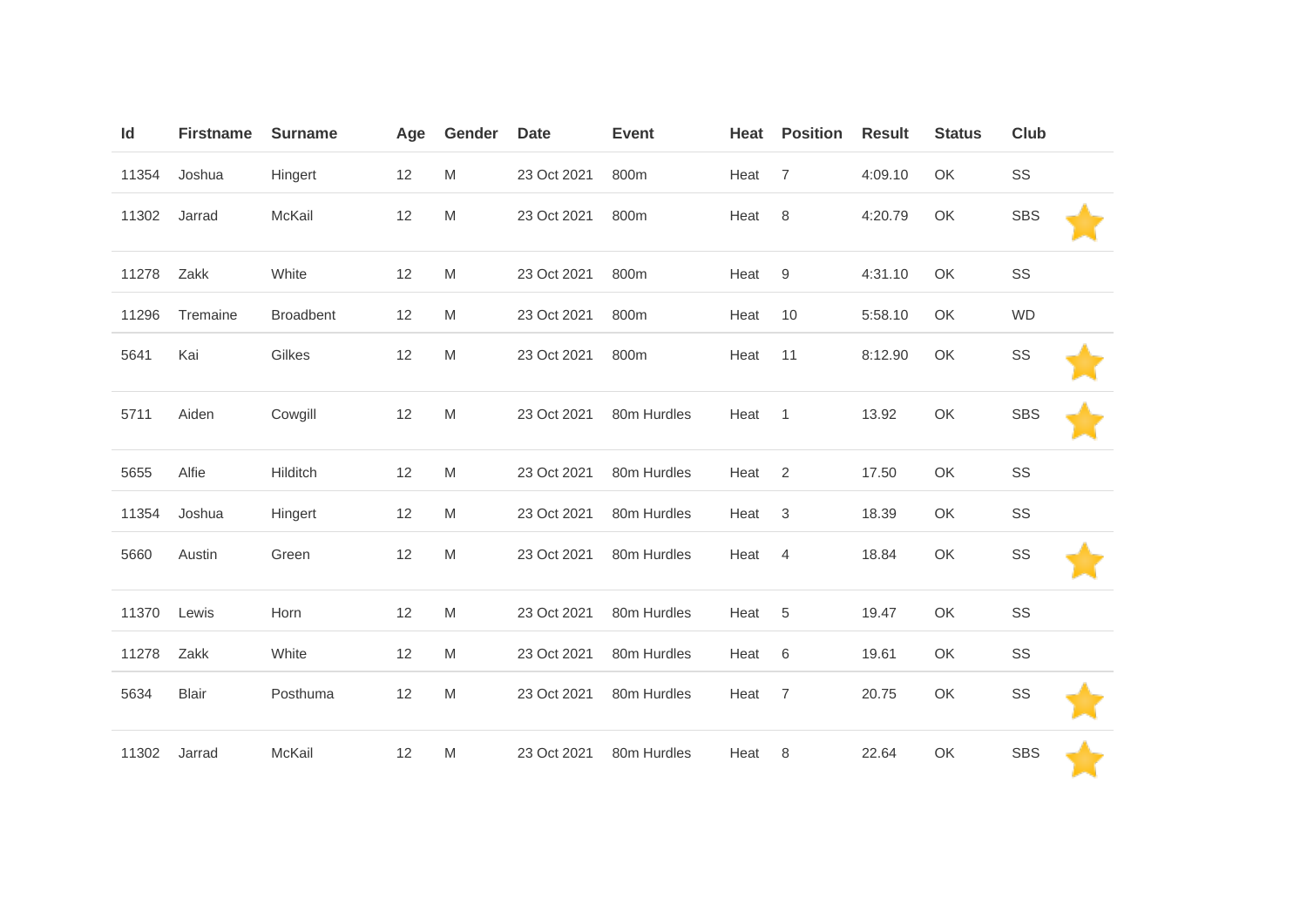| Id    | <b>Firstname</b> | <b>Surname</b>   | Age | Gender | <b>Date</b> | <b>Event</b> | Heat | <b>Position</b>  | <b>Result</b> | <b>Status</b> | <b>Club</b> |  |
|-------|------------------|------------------|-----|--------|-------------|--------------|------|------------------|---------------|---------------|-------------|--|
| 11296 | Tremaine         | <b>Broadbent</b> | 12  | M      | 23 Oct 2021 | 80m Hurdles  | Heat | $\boldsymbol{9}$ | 25.27         | OK            | <b>WD</b>   |  |
| 5671  | Linkin           | Lawrence         | 12  | M      | 23 Oct 2021 | 80m Hurdles  | Heat | 10               | 26.14         | OK            | <b>SBS</b>  |  |
| 5641  | Kai              | Gilkes           | 12  | M      | 23 Oct 2021 | 80m Hurdles  | Heat | 11               | 58.64         | OK            | SS          |  |
| 5655  | Alfie            | Hilditch         | 12  | M      | 23 Oct 2021 | Javelin      | Heat | $\mathbf{1}$     | 20.98         | OK            | SS          |  |
| 5641  | Kai              | Gilkes           | 12  | M      | 23 Oct 2021 | Javelin      | Heat | $\overline{2}$   | 20.30         | OK            | SS          |  |
| 5711  | Aiden            | Cowgill          | 12  | M      | 23 Oct 2021 | Javelin      | Heat | $\sqrt{3}$       | 16.17         | OK            | <b>SBS</b>  |  |
| 11302 | Jarrad           | McKail           | 12  | M      | 23 Oct 2021 | Javelin      | Heat | $\overline{4}$   | 11.84         | OK            | <b>SBS</b>  |  |
| 11343 | Lincoln          | Youngberry       | 12  | M      | 23 Oct 2021 | Javelin      | Heat | $\sqrt{5}$       | 11.20         | OK            | WS          |  |
| 5680  | Hayden           | Wren             | 12  | M      | 23 Oct 2021 | Javelin      | Heat | $\,6$            | 9.28          | OK            | WS          |  |
| 5671  | Linkin           | Lawrence         | 12  | M      | 23 Oct 2021 | Javelin      | Heat | $\overline{7}$   | 8.98          | OK            | <b>SBS</b>  |  |
| 11278 | Zakk             | White            | 12  | M      | 23 Oct 2021 | Javelin      | Heat | $\,8\,$          | 6.08          | OK            | SS          |  |
| 11354 | Joshua           | Hingert          | 12  | M      | 23 Oct 2021 | Javelin      | Heat | $\boldsymbol{9}$ | 5.39          | OK            | SS          |  |
| 11296 | Tremaine         | <b>Broadbent</b> | 12  | M      | 23 Oct 2021 | Javelin      | Heat | 10               | 4.74          | OK            | <b>WD</b>   |  |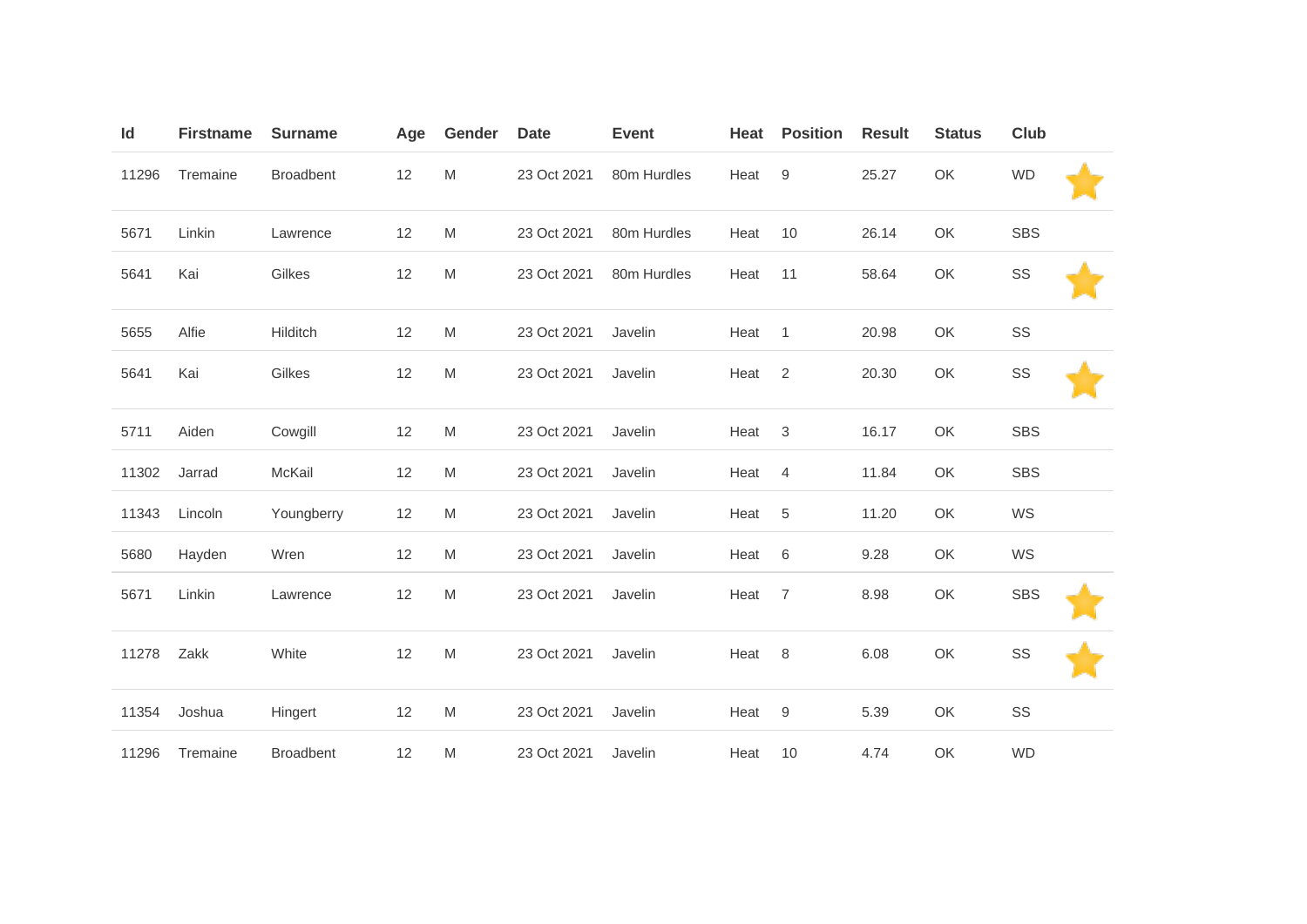| Id    | <b>Firstname</b> | <b>Surname</b> | Age | Gender                                                                                | <b>Date</b> | <b>Event</b> | Heat   | <b>Position</b> | <b>Result</b> | <b>Status</b> | Club       |  |
|-------|------------------|----------------|-----|---------------------------------------------------------------------------------------|-------------|--------------|--------|-----------------|---------------|---------------|------------|--|
| 11370 | Lewis            | Horn           | 12  | $\mathsf{M}% _{T}=\mathsf{M}_{T}\!\left( a,b\right) ,\ \mathsf{M}_{T}=\mathsf{M}_{T}$ | 23 Oct 2021 | Javelin      | Heat - |                 | <b>NA</b>     | No<br>Throw   | SS         |  |
| 5660  | Austin           | Green          | 12  | M                                                                                     | 23 Oct 2021 | Javelin      | Heat - |                 | <b>NA</b>     | No<br>Throw   | SS         |  |
| 11343 | Lincoln          | Youngberry     | 12  | M                                                                                     | 23 Oct 2021 | Shot 2kg     | Heat 1 |                 | 9.41          | OK            | WS         |  |
| 5711  | Aiden            | Cowgill        | 12  | M                                                                                     | 23 Oct 2021 | Shot 2kg     | Heat   | $\overline{2}$  | 8.52          | OK            | <b>SBS</b> |  |
| 5655  | Alfie            | Hilditch       | 12  | M                                                                                     | 23 Oct 2021 | Shot 2kg     | Heat   | $\sqrt{3}$      | 7.69          | OK            | SS         |  |
| 5660  | Austin           | Green          | 12  | M                                                                                     | 23 Oct 2021 | Shot 2kg     | Heat   | $\overline{4}$  | 7.09          | OK            | SS         |  |
| 11370 | Lewis            | Horn           | 12  | M                                                                                     | 23 Oct 2021 | Shot 2kg     | Heat   | 5               | 6.36          | OK            | SS         |  |
| 11354 | Joshua           | Hingert        | 12  | M                                                                                     | 23 Oct 2021 | Shot 2kg     | Heat 6 |                 | 6.26          | OK            | SS         |  |
| 11302 | Jarrad           | McKail         | 12  | M                                                                                     | 23 Oct 2021 | Shot 2kg     | Heat   | $\overline{7}$  | 5.08          | OK            | <b>SBS</b> |  |
| 5634  | <b>Blair</b>     | Posthuma       | 12  | M                                                                                     | 23 Oct 2021 | Shot 2kg     | Heat   | 8               | 4.95          | OK            | SS         |  |
| 11296 | Tremaine         | Broadbent      | 12  | M                                                                                     | 23 Oct 2021 | Shot 2kg     | Heat   | 9               | 4.88          | OK            | <b>WD</b>  |  |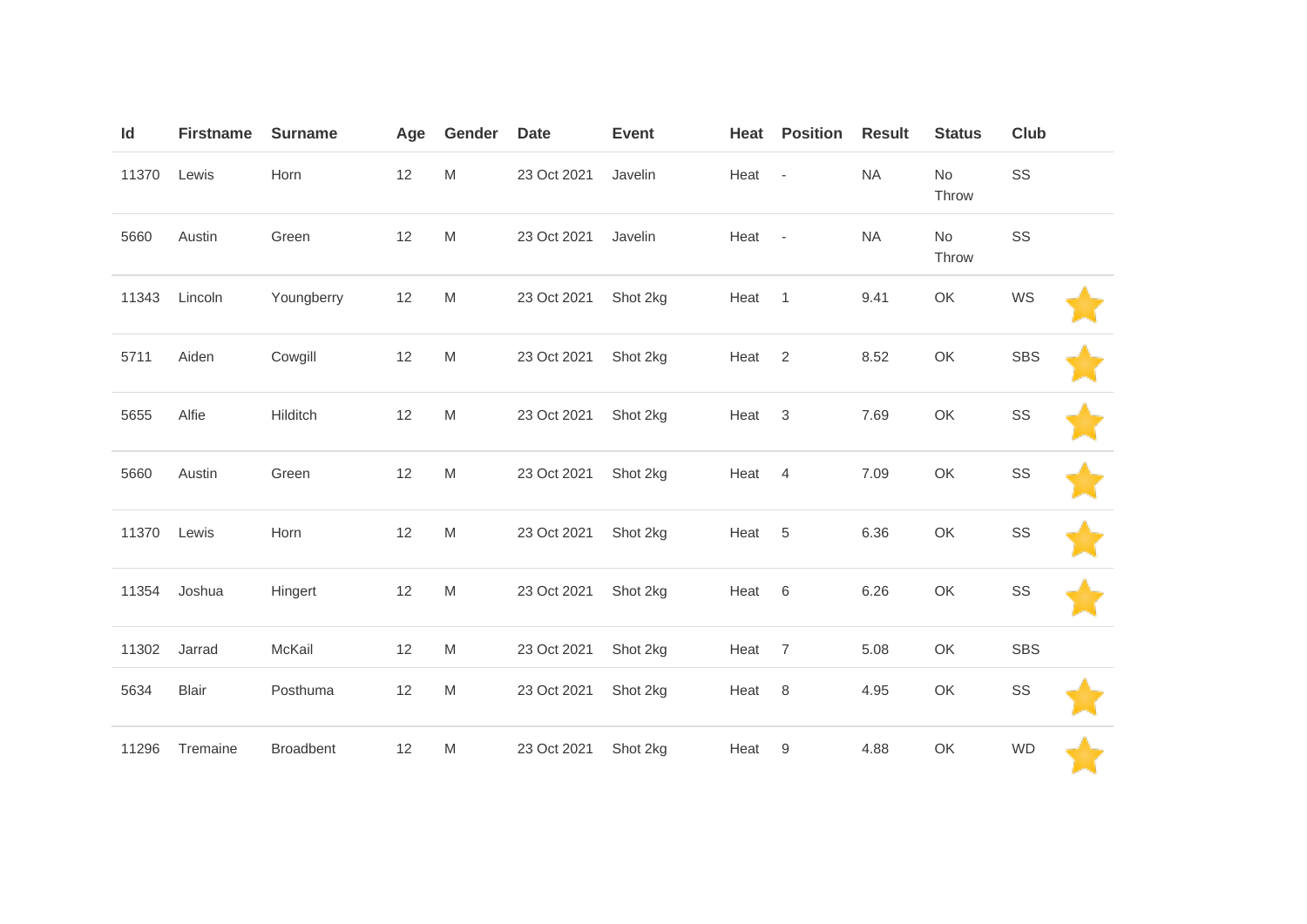| Id    | <b>Firstname</b> | <b>Surname</b> | Age | Gender                                                                                                     | <b>Date</b> | <b>Event</b> | Heat | <b>Position</b> | <b>Result</b> | <b>Status</b> | Club       |  |
|-------|------------------|----------------|-----|------------------------------------------------------------------------------------------------------------|-------------|--------------|------|-----------------|---------------|---------------|------------|--|
| 11278 | Zakk             | White          | 12  | $\mathsf{M}% _{T}=\mathsf{M}_{T}\!\left( a,b\right) ,\ \mathsf{M}_{T}=\mathsf{M}_{T}\!\left( a,b\right) ,$ | 23 Oct 2021 | Shot 2kg     | Heat | 10              | 4.70          | OK            | SS         |  |
| 5641  | Kai              | Gilkes         | 12  | $\mathsf{M}% _{T}=\mathsf{M}_{T}\!\left( a,b\right) ,\ \mathsf{M}_{T}=\mathsf{M}_{T}\!\left( a,b\right) ,$ | 23 Oct 2021 | Shot 2kg     | Heat | 11              | 4.20          | OK            | SS         |  |
| 5671  | Linkin           | Lawrence       | 12  | ${\sf M}$                                                                                                  | 23 Oct 2021 | Shot 2kg     | Heat | 12              | 3.26          | OK            | <b>SBS</b> |  |
| 5711  | Aiden            | Cowgill        | 12  | ${\sf M}$                                                                                                  | 23 Oct 2021 | Triple Jump  | Heat | $\mathbf{1}$    | 9.30          | OK            | <b>SBS</b> |  |
| 5655  | Alfie            | Hilditch       | 12  | ${\sf M}$                                                                                                  | 23 Oct 2021 | Triple Jump  | Heat | $\overline{2}$  | 8.77          | OK            | SS         |  |
| 11370 | Lewis            | Horn           | 12  | $\mathsf{M}% _{T}=\mathsf{M}_{T}\!\left( a,b\right) ,\ \mathsf{M}_{T}=\mathsf{M}_{T}\!\left( a,b\right) ,$ | 23 Oct 2021 | Triple Jump  | Heat | $\sqrt{3}$      | 7.80          | OK            | SS         |  |
| 11343 | Lincoln          | Youngberry     | 12  | ${\sf M}$                                                                                                  | 23 Oct 2021 | Triple Jump  | Heat | $\overline{4}$  | 6.59          | OK            | WS         |  |
| 5660  | Austin           | Green          | 12  | ${\sf M}$                                                                                                  | 23 Oct 2021 | Triple Jump  | Heat | $\sqrt{5}$      | 6.57          | OK            | SS         |  |
| 11354 | Joshua           | Hingert        | 12  | ${\sf M}$                                                                                                  | 23 Oct 2021 | Triple Jump  | Heat | $\,6\,$         | 6.08          | OK            | SS         |  |
| 11278 | Zakk             | White          | 12  | ${\sf M}$                                                                                                  | 23 Oct 2021 | Triple Jump  | Heat | $\,6\,$         | 6.08          | OK            | SS         |  |
| 5634  | <b>Blair</b>     | Posthuma       | 12  | M                                                                                                          | 23 Oct 2021 | Triple Jump  | Heat | $\,8\,$         | 5.76          | OK            | SS         |  |
| 11302 | Jarrad           | McKail         | 12  | M                                                                                                          | 23 Oct 2021 | Triple Jump  | Heat | 9               | 5.64          | OK            | <b>SBS</b> |  |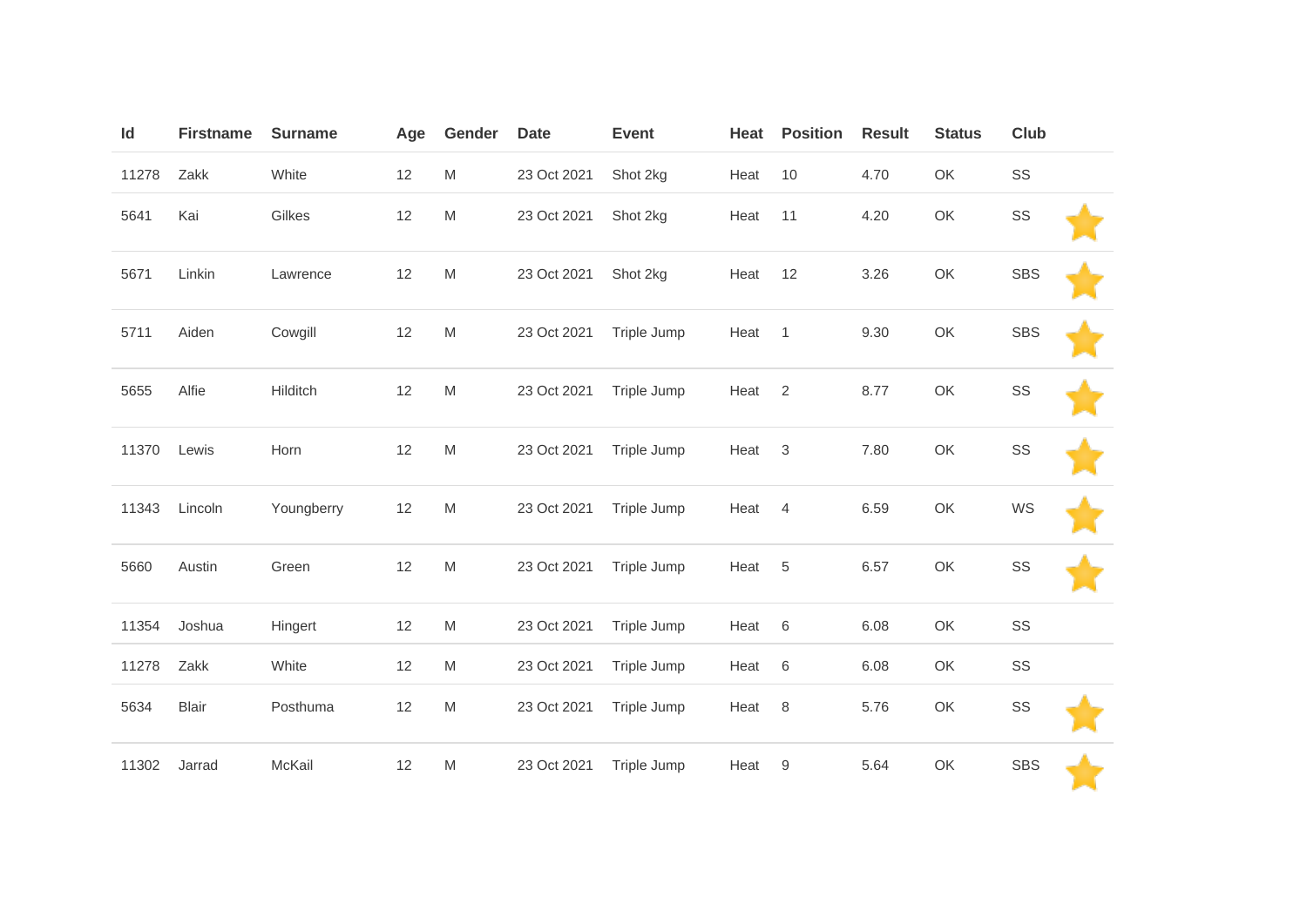| Id    | <b>Firstname</b> | <b>Surname</b>   | Age | Gender    | <b>Date</b> | <b>Event</b> | Heat | <b>Position</b>          | <b>Result</b> | <b>Status</b> | <b>Club</b> |  |
|-------|------------------|------------------|-----|-----------|-------------|--------------|------|--------------------------|---------------|---------------|-------------|--|
| 11296 | Tremaine         | <b>Broadbent</b> | 12  | ${\sf M}$ | 23 Oct 2021 | Triple Jump  | Heat | 10                       | 4.91          | OK            | <b>WD</b>   |  |
| 5671  | Linkin           | Lawrence         | 12  | M         | 23 Oct 2021 | Triple Jump  | Heat | 11                       | <b>NA</b>     | No<br>Throw   | <b>SBS</b>  |  |
| 5639  | Aidan            | Edmondstone      | 13  | M         | 23 Oct 2021 | 1500m Walk   | Heat | $\mathbf{1}$             | 11:17.50      | OK            | WS          |  |
| 5626  | Joshua           | Payne            | 13  | M         | 23 Oct 2021 | 1500m Walk   | Heat | $\overline{2}$           | 11:39.60      | OK            | SS          |  |
| 5825  | <b>Brodie</b>    | Smith            | 13  | M         | 23 Oct 2021 | 1500m Walk   | Heat | $\overline{\phantom{a}}$ | 13:23.90      | <b>DSQ</b>    | <b>SBS</b>  |  |
| 11312 | Kyan             | Pirihi           | 13  | M         | 23 Oct 2021 | 1500m Walk   | Heat | $\blacksquare$           | 9:43.70       | <b>DSQ</b>    | <b>WD</b>   |  |
| 11312 | Kyan             | Pirihi           | 13  | M         | 23 Oct 2021 | 200m         | Heat | $\mathbf{1}$             | 29.59         | OK            | <b>WD</b>   |  |
| 12457 | Campbell         | Senz             | 13  | ${\sf M}$ | 23 Oct 2021 | 200m         | Heat | $\overline{2}$           | 29.85         | OK            | <b>WD</b>   |  |
| 5760  | Toby             | Arnold           | 13  | M         | 23 Oct 2021 | 200m         | Heat | 3                        | 31.36         | OK            | SS          |  |
| 5832  | Paul             | <b>Blondeau</b>  | 13  | M         | 23 Oct 2021 | 200m         | Heat | $\overline{4}$           | 31.47         | OK            | WS          |  |
| 5639  | Aidan            | Edmondstone      | 13  | ${\sf M}$ | 23 Oct 2021 | 200m         | Heat | 5                        | 32.90         | OK            | WS          |  |
| 5752  | Fletcher         | <b>Street</b>    | 13  | M         | 23 Oct 2021 | 200m         | Heat | $\,6$                    | 35.99         | OK            | <b>SBS</b>  |  |
| 5626  | Joshua           | Payne            | 13  | M         | 23 Oct 2021 | 200m         | Heat | 7                        | 36.64         | OK            | SS          |  |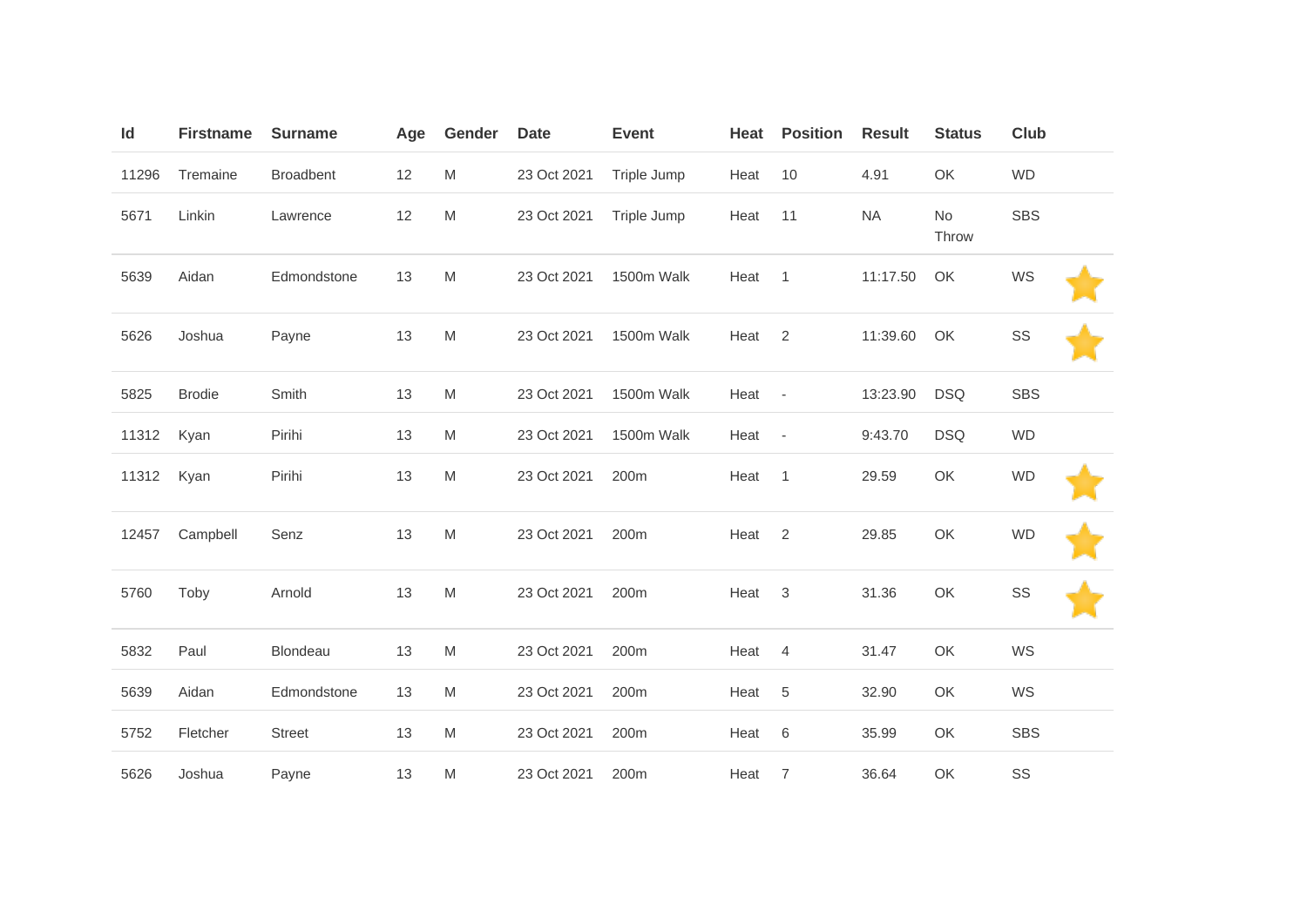| Id    | <b>Firstname</b> | <b>Surname</b> | Age | Gender | <b>Date</b> | <b>Event</b> | Heat | <b>Position</b> | <b>Result</b> | <b>Status</b> | <b>Club</b> |  |
|-------|------------------|----------------|-----|--------|-------------|--------------|------|-----------------|---------------|---------------|-------------|--|
| 8227  | Koby             | <b>Brooks</b>  | 13  | M      | 23 Oct 2021 | 200m         | Heat | 8               | 36.80         | OK            | <b>WD</b>   |  |
| 5823  | Gabriel          | Gastev         | 13  | M      | 23 Oct 2021 | 200m         | Heat | 9               | 38.85         | OK            | SS          |  |
| 5825  | <b>Brodie</b>    | Smith          | 13  | M      | 23 Oct 2021 | 200m         | Heat | 10              | 40.54         | OK            | <b>SBS</b>  |  |
| 5760  | Toby             | Arnold         | 13  | M      | 23 Oct 2021 | 800m         | Heat | $\overline{1}$  | 2:42.66       | OK            | SS          |  |
| 12457 | Campbell         | Senz           | 13  | M      | 23 Oct 2021 | 800m         | Heat | 2               | 2:43.80       | OK            | <b>WD</b>   |  |
| 5639  | Aidan            | Edmondstone    | 13  | M      | 23 Oct 2021 | 800m         | Heat | 3               | 2:53.88       | OK            | WS          |  |
| 5752  | Fletcher         | <b>Street</b>  | 13  | M      | 23 Oct 2021 | 800m         | Heat | $\overline{4}$  | 3:23.81       | OK            | <b>SBS</b>  |  |
| 8227  | Koby             | <b>Brooks</b>  | 13  | M      | 23 Oct 2021 | 800m         | Heat | 5               | 3:25.85       | OK            | <b>WD</b>   |  |
| 5626  | Joshua           | Payne          | 13  | M      | 23 Oct 2021 | 800m         | Heat | 6               | 3:28.49       | OK            | SS          |  |
| 5823  | Gabriel          | Gastev         | 13  | M      | 23 Oct 2021 | 800m         | Heat | $\overline{7}$  | 3:31.21       | OK            | SS          |  |
| 5825  | <b>Brodie</b>    | Smith          | 13  | M      | 23 Oct 2021 | 800m         | Heat | 8               | 3:34.80       | OK            | <b>SBS</b>  |  |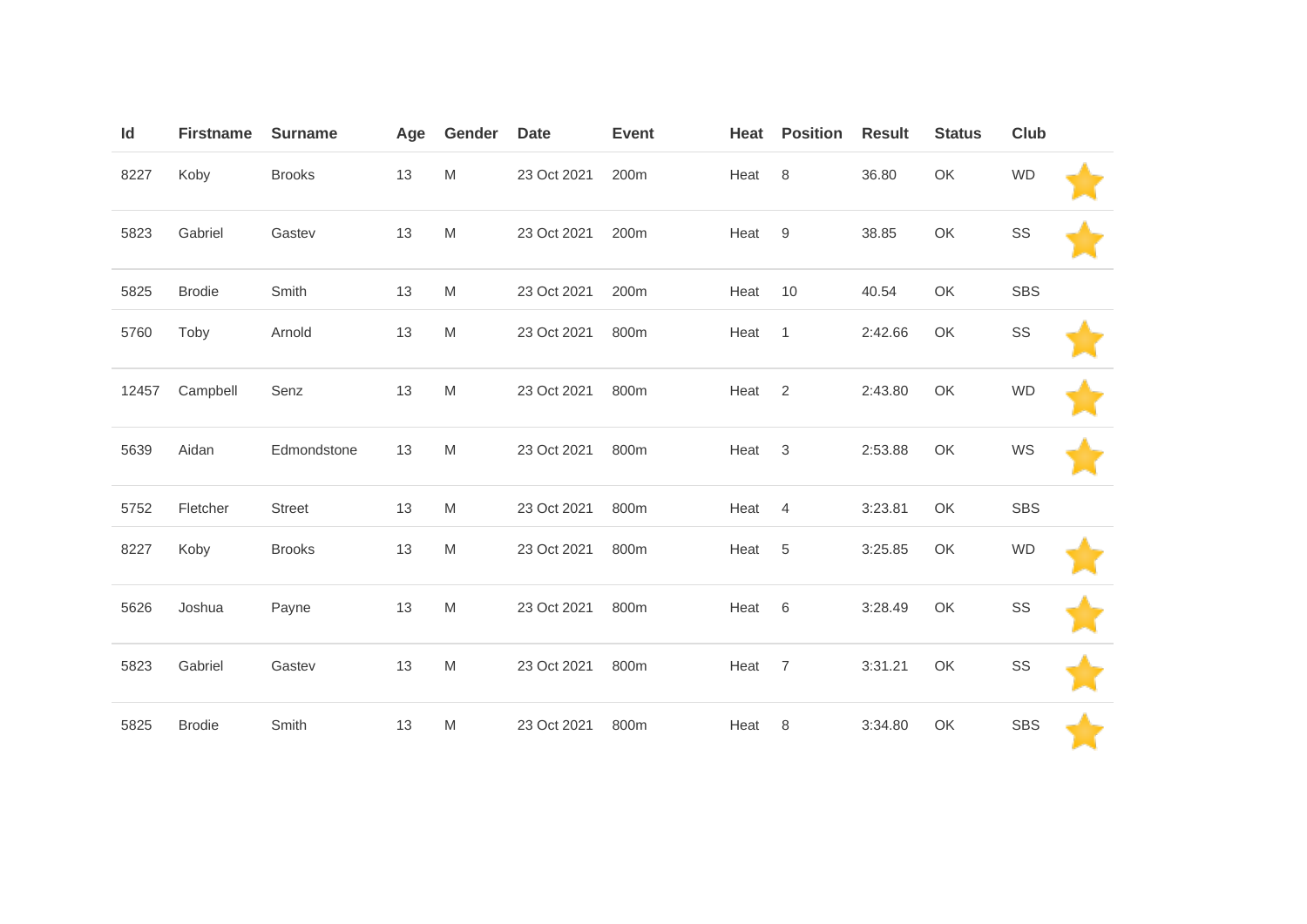| Id    | <b>Firstname</b> | <b>Surname</b> | Age | Gender    | <b>Date</b> | <b>Event</b> | Heat | <b>Position</b> | <b>Result</b> | <b>Status</b> | Club       |  |
|-------|------------------|----------------|-----|-----------|-------------|--------------|------|-----------------|---------------|---------------|------------|--|
| 5832  | Paul             | Blondeau       | 13  | ${\sf M}$ | 23 Oct 2021 | 80m Hurdles  | Heat | $\mathbf{1}$    | 14.90         | OK            | WS         |  |
| 11312 | Kyan             | Pirihi         | 13  | M         | 23 Oct 2021 | 80m Hurdles  | Heat | 2               | 14.91         | OK            | <b>WD</b>  |  |
| 5760  | Toby             | Arnold         | 13  | M         | 23 Oct 2021 | 80m Hurdles  | Heat | 3               | 15.65         | OK            | SS         |  |
| 12457 | Campbell         | Senz           | 13  | M         | 23 Oct 2021 | 80m Hurdles  | Heat | $\overline{4}$  | 16.41         | OK            | <b>WD</b>  |  |
| 5752  | Fletcher         | <b>Street</b>  | 13  | M         | 23 Oct 2021 | 80m Hurdles  | Heat | 5               | 19.10         | OK            | <b>SBS</b> |  |
| 5825  | <b>Brodie</b>    | Smith          | 13  | M         | 23 Oct 2021 | 80m Hurdles  | Heat | 6               | 19.34         | OK            | <b>SBS</b> |  |
| 5639  | Aidan            | Edmondstone    | 13  | M         | 23 Oct 2021 | 80m Hurdles  | Heat | 7               | 19.64         | OK            | WS         |  |
| 5823  | Gabriel          | Gastev         | 13  | M         | 23 Oct 2021 | 80m Hurdles  | Heat | 8               | 21.19         | OK            | SS         |  |
| 8227  | Koby             | <b>Brooks</b>  | 13  | M         | 23 Oct 2021 | 80m Hurdles  | Heat | 9               | 21.95         | OK            | <b>WD</b>  |  |
| 5626  | Joshua           | Payne          | 13  | ${\sf M}$ | 23 Oct 2021 | 80m Hurdles  | Heat | 10              | 22.24         | OK            | SS         |  |
| 5639  | Aidan            | Edmondstone    | 13  | M         | 23 Oct 2021 | Javelin      | Heat | $\mathbf{1}$    | 24.94         | OK            | WS         |  |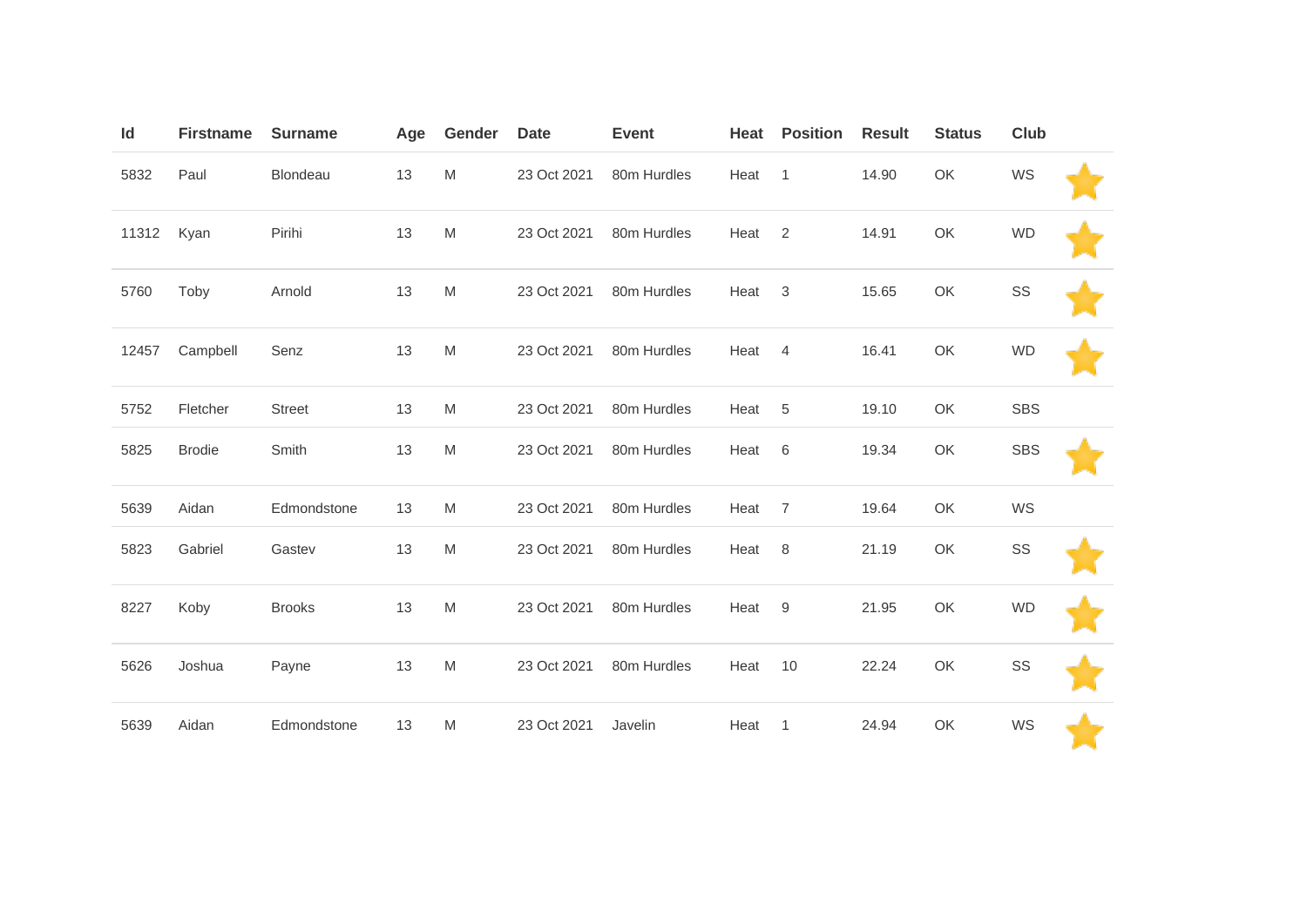| Id    | <b>Firstname</b> | <b>Surname</b> | Age | Gender    | <b>Date</b> | <b>Event</b> | Heat | <b>Position</b> | <b>Result</b> | <b>Status</b> | Club       |  |
|-------|------------------|----------------|-----|-----------|-------------|--------------|------|-----------------|---------------|---------------|------------|--|
| 5760  | Toby             | Arnold         | 13  | M         | 23 Oct 2021 | Javelin      | Heat | 2               | 17.71         | OK            | SS         |  |
| 5825  | <b>Brodie</b>    | Smith          | 13  | ${\sf M}$ | 23 Oct 2021 | Javelin      | Heat | $\mathbf{3}$    | 16.74         | OK            | <b>SBS</b> |  |
| 5752  | Fletcher         | <b>Street</b>  | 13  | M         | 23 Oct 2021 | Javelin      | Heat | $\overline{4}$  | 16.30         | OK            | <b>SBS</b> |  |
| 5832  | Paul             | Blondeau       | 13  | ${\sf M}$ | 23 Oct 2021 | Javelin      | Heat | 5               | 16.05         | OK            | WS         |  |
| 12457 | Campbell         | Senz           | 13  | M         | 23 Oct 2021 | Javelin      | Heat | 6               | 16.01         | OK            | <b>WD</b>  |  |
| 8227  | Koby             | <b>Brooks</b>  | 13  | ${\sf M}$ | 23 Oct 2021 | Javelin      | Heat | $\overline{7}$  | 13.41         | OK            | <b>WD</b>  |  |
| 5823  | Gabriel          | Gastev         | 13  | ${\sf M}$ | 23 Oct 2021 | Javelin      | Heat | 8               | 10.96         | OK            | SS         |  |
| 5626  | Joshua           | Payne          | 13  | ${\sf M}$ | 23 Oct 2021 | Javelin      | Heat | $9\,$           | 6.47          | OK            | SS         |  |
| 5760  | Toby             | Arnold         | 13  | ${\sf M}$ | 23 Oct 2021 | Shot 3kg     | Heat | $\mathbf{1}$    | 7.68          | OK            | SS         |  |
| 11312 | Kyan             | Pirihi         | 13  | ${\sf M}$ | 23 Oct 2021 | Shot 3kg     | Heat | 2               | 6.90          | OK            | <b>WD</b>  |  |
| 5639  | Aidan            | Edmondstone    | 13  | M         | 23 Oct 2021 | Shot 3kg     | Heat | $\sqrt{3}$      | 6.72          | OK            | WS         |  |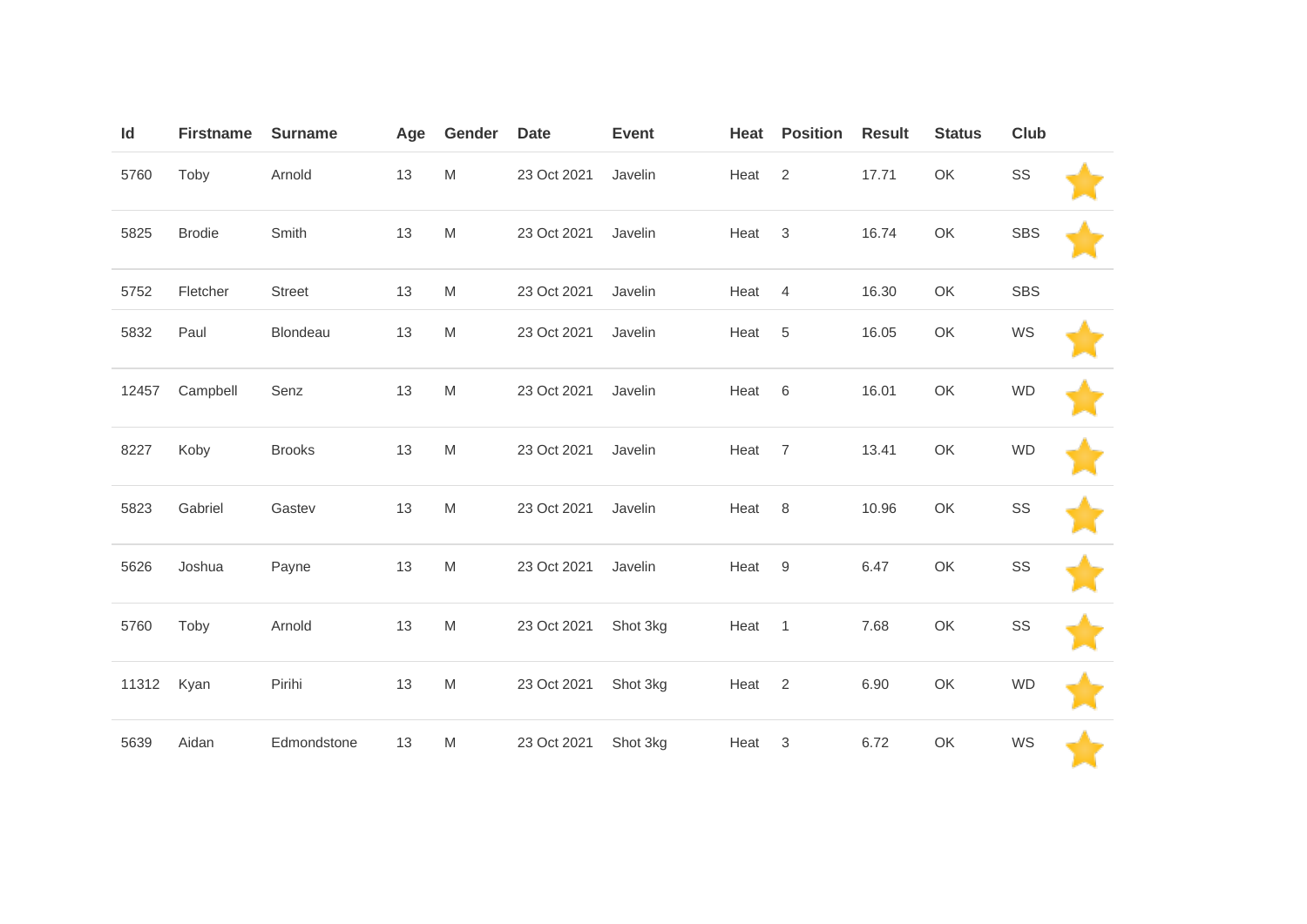| Id    | <b>Firstname</b> | <b>Surname</b> | Age | Gender                                                                                                     | <b>Date</b> | <b>Event</b> | Heat | <b>Position</b> | <b>Result</b> | <b>Status</b> | <b>Club</b> |  |
|-------|------------------|----------------|-----|------------------------------------------------------------------------------------------------------------|-------------|--------------|------|-----------------|---------------|---------------|-------------|--|
| 5823  | Gabriel          | Gastev         | 13  | $\mathsf{M}% _{T}=\mathsf{M}_{T}\!\left( a,b\right) ,\ \mathsf{M}_{T}=\mathsf{M}_{T}\!\left( a,b\right) ,$ | 23 Oct 2021 | Shot 3kg     | Heat | $\overline{4}$  | 6.32          | OK            | SS          |  |
| 12457 | Campbell         | Senz           | 13  | ${\sf M}$                                                                                                  | 23 Oct 2021 | Shot 3kg     | Heat | $\,$ 5 $\,$     | 6.17          | OK            | <b>WD</b>   |  |
| 5832  | Paul             | Blondeau       | 13  | M                                                                                                          | 23 Oct 2021 | Shot 3kg     | Heat | $\,6$           | 5.84          | OK            | WS          |  |
| 5752  | Fletcher         | Street         | 13  | ${\sf M}$                                                                                                  | 23 Oct 2021 | Shot 3kg     | Heat | $\overline{7}$  | 5.37          | OK            | <b>SBS</b>  |  |
| 5825  | <b>Brodie</b>    | Smith          | 13  | ${\sf M}$                                                                                                  | 23 Oct 2021 | Shot 3kg     | Heat | 8               | 5.05          | OK            | <b>SBS</b>  |  |
| 5626  | Joshua           | Payne          | 13  | M                                                                                                          | 23 Oct 2021 | Shot 3kg     | Heat | $9\,$           | 4.78          | OK            | SS          |  |
| 8227  | Koby             | <b>Brooks</b>  | 13  | ${\sf M}$                                                                                                  | 23 Oct 2021 | Shot 3kg     | Heat | 10              | 4.27          | OK            | <b>WD</b>   |  |
| 5832  | Paul             | Blondeau       | 13  | M                                                                                                          | 23 Oct 2021 | Triple Jump  | Heat | $\mathbf{1}$    | 9.39          | OK            | WS          |  |
| 12457 | Campbell         | Senz           | 13  | ${\sf M}$                                                                                                  | 23 Oct 2021 | Triple Jump  | Heat | $\overline{2}$  | 9.17          | OK            | <b>WD</b>   |  |
| 5760  | Toby             | Arnold         | 13  | ${\sf M}$                                                                                                  | 23 Oct 2021 | Triple Jump  | Heat | $\mathbf{3}$    | 9.00          | OK            | SS          |  |
| 11312 | Kyan             | Pirihi         | 13  | M                                                                                                          | 23 Oct 2021 | Triple Jump  | Heat | $\overline{4}$  | 8.89          | OK            | <b>WD</b>   |  |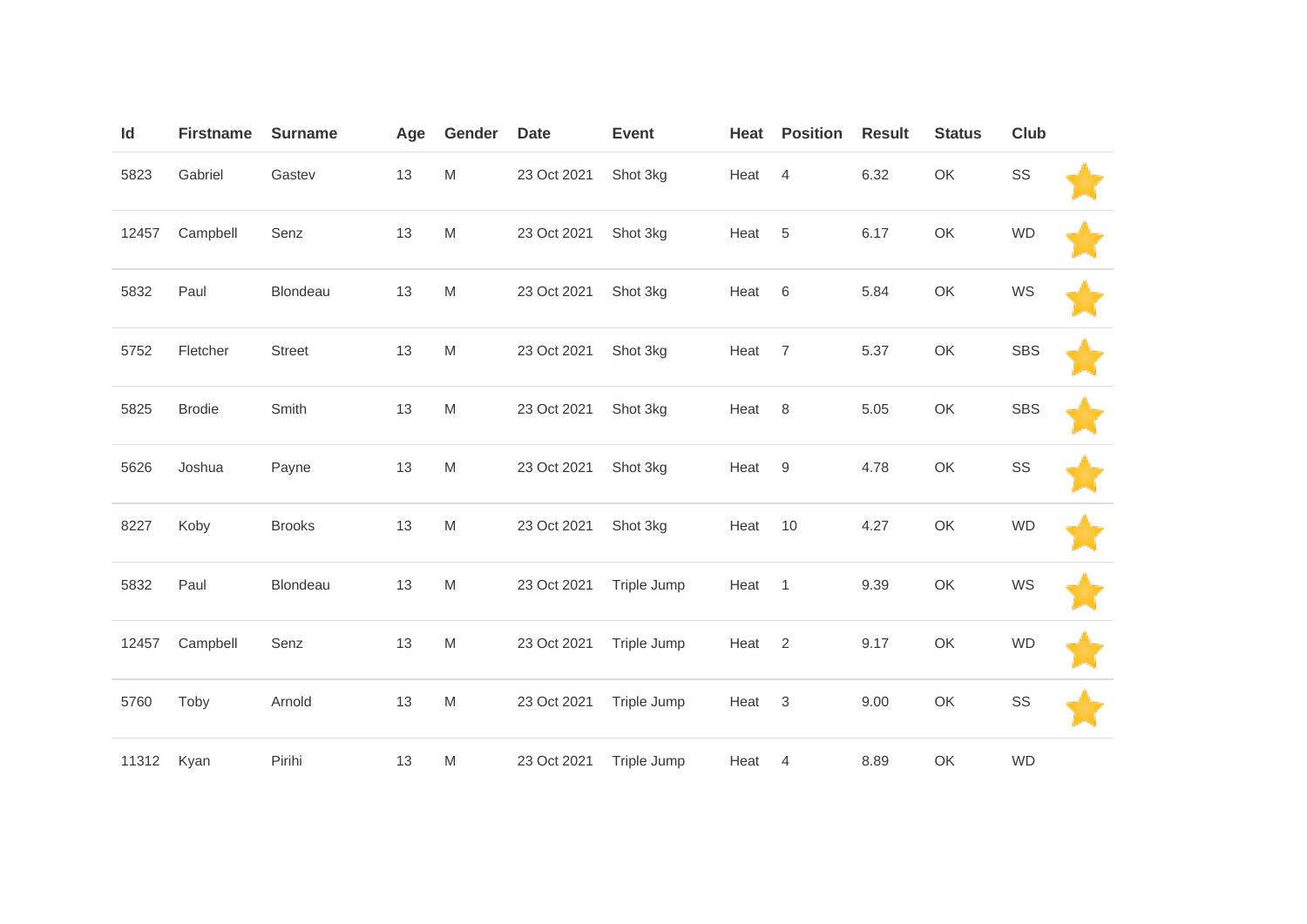| Id    | <b>Firstname</b> | <b>Surname</b> | Age | Gender    | <b>Date</b> | <b>Event</b> | Heat   | <b>Position</b>          | <b>Result</b> | <b>Status</b> | <b>Club</b> |  |
|-------|------------------|----------------|-----|-----------|-------------|--------------|--------|--------------------------|---------------|---------------|-------------|--|
| 5639  | Aidan            | Edmondstone    | 13  | M         | 23 Oct 2021 | Triple Jump  | Heat   | $\,$ 5 $\,$              | 8.10          | OK            | WS          |  |
| 5626  | Joshua           | Payne          | 13  | ${\sf M}$ | 23 Oct 2021 | Triple Jump  | Heat   | $\,6$                    | 7.59          | OK            | SS          |  |
| 5825  | <b>Brodie</b>    | Smith          | 13  | ${\sf M}$ | 23 Oct 2021 | Triple Jump  | Heat   | $\overline{7}$           | 7.39          | OK            | <b>SBS</b>  |  |
| 5752  | Fletcher         | <b>Street</b>  | 13  | M         | 23 Oct 2021 | Triple Jump  | Heat   | 8                        | 7.24          | OK            | <b>SBS</b>  |  |
| 5823  | Gabriel          | Gastev         | 13  | M         | 23 Oct 2021 | Triple Jump  | Heat   | $\overline{\phantom{a}}$ | <b>NA</b>     | No Jump       | SS          |  |
| 5672  | Luke             | Lawrence       | 14  | ${\sf M}$ | 23 Oct 2021 | 1500m Walk   | Heat   | $\overline{1}$           | 8:33.90       | OK            | <b>SBS</b>  |  |
| 11313 | Cameron          | Findlay        | 14  | M         | 23 Oct 2021 | 1500m Walk   | Heat - |                          | 11:40.30      | <b>DSQ</b>    | <b>SBS</b>  |  |
| 5805  | <b>Blake</b>     | Vos            | 14  | ${\sf M}$ | 23 Oct 2021 | 1500m Walk   | Heat   | $\overline{\phantom{a}}$ | 14:02.80      | <b>DSQ</b>    | WS          |  |
| 5777  | Flynn            | Aquilina       | 14  | ${\sf M}$ | 23 Oct 2021 | 200m         | Heat   | $\mathbf{1}$             | 31.16         | OK            | SS          |  |
| 11313 | Cameron          | Findlay        | 14  | M         | 23 Oct 2021 | 200m         | Heat   | 2                        | 32.61         | OK            | <b>SBS</b>  |  |
| 5690  | Albert           | Turner         | 14  | ${\sf M}$ | 23 Oct 2021 | 200m         | Heat   | $\mathbf{3}$             | 33.26         | OK            | $\text{SS}$ |  |
| 5672  | Luke             | Lawrence       | 14  | M         | 23 Oct 2021 | 200m         | Heat   | $\overline{4}$           | 34.21         | OK            | <b>SBS</b>  |  |
| 8223  | Isaiah           | Kalolo         | 14  | M         | 23 Oct 2021 | 200m         | Heat   | 5                        | 34.80         | OK            | <b>WD</b>   |  |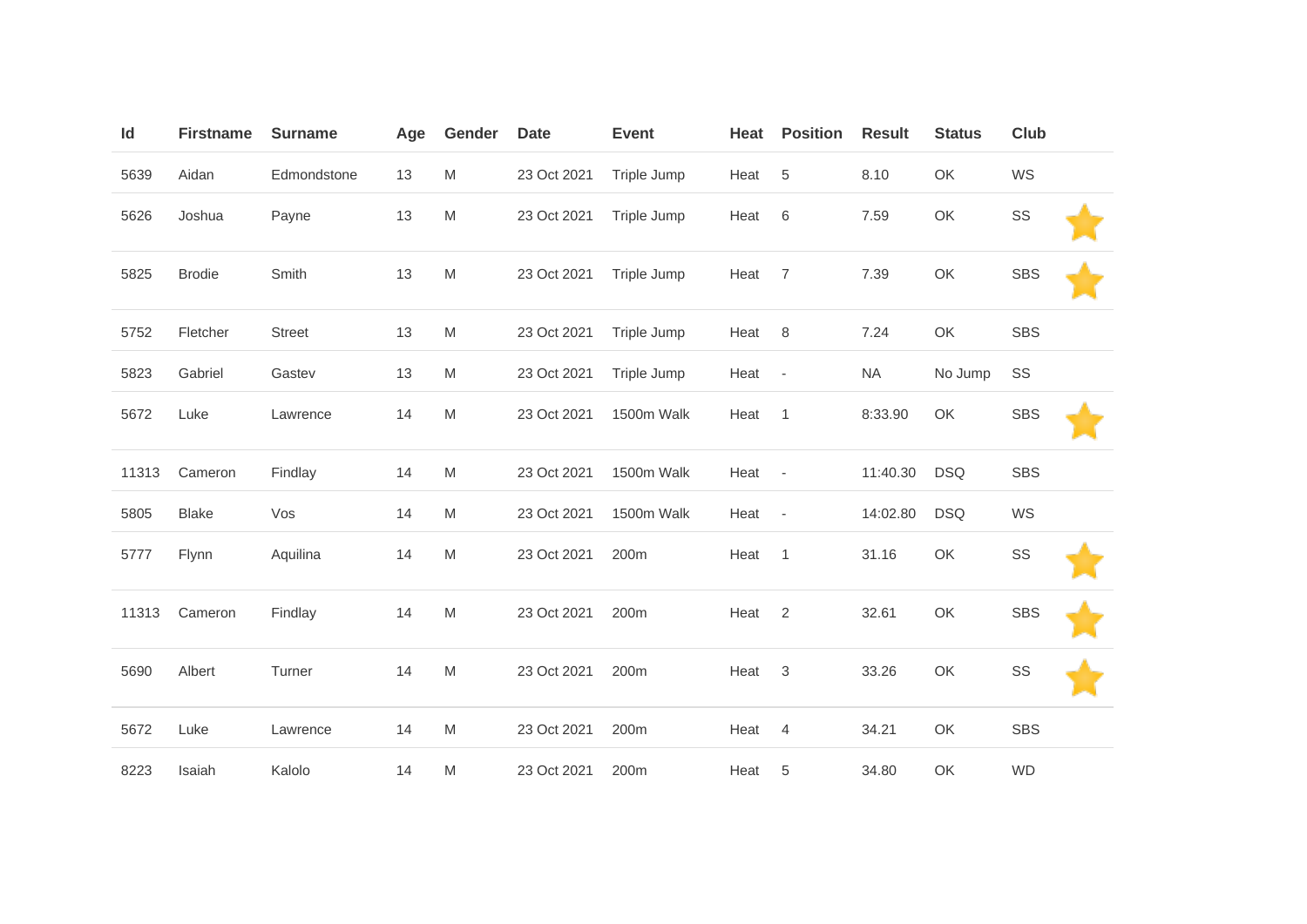| Id    | <b>Firstname</b> | <b>Surname</b>      | Age | Gender    | <b>Date</b> | <b>Event</b> | Heat | <b>Position</b> | <b>Result</b> | <b>Status</b> | <b>Club</b> |  |
|-------|------------------|---------------------|-----|-----------|-------------|--------------|------|-----------------|---------------|---------------|-------------|--|
| 5675  | Dylan            | Johnston            | 14  | M         | 23 Oct 2021 | 200m         | Heat | 6               | 37.30         | OK            | WS          |  |
| 8216  | Aloisio          | lomano              | 14  | ${\sf M}$ | 23 Oct 2021 | 200m         | Heat | $\overline{7}$  | 41.78         | OK            | <b>WD</b>   |  |
| 5805  | <b>Blake</b>     | Vos                 | 14  | ${\sf M}$ | 23 Oct 2021 | 200m         | Heat | 8               | 48.23         | OK            | WS          |  |
| 5690  | Albert           | Turner              | 14  | ${\sf M}$ | 23 Oct 2021 | 800m         | Heat | $\mathbf{1}$    | 2:36.16       | OK            | SS          |  |
| 5777  | Flynn            | Aquilina            | 14  | M         | 23 Oct 2021 | 800m         | Heat | 2               | 2:50.28       | OK            | SS          |  |
| 5693  | Corbin           | Conway-<br>Mortimer | 14  | ${\sf M}$ | 23 Oct 2021 | 800m         | Heat | $\mathbf{3}$    | 3:02.98       | OK            | WS          |  |
| 11313 | Cameron          | Findlay             | 14  | ${\sf M}$ | 23 Oct 2021 | 800m         | Heat | 4               | 3:07.78       | OK            | <b>SBS</b>  |  |
| 5672  | Luke             | Lawrence            | 14  | ${\sf M}$ | 23 Oct 2021 | 800m         | Heat | $\,$ 5 $\,$     | 3:19.87       | OK            | <b>SBS</b>  |  |
| 5675  | Dylan            | Johnston            | 14  | M         | 23 Oct 2021 | 800m         | Heat | 6               | 3:38.07       | OK            | WS          |  |
| 5805  | <b>Blake</b>     | Vos                 | 14  | ${\sf M}$ | 23 Oct 2021 | 800m         | Heat | $\overline{7}$  | 3:57.45       | OK            | WS          |  |
| 5777  | Flynn            | Aquilina            | 14  | ${\sf M}$ | 23 Oct 2021 | 90m Hurdles  | Heat | $\mathbf{1}$    | 18.31         | OK            | SS          |  |
| 5672  | Luke             | Lawrence            | 14  | M         | 23 Oct 2021 | 90m Hurdles  | Heat | 2               | 18.38         | OK            | <b>SBS</b>  |  |
| 11313 | Cameron          | Findlay             | 14  | M         | 23 Oct 2021 | 90m Hurdles  | Heat | 3               | 19.13         | OK            | <b>SBS</b>  |  |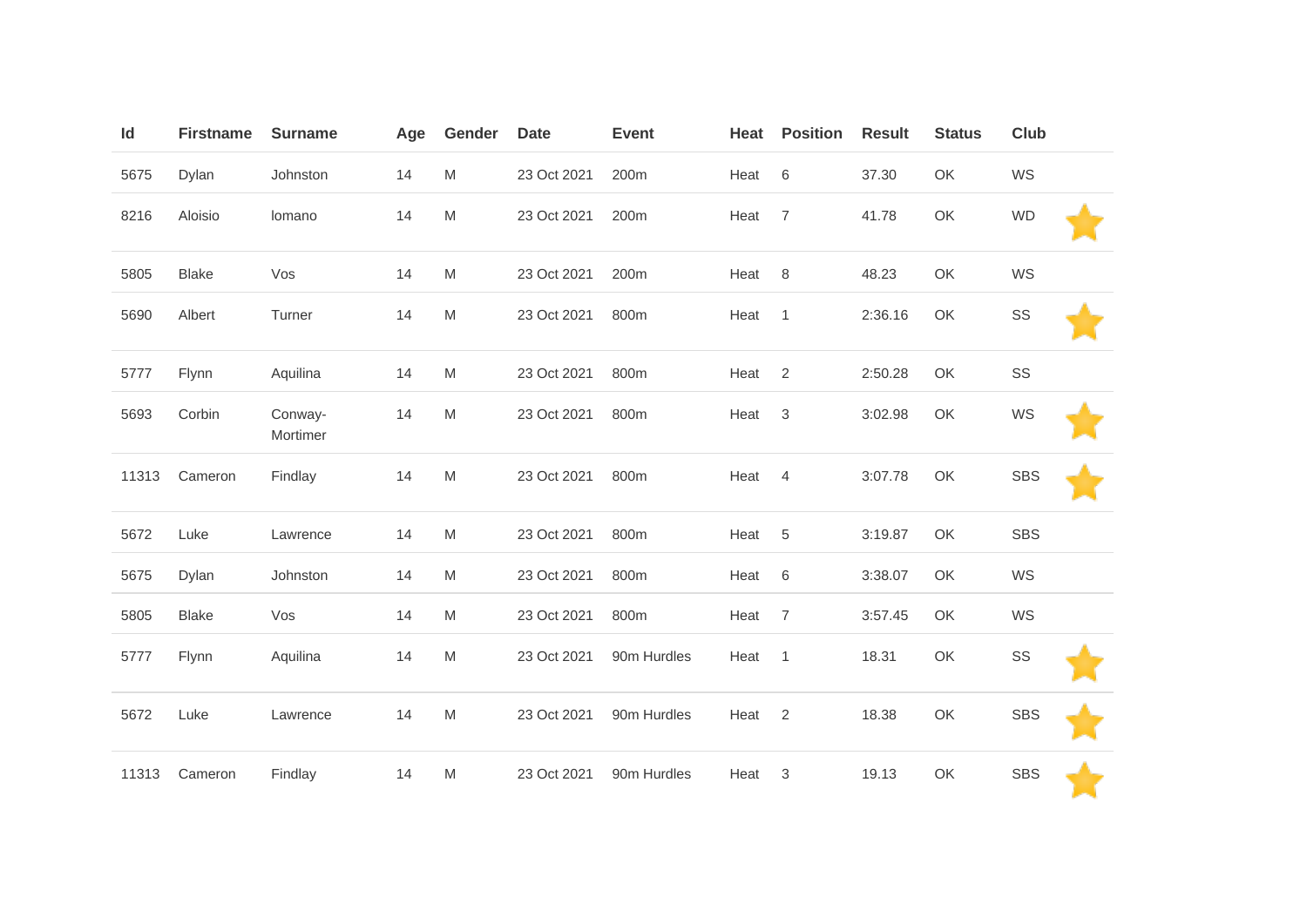| Id    | <b>Firstname</b> | <b>Surname</b>      | Age | Gender    | <b>Date</b> | <b>Event</b> | Heat | <b>Position</b>  | <b>Result</b> | <b>Status</b> | <b>Club</b> |  |
|-------|------------------|---------------------|-----|-----------|-------------|--------------|------|------------------|---------------|---------------|-------------|--|
| 5675  | Dylan            | Johnston            | 14  | ${\sf M}$ | 23 Oct 2021 | 90m Hurdles  | Heat | $\overline{4}$   | 20.98         | OK            | WS          |  |
| 5693  | Corbin           | Conway-<br>Mortimer | 14  | ${\sf M}$ | 23 Oct 2021 | Javelin      | Heat | $\mathbf{1}$     | 26.34         | OK            | WS          |  |
| 8223  | Isaiah           | Kalolo              | 14  | ${\sf M}$ | 23 Oct 2021 | Javelin      | Heat | $\overline{2}$   | 25.51         | OK            | <b>WD</b>   |  |
| 5777  | Flynn            | Aquilina            | 14  | ${\sf M}$ | 23 Oct 2021 | Javelin      | Heat | 3                | 22.37         | OK            | SS          |  |
| 5672  | Luke             | Lawrence            | 14  | ${\sf M}$ | 23 Oct 2021 | Javelin      | Heat | $\overline{4}$   | 22.27         | OK            | <b>SBS</b>  |  |
| 11313 | Cameron          | Findlay             | 14  | ${\sf M}$ | 23 Oct 2021 | Javelin      | Heat | 5                | 15.81         | OK            | <b>SBS</b>  |  |
| 8216  | Aloisio          | lomano              | 14  | M         | 23 Oct 2021 | Javelin      | Heat | 6                | 14.47         | OK            | <b>WD</b>   |  |
| 5690  | Albert           | Turner              | 14  | ${\sf M}$ | 23 Oct 2021 | Javelin      | Heat | $\overline{7}$   | 14.16         | OK            | SS          |  |
| 5675  | Dylan            | Johnston            | 14  | ${\sf M}$ | 23 Oct 2021 | Javelin      | Heat | 8                | 13.55         | OK            | WS          |  |
| 5805  | <b>Blake</b>     | Vos                 | 14  | ${\sf M}$ | 23 Oct 2021 | Javelin      | Heat | $\boldsymbol{9}$ | 6.94          | OK            | WS          |  |
| 8223  | Isaiah           | Kalolo              | 14  | M         | 23 Oct 2021 | Shot 3kg     | Heat | $\overline{1}$   | 9.25          | OK            | <b>WD</b>   |  |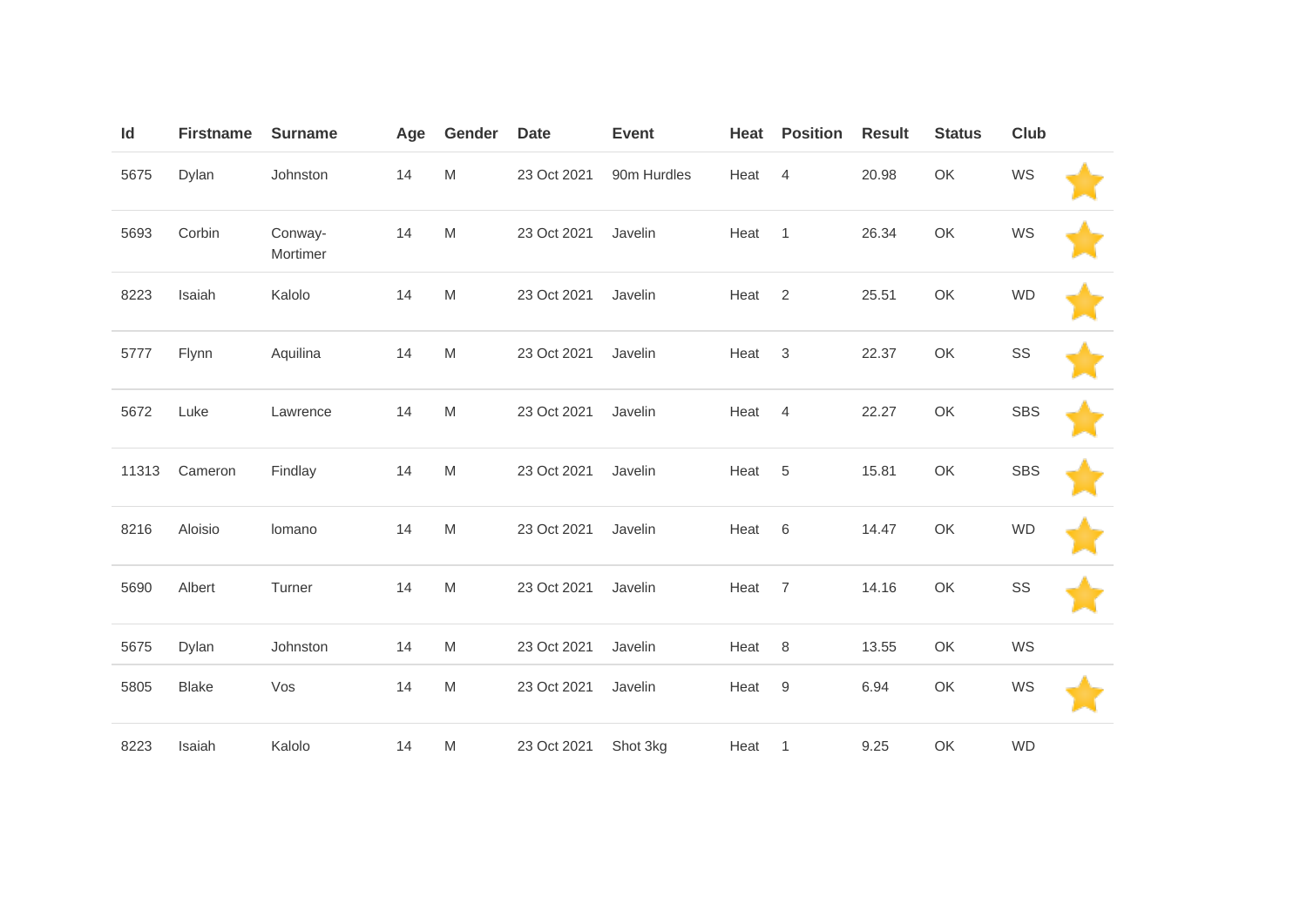| Id    | <b>Firstname</b> | <b>Surname</b>      | Age | Gender    | <b>Date</b> | <b>Event</b> | Heat | <b>Position</b>           | <b>Result</b> | <b>Status</b> | <b>Club</b> |  |
|-------|------------------|---------------------|-----|-----------|-------------|--------------|------|---------------------------|---------------|---------------|-------------|--|
| 5675  | Dylan            | Johnston            | 14  | ${\sf M}$ | 23 Oct 2021 | Shot 3kg     | Heat | $\mathbf{2}$              | 6.96          | OK            | WS          |  |
| 5777  | Flynn            | Aquilina            | 14  | ${\sf M}$ | 23 Oct 2021 | Shot 3kg     | Heat | $\ensuremath{\mathsf{3}}$ | 6.71          | OK            | SS          |  |
| 5693  | Corbin           | Conway-<br>Mortimer | 14  | ${\sf M}$ | 23 Oct 2021 | Shot 3kg     | Heat | $\overline{4}$            | 6.52          | OK            | WS          |  |
| 5672  | Luke             | Lawrence            | 14  | ${\sf M}$ | 23 Oct 2021 | Shot 3kg     | Heat | $\,$ 5 $\,$               | 6.08          | OK            | <b>SBS</b>  |  |
| 5690  | Albert           | Turner              | 14  | ${\sf M}$ | 23 Oct 2021 | Shot 3kg     | Heat | 6                         | 5.84          | OK            | SS          |  |
| 8216  | Aloisio          | lomano              | 14  | ${\sf M}$ | 23 Oct 2021 | Shot 3kg     | Heat | $\overline{7}$            | 5.68          | OK            | <b>WD</b>   |  |
| 11313 | Cameron          | Findlay             | 14  | ${\sf M}$ | 23 Oct 2021 | Shot 3kg     | Heat | 8                         | 5.65          | OK            | <b>SBS</b>  |  |
| 5805  | <b>Blake</b>     | Vos                 | 14  | ${\sf M}$ | 23 Oct 2021 | Shot 3kg     | Heat | $9\,$                     | 3.18          | OK            | WS          |  |
| 5777  | Flynn            | Aquilina            | 14  | ${\sf M}$ | 23 Oct 2021 | Triple Jump  | Heat | $\mathbf{1}$              | 9.14          | OK            | SS          |  |
| 8223  | Isaiah           | Kalolo              | 14  | ${\sf M}$ | 23 Oct 2021 | Triple Jump  | Heat | $\overline{2}$            | 8.49          | OK            | <b>WD</b>   |  |
| 5672  | Luke             | Lawrence            | 14  | M         | 23 Oct 2021 | Triple Jump  | Heat | $\sqrt{3}$                | 8.45          | OK            | <b>SBS</b>  |  |
| 5675  | Dylan            | Johnston            | 14  | ${\sf M}$ | 23 Oct 2021 | Triple Jump  | Heat | $\overline{4}$            | 7.92          | OK            | WS          |  |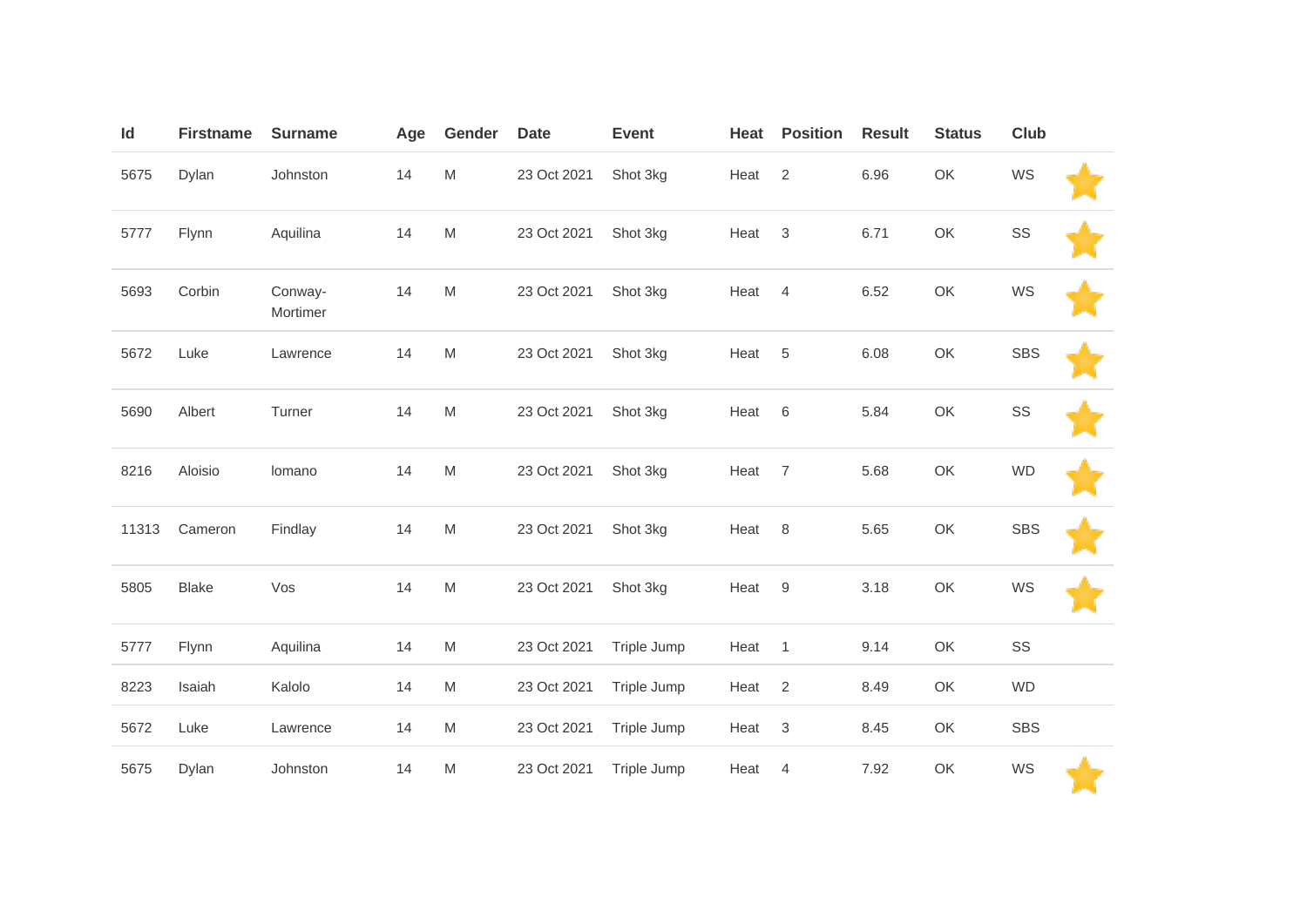| Id    | <b>Firstname</b> | <b>Surname</b>      | Age | Gender    | <b>Date</b> | <b>Event</b> | Heat | <b>Position</b>           | <b>Result</b> | <b>Status</b> | Club       |  |
|-------|------------------|---------------------|-----|-----------|-------------|--------------|------|---------------------------|---------------|---------------|------------|--|
| 5690  | Albert           | Turner              | 14  | M         | 23 Oct 2021 | Triple Jump  | Heat | $\overline{5}$            | 7.80          | OK            | SS         |  |
| 11313 | Cameron          | Findlay             | 14  | ${\sf M}$ | 23 Oct 2021 | Triple Jump  | Heat | 6                         | 7.72          | OK            | <b>SBS</b> |  |
| 5693  | Corbin           | Conway-<br>Mortimer | 14  | M         | 23 Oct 2021 | Triple Jump  | Heat | $\overline{7}$            | 7.34          | OK            | WS         |  |
| 8216  | Aloisio          | lomano              | 14  | M         | 23 Oct 2021 | Triple Jump  | Heat | 8                         | 5.53          | OK            | <b>WD</b>  |  |
| 5623  | Logan            | Rowley              | 15  | M         | 23 Oct 2021 | 100m Hurdles | Heat | $\overline{1}$            | 16.93         | OK            | WS         |  |
| 5678  | <b>BROCK</b>     | <b>WILLMOTT</b>     | 15  | M         | 23 Oct 2021 | 100m Hurdles | Heat | $\overline{2}$            | 18.68         | OK            | SS         |  |
| 11385 | Campbell         | Boyd                | 15  | M         | 23 Oct 2021 | 100m Hurdles | Heat | $\ensuremath{\mathsf{3}}$ | 21.28         | OK            | <b>WD</b>  |  |
| 5623  | Logan            | Rowley              | 15  | M         | 23 Oct 2021 | 200m         | Heat | $\overline{1}$            | 26.00         | OK            | WS         |  |
| 5678  | <b>BROCK</b>     | <b>WILLMOTT</b>     | 15  | M         | 23 Oct 2021 | 200m         | Heat | 2                         | 29.56         | OK            | SS         |  |
| 11385 | Campbell         | Boyd                | 15  | M         | 23 Oct 2021 | 200m         | Heat | $\ensuremath{\mathsf{3}}$ | 29.73         | OK            | <b>WD</b>  |  |
| 5623  | Logan            | Rowley              | 15  | M         | 23 Oct 2021 | 800m         | Heat | $\mathbf{1}$              | 2:35.76       | OK            | WS         |  |
| 5678  | <b>BROCK</b>     | <b>WILLMOTT</b>     | 15  | M         | 23 Oct 2021 | 800m         | Heat | $\overline{2}$            | 3:54.68       | OK            | SS         |  |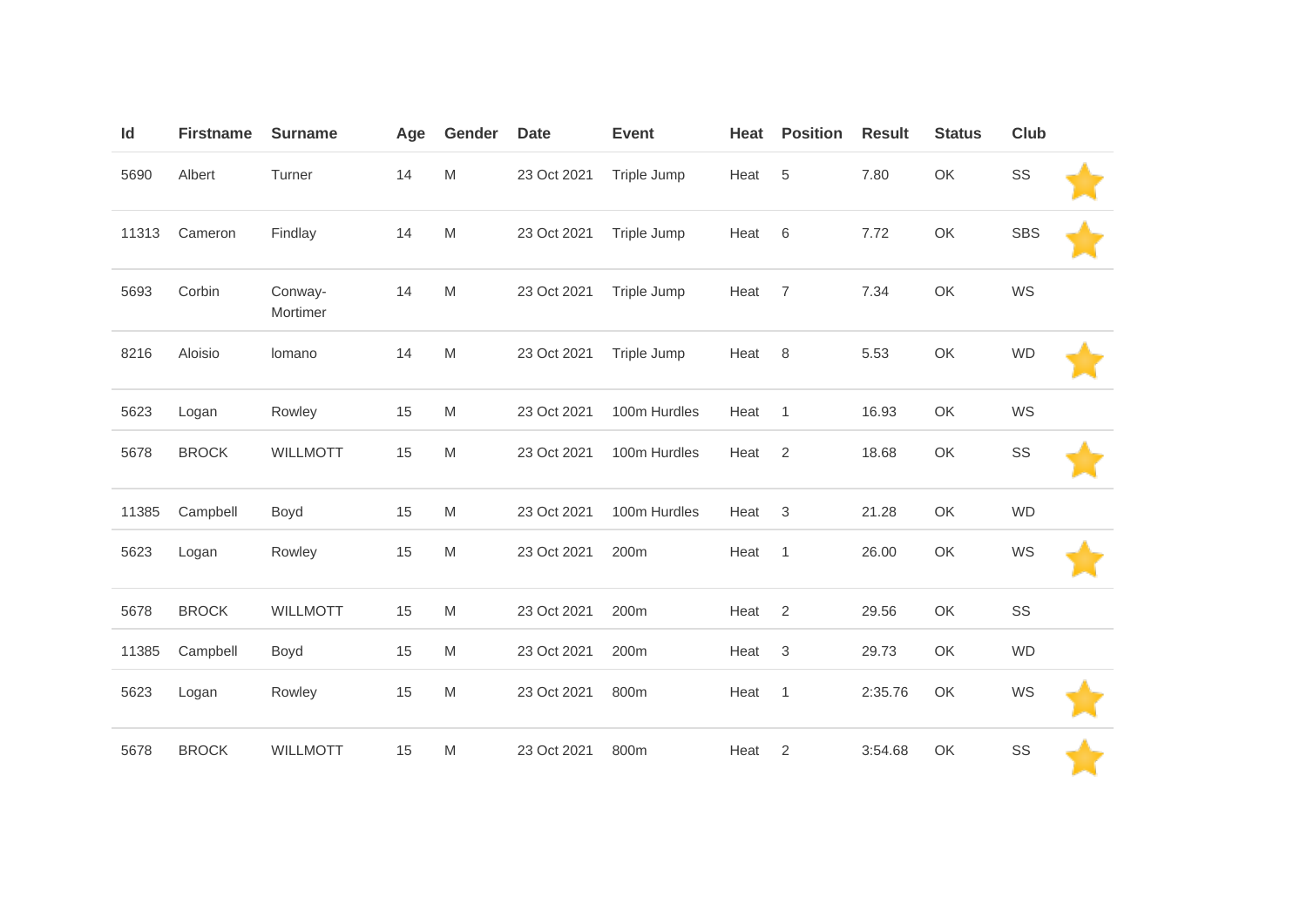| Id    | <b>Firstname</b> | <b>Surname</b>  | Age | Gender    | <b>Date</b> | <b>Event</b> | Heat | <b>Position</b>           | <b>Result</b> | <b>Status</b> | Club      |  |
|-------|------------------|-----------------|-----|-----------|-------------|--------------|------|---------------------------|---------------|---------------|-----------|--|
| 5623  | Logan            | Rowley          | 15  | ${\sf M}$ | 23 Oct 2021 | Javelin      | Heat | $\mathbf{1}$              | 31.17         | OK            | WS        |  |
| 5678  | <b>BROCK</b>     | <b>WILLMOTT</b> | 15  | ${\sf M}$ | 23 Oct 2021 | Javelin      | Heat | $\overline{2}$            | 21.75         | OK            | SS        |  |
| 5815  | <b>Brock</b>     | Ahearn          | 15  | M         | 23 Oct 2021 | Javelin      | Heat | 3                         | 20.72         | OK            | SS        |  |
| 11385 | Campbell         | Boyd            | 15  | ${\sf M}$ | 23 Oct 2021 | Javelin      | Heat | $\overline{4}$            | 16.45         | OK            | <b>WD</b> |  |
| 5678  | <b>BROCK</b>     | <b>WILLMOTT</b> | 15  | ${\sf M}$ | 23 Oct 2021 | Shot 4kg     | Heat | $\mathbf{1}$              | 10.34         | OK            | SS        |  |
| 5623  | Logan            | Rowley          | 15  | M         | 23 Oct 2021 | Shot 4kg     | Heat | $\overline{2}$            | 8.59          | OK            | WS        |  |
| 5815  | <b>Brock</b>     | Ahearn          | 15  | M         | 23 Oct 2021 | Shot 4kg     | Heat | $\mathfrak{Z}$            | 6.92          | OK            | SS        |  |
| 11385 | Campbell         | Boyd            | 15  | M         | 23 Oct 2021 | Shot 4kg     | Heat | $\overline{4}$            | 5.82          | OK            | <b>WD</b> |  |
| 5623  | Logan            | Rowley          | 15  | M         | 23 Oct 2021 | Triple Jump  | Heat | $\mathbf{1}$              | 11.89         | OK            | WS        |  |
| 5678  | <b>BROCK</b>     | <b>WILLMOTT</b> | 15  | M         | 23 Oct 2021 | Triple Jump  | Heat | $\overline{2}$            | 10.32         | OK            | SS        |  |
| 11385 | Campbell         | Boyd            | 15  | ${\sf M}$ | 23 Oct 2021 | Triple Jump  | Heat | $\ensuremath{\mathsf{3}}$ | 8.91          | OK            | <b>WD</b> |  |
| 5666  | Eric             | aspeling        | 16  | ${\sf M}$ | 23 Oct 2021 | 100m Hurdles | Heat | $\overline{1}$            | 19.62         | OK            | SS        |  |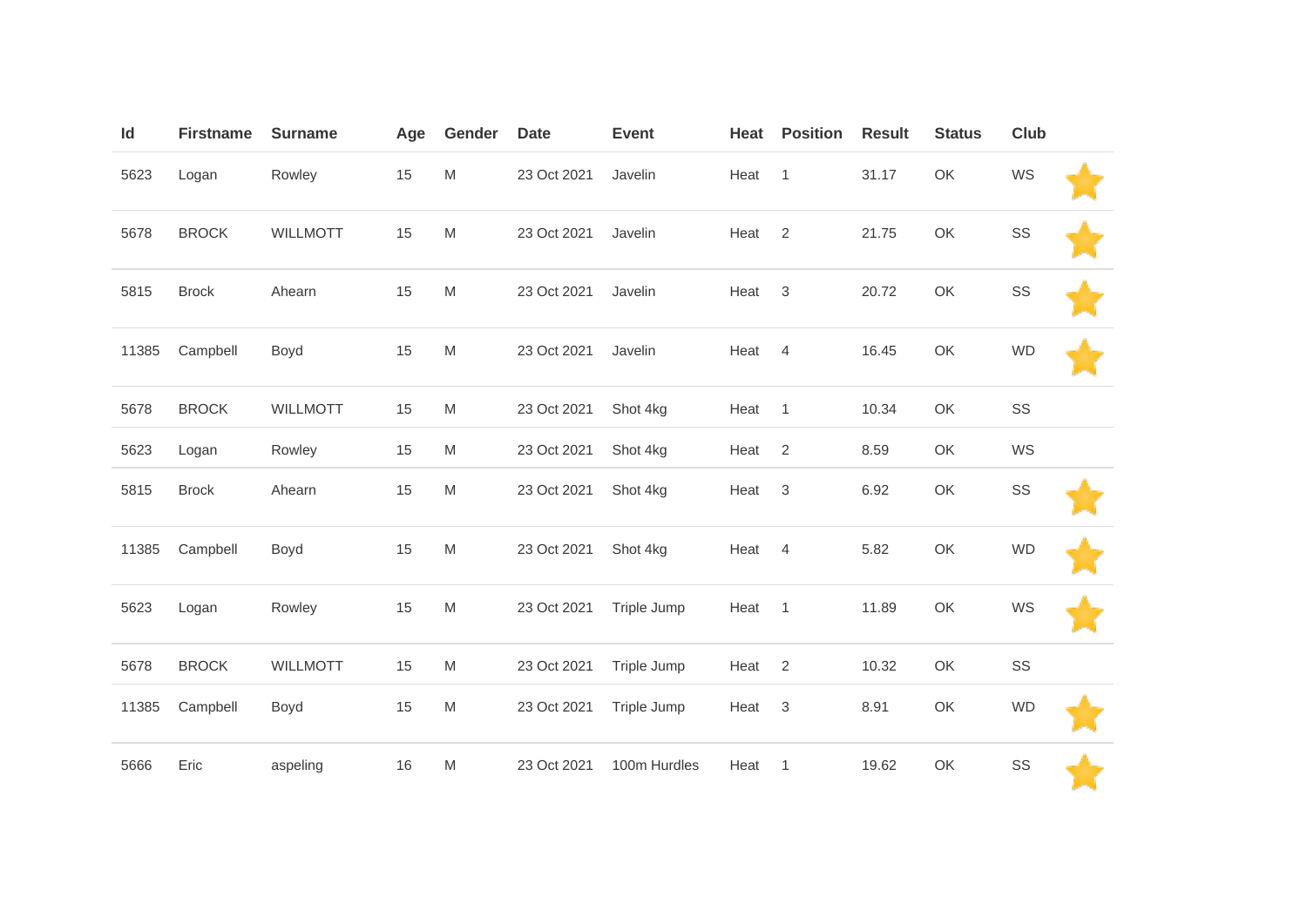| Id   | <b>Firstname</b> | <b>Surname</b> | Age | Gender | <b>Date</b> | <b>Event</b> | Heat | <b>Position</b> | <b>Result</b> | <b>Status</b> | <b>Club</b> |  |
|------|------------------|----------------|-----|--------|-------------|--------------|------|-----------------|---------------|---------------|-------------|--|
| 5840 | <b>Bailey</b>    | Johnston       | 16  | M      | 23 Oct 2021 | 100m Hurdles | Heat | 2               | 21.08         | OK            | WS          |  |
| 5840 | <b>Bailey</b>    | Johnston       | 16  | M      | 23 Oct 2021 | 200m         | Heat | $\overline{1}$  | 26.80         | OK            | WS          |  |
| 5666 | Eric             | aspeling       | 16  | M      | 23 Oct 2021 | 200m         | Heat | 2               | 29.52         | OK            | SS          |  |
| 5666 | Eric             | aspeling       | 16  | M      | 23 Oct 2021 | 800m         | Heat | $\overline{1}$  | 2:38.03       | OK            | SS          |  |
| 5840 | <b>Bailey</b>    | Johnston       | 16  | M      | 23 Oct 2021 | 800m         | Heat | 2               | 3:13.12       | OK            | WS          |  |
| 5840 | <b>Bailey</b>    | Johnston       | 16  | M      | 23 Oct 2021 | Javelin      | Heat | $\mathbf{1}$    | 28.18         | OK            | WS          |  |
| 5666 | Eric             | aspeling       | 16  | M      | 23 Oct 2021 | Javelin      | Heat | 2               | 11.94         | OK            | SS          |  |
| 5840 | <b>Bailey</b>    | Johnston       | 16  | M      | 23 Oct 2021 | Shot 4kg     | Heat | $\overline{1}$  | 9.70          | OK            | WS          |  |
| 5666 | Eric             | aspeling       | 16  | M      | 23 Oct 2021 | Shot 4kg     | Heat | $\overline{2}$  | 6.07          | OK            | SS          |  |
| 5840 | <b>Bailey</b>    | Johnston       | 16  | M      | 23 Oct 2021 | Triple Jump  | Heat | $\overline{1}$  | 10.77         | OK            | WS          |  |
| 5666 | Eric             | aspeling       | 16  | M      | 23 Oct 2021 | Triple Jump  | Heat | 2               | 9.69          | OK            | SS          |  |